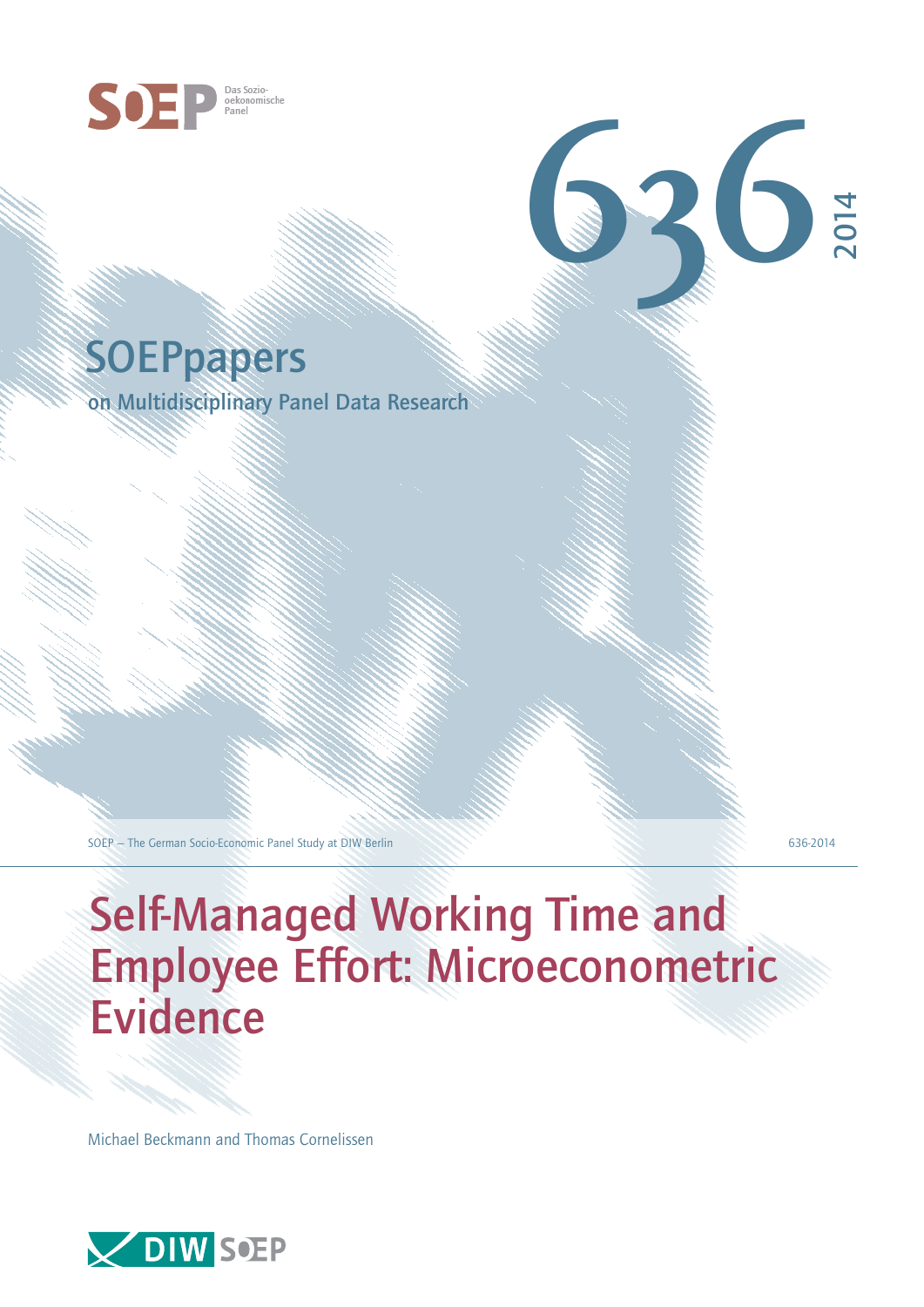## **SOEPpapers on Multidisciplinary Panel Data Research**  at DIW Berlin

This series presents research findings based either directly on data from the German Socio-Economic Panel Study (SOEP) or using SOEP data as part of an internationally comparable data set (e.g. CNEF, ECHP, LIS, LWS, CHER/PACO). SOEP is a truly multidisciplinary household panel study covering a wide range of social and behavioral sciences: economics, sociology, psychology, survey methodology, econometrics and applied statistics, educational science, political science, public health, behavioral genetics, demography, geography, and sport science.

The decision to publish a submission in SOEPpapers is made by a board of editors chosen by the DIW Berlin to represent the wide range of disciplines covered by SOEP. There is no external referee process and papers are either accepted or rejected without revision. Papers appear in this series as works in progress and may also appear elsewhere. They often represent preliminary studies and are circulated to encourage discussion. Citation of such a paper should account for its provisional character. A revised version may be requested from the author directly.

Any opinions expressed in this series are those of the author(s) and not those of DIW Berlin. Research disseminated by DIW Berlin may include views on public policy issues, but the institute itself takes no institutional policy positions.

The SOEPpapers are available at **http://www.diw.de/soeppapers**

**Editors:** 

Jürgen **Schupp** (Sociology) Gert G. **Wagner** (Social Sciences, Vice Dean DIW Graduate Center)

Conchita **D'Ambrosio** (Public Economics) Denis **Gerstorf** (Psychology, DIW Research Director) Elke **Holst** (Gender Studies, DIW Research Director) Frauke **Kreuter** (Survey Methodology, DIW Research Professor) Martin **Kroh** (Political Science and Survey Methodology) Frieder R. **Lang** (Psychology, DIW Research Professor) Henning **Lohmann** (Sociology, DIW Research Professor) Jörg-Peter **Schräpler** (Survey Methodology, DIW Research Professor) Thomas **Siedler** (Empirical Economics) C. Katharina **Spieß** (Empirical Economics and Educational Science)

ISSN: 1864-6689 (online)

German Socio-Economic Panel Study (SOEP) DIW Berlin Mohrenstrasse 58 10117 Berlin, Germany

Contact: Uta Rahmann | soeppapers@diw.de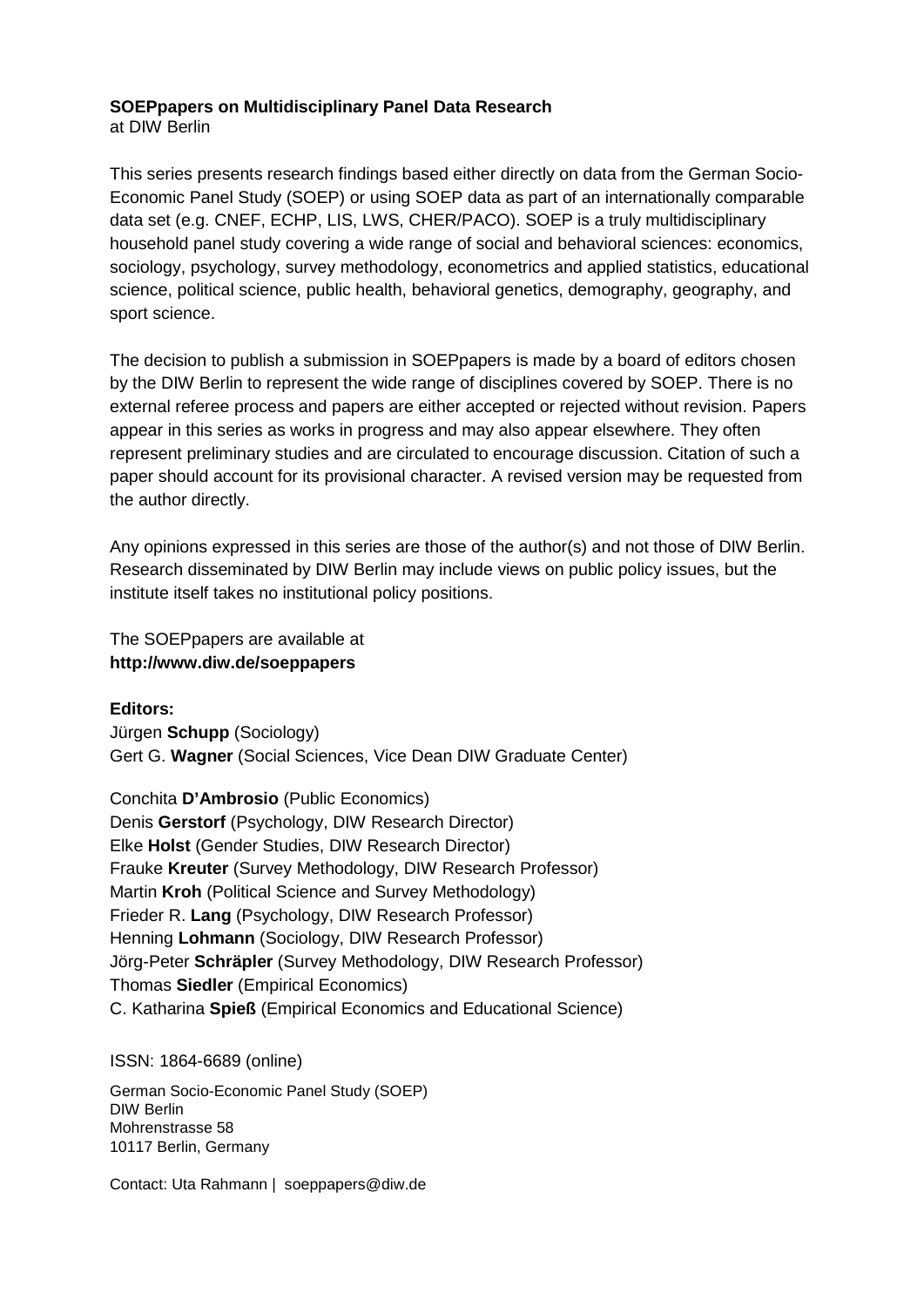#### **Self-Managed Working Time and Employee Effort:**

### **Microeconometric Evidence**

Michael Beckmann<sup>a</sup>, Thomas Cornelissen<sup>b</sup>

<sup>a</sup> University of Basel, Faculty of Business and Economics, Department of Human Resources and Organization, Peter Merian-Weg 6, CH-4002 Basel, Switzerland Phone: +41 61 267 32 24, fax: +41 61 267 27 58 E-mail: michael.beckmann@unibas.ch

<sup>b</sup> University College London, Department of Economics, Centre for Research and Analysis of Migration (CReAM), 30 Gordon Street, London WC1H 0AX, United Kingdom Phone: +44 20 76 79 85 78, fax: +44 20 79 16 27 75 E-mail: t.cornelissen@ucl.ac.uk

#### **Abstract**

Based on German individual-level panel data, this paper empirically examines the impact of self-managed working time (SMWT) on employee effort. Theoretically, workers may respond positively or negatively to having control over their own working hours, depending on whether SMWT increases work morale, induces reciprocal work intensification, or encourages employee shirking. We find that SMWT employees exert higher effort levels than employees with fixed working hours, but after accounting for observed and unobserved characteristics and for endogeneity, there remains only a modest positive effect. This effect is mainly driven by employees who have a strong work ethic, suggesting that intrinsic motivation is complementary to SMWT. Moreover, reciprocal work intensification does not seem to be an important channel of providing extra effort. Finally, we find no SMWT effect among women with children in need of parental care indicating that these workers primarily choose SMWT to accommodate family obligations.

#### *JEL Classification*: J24; J81; M50

*Keywords*: Self-managed working time, employee effort, reciprocity, work ethic, intrinsic motivation, family obligations, complementarity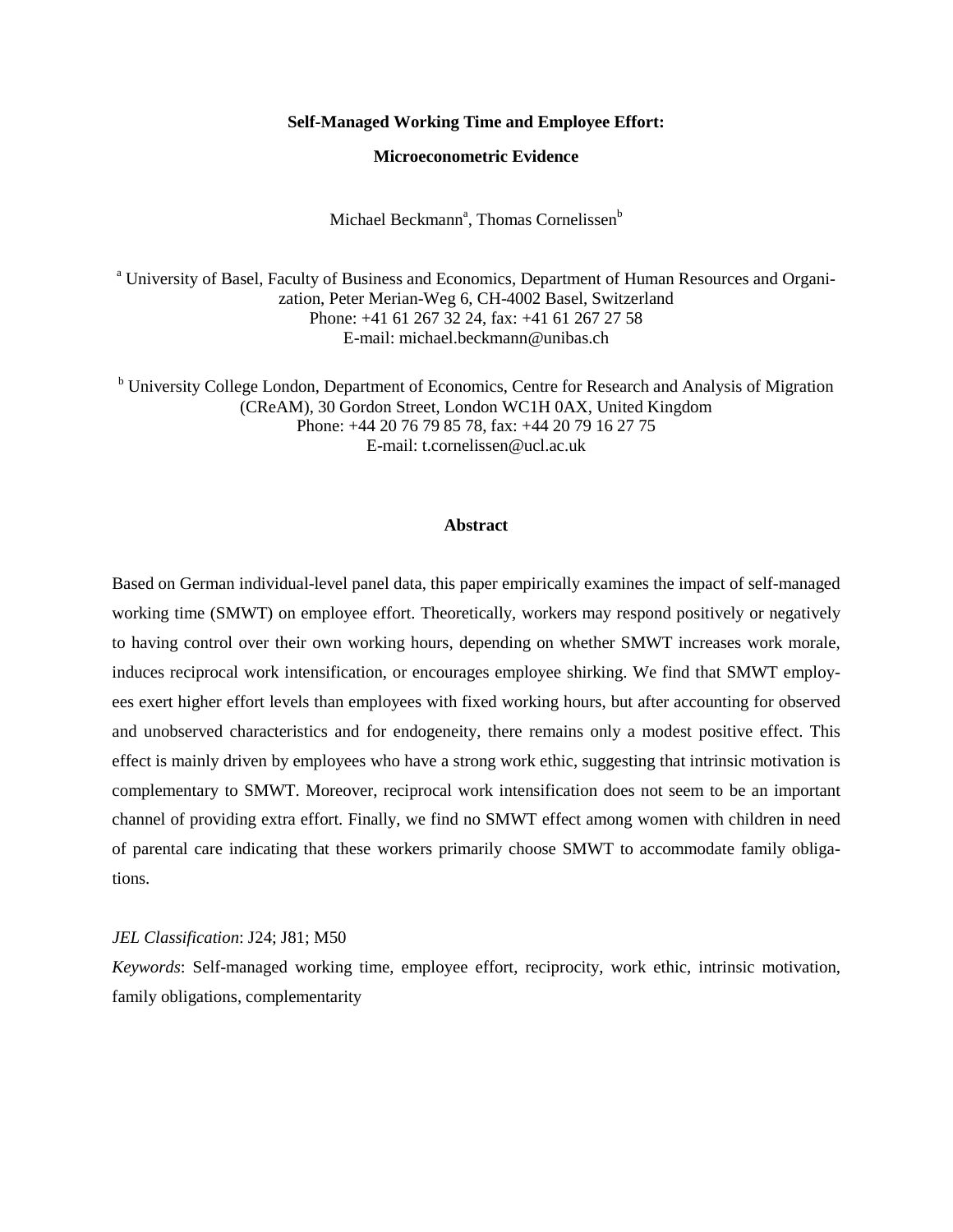#### **1. Introduction**

 $\overline{a}$ 

Today, flexible working hours belong to the standard practices of human resource management. In the United States, 79% of employers offer some degree of flexible working hours to their employees (Shockley and Allen 2012). In Europe, at least 55% of EU27 firms with 10 or more employees use policies with flexible starting and ending times, and these practices are most common in Scandinavian countries (about 70-80%) and least widespread in the South East of Europe, where only about a third of the firms offer such practices (Riedmann et al. 2010). Furthermore, in the United States about 40% of workers can vary the distribution of their working hours within certain limits (Golden 2012). While the aggregate percentage for the EU27 countries is very similar, the dispersion among the EU27 countries is relatively large ranging from below 30% in the southern and eastern countries to about 45-50% in Finland, Denmark, the Netherlands and the United Kingdom (Goudswaard et al. 20[1](#page-3-0)2).<sup>1</sup>

In practice, working time arrangements are quite heterogeneous and differ along two dimensions: the degree of working time flexibility and the degree of an employee's autonomy over her working time schedule. Fixed working hours by definition imply low degrees of both working time flexibility and worker autonomy. At the other end of the spectrum, the arrangement of self-managed working time (SMWT) gives workers extensive control over their daily working hours. [2](#page-3-1) Often these workers can even decide upon their place of work (at work, at home or elsewhere). Other regimes such as flextime or shift work can be settled somewhere in between fixed working hours and SMWT. Today, SMWT is quite widespread. For example, in the United States about 15% of employees are able to completely determine working hours on their own (Golden 2012), while the corresponding percentage is about 17% for EU27 employees (Goudswaard et al. 2012).

Given the high adoption rates of SMWT as a policy of flexible working hours, a natural follow-up question is: What are its effects on worker performance? Theoretical predictions about the answer to this question are ambiguous. On the one hand, due to high working time autonomy and reduced employer control, there might be a worry that SMWT encourages shirking, especially when workers are additionally allowed to work from home. On the other hand, there are reasons to believe that SMWT might induce workers to provide extra effort due to increased self-motivation or an urge to reciprocate the employer's goodwill in granting them SMWT. Practitioners, such as employer and employee representatives, also seem to be split on this question, as evidenced by an ongoing political debate about SMWT (e.g.,

<span id="page-3-0"></span><sup>&</sup>lt;sup>1</sup> This country-specific information is provided by the European Foundation for the Improvement of Living and Working Conditions. Additional Excel sheets can be accessed at http://www.eurofound.europa.eu/surveys/smt/ewcs/ ewcs2010\_12\_02.htm.<br><sup>2</sup> There are some alternative expressions for SMWT in the literature, e.g., work time control, schedule control, trust

<span id="page-3-1"></span>hours, trust-based working time or boundary-less work (Beckers et al. 2012, Kelly and Moen 2007, Singe and Croucher 2003).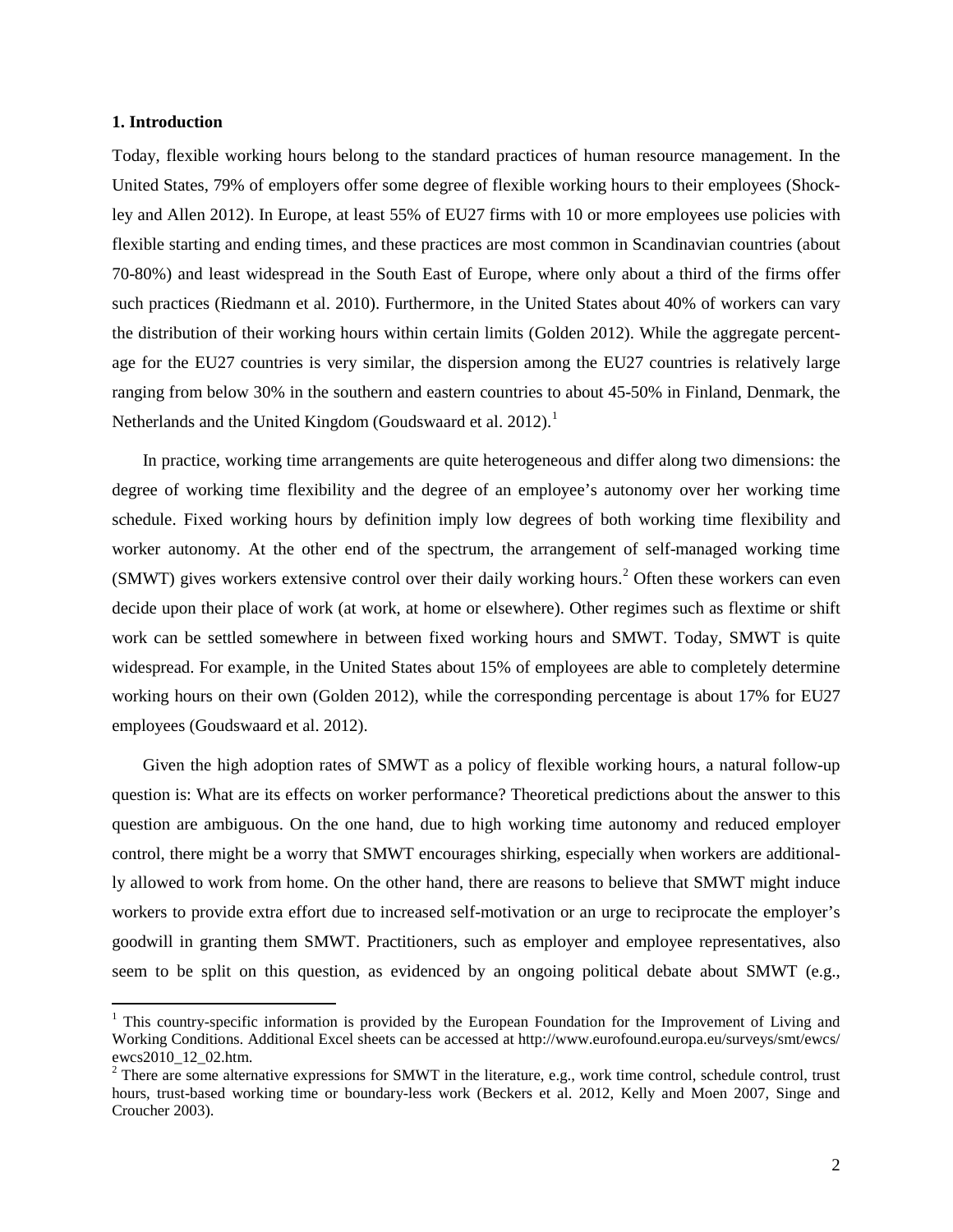Lehndorff 2007, Singe and Croucher 2003). Unions often seem to oppose SMWT, because this arrangement implies the omission of working hours registration, so employers are able to deprive their employees of paying overtime premiums. Moreover, unions sometimes criticize the work intensification that follows the implementation of SMWT, especially when this arrangement is combined with a goal-setting policy.<sup>[3](#page-4-0)</sup> Employer representatives, on the other hand, typically deny any workload increase and, instead, emphasize the positive effect that SMWT is expected to have on the employees' work-life balance. SMWT is also controversially discussed by managers, as was recently demonstrated by the cancelation of work-from-home arrangements at Yahoo enacted by CEO Marissa Mayer who raised concerns that work from home would undermine the employees' work morale (Miller and Perlroth 2013).

Against this backdrop, the objective of the present paper is to shed light on the effects of SMWT on worker performance by conducting an empirical analysis based on a large representative individual-level panel data set, the German Socio-Economic Panel (SOEP). We measure worker performance by the amount of extra effort that workers typically exert, where extra effort is defined as the difference between workers' actual working time inputs and their contractual obligations, and we carefully assess the robustness of our results against alternative effort measures. Besides investigating the overall SMWT effect, we conduct a number of subgroup analyses in order to refine the management implications that we can draw from the analysis. More precisely, we examine whether complementary relationships can be found between SMWT, personality traits and other human resource policies. In particular, we look at complementarity with worker reciprocity, work ethic, and the presence of performance evaluation. Finally, we ask whether the SMWT effect also depends on the family background of workers.

Our empirical investigation is closely related to studies which examine the impact of working time flexibility and autonomy on performance variables measured at the individual level, such as organizational commitment, perceived productivity or longer working hours. For example, Eaton (2003) and Lyness et al. (2012) find that employee control over time, pace and place of work has a positive impact on perceived productivity and organizational commitment as defined by measures such as loyalty and the willingness to exert effort. Kelliher and Anderson (2010) additionally find evidence for increased work intensification and conclude that employees reciprocate when given the opportunity to work flexibly by exerting additional effort. Moreover, Eldridge and Pabilonia (2009, 2010) find that employees who bring work home report longer working hours than their counterparts who work exclusively at the firm's premises. Finally, using personnel records of call center employees from a large Chinese multinational firm, Bloom et al. (2013) conduct an intervention study on the effects of work from home on individual worker per-

<span id="page-4-0"></span> $3$  In line with this reasoning, Lister and Harnish (2011) find that in the United States working from home arrangements are five times more common in non-union firms than in those with unions.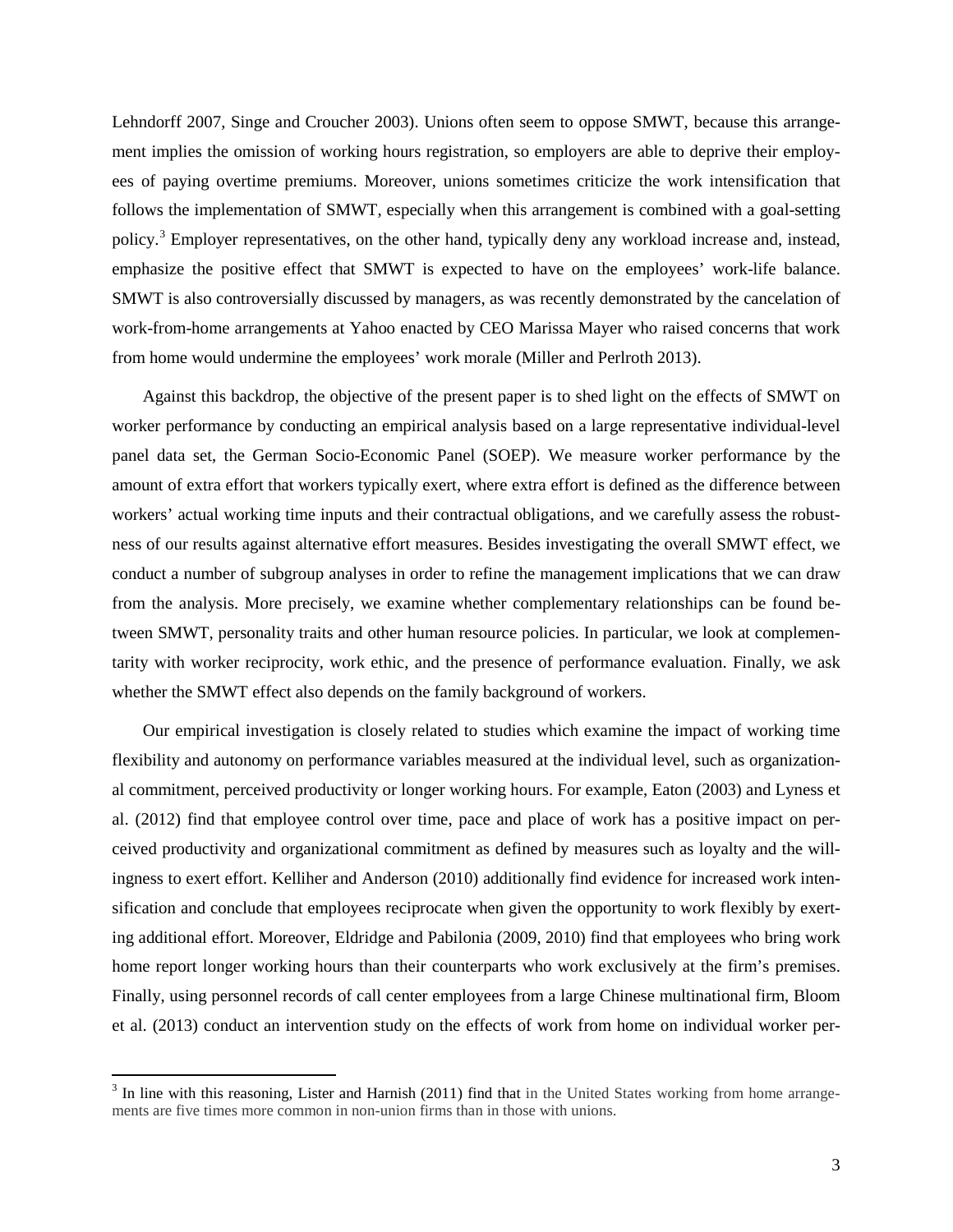formance. Apart from a 13% productivity increase, the authors find an additional performance effect caused by employee self-selection.

On the other hand, based on experimental evidence and distinguishing between dull and creative tasks, Dutcher (2012) draws mixed conclusions. The author finds that while work from home is associated with an 11-20% productivity increase when workers deal with creative tasks, individual productivity declines by 6-10% when workers deal with dull tasks. This mixed evidence is confirmed by the field- and laboratory-based analyses of Leslie et al. (2012) who find that flexible work practices (including flexible schedules and occasional work from home) are associated with career premiums when managers interpret the employees' choice of flexible work practices as a signal of high organizational commitment. However, employees are also found to experience career penalties, if management interprets their choice to work flexibly as a signal of low organizational commitment, suggesting that some workers may use flexible work practices mostly to accommodate their personal life at the expense of organizational commitment. As a result, existing empirical evidence on the impact of working time flexibility and autonomy on employee performance is quite inconclusive.

The present paper adds to the empirical literature on the performance effects of working time flexibility and autonomy in various ways. First, while previous studies have often relied on non-random or non-representative samples,<sup>[4](#page-5-0)</sup> we conduct a representative analysis based on one of the most extensive household survey panel datasets in Europe, the SOEP. Results obtained from these data should allow us to draw generalizable conclusions, the more so as the SOEP includes not only worker characteristics, but also some firm-level information such as firm size or sector affiliation.

Second, existing studies often do not distinguish very clearly between different forms of flexible working time arrangements, by either aggregating various measures of flexible working hours into whole bundles of flexible working time regimes (e.g., Leslie et al. 2012), or by using a single one-dimensional measure of working time autonomy ranging from employer-controlled to employee-controlled working time (e.g., Eaton 2003, Lyness et al. 2012). These approaches generally do not allow the performance effects of specific working time arrangements to be isolated. In contrast, we explicitly focus on one of these working time practices, SMWT, while not ignoring other working time arrangements. This allows us to estimate a specific SMWT effect, while simultaneously controlling for alternative working time arrangements.

Third, previous studies predominantly apply self-reported, subjective measures of worker performance such as organizational commitment, perceived productivity or work-family conflict as their out-

<span id="page-5-0"></span> $4$  For example, Eaton (2003), Kelliher and Anderson (2010) as well as Bloom et al. (2013) base their analyses on data that are restricted to certain occupational groups and/or to a limited number of firms.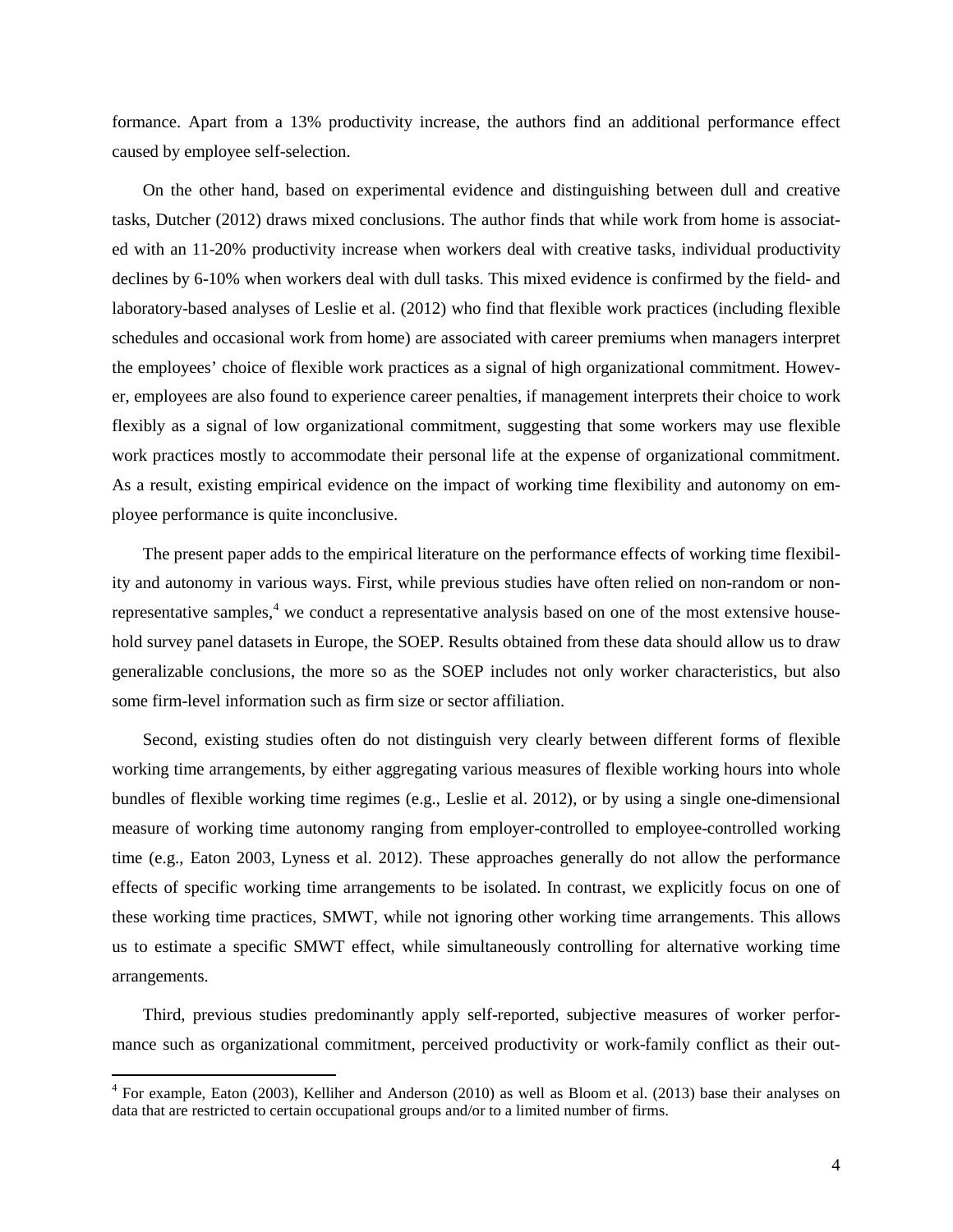come variable (e.g., Eaton 2003, Kelliher and Anderson 2010, Lyness et al. 2012). In contrast, we examine the impact of SMWT on more objective (though still self-reported) and continuous measures of employee effort (i.e., extra effort defined as actual minus contractual working time or overtime worked during the previous month) as well as discrete measures (i.e., presence of non-standard working hours in the evenings, at night and at weekends).

Fourth, the vast majority of the empirical literature in this field is based on cross-sectional data and does not address problems of endogeneity. Hence, management implications cannot be drawn from the results of these studies. The recent studies by Bloom et al. (2013), Dutcher (2012) and Leslie et al. (2012), who conduct intervention or experimental studies, are rare exceptions in this respect. Similar to these studies, we aim at estimating causal effects, which allows us to derive managerial implications with regard to an effective use of SMWT. We do so by implementing a fixed effects instrumental variables estimation strategy that explicitly accounts for unobserved time-constant worker characteristics and potential biases caused by time-varying selectivity or reverse causality.

Finally, by investigating whether SMWT is complementary to employee attitudes to reciprocity and work ethic, we also contribute to the small but growing literature that asks for the role of certain personality traits in determining employee performance (e.g., Kelliher and Anderson 2010, Lambert 2000).

The remainder of this paper is organized as follows. Section 2 contains the theoretical background and derives the rival hypotheses to be examined in this study. Section 3 describes the data, key variables and introduces some descriptive statistics. Section 4 is devoted to our econometric model and the estimation strategy. In Section 5, we display and discuss the results of our empirical analysis. Finally, Section 6 concludes.

#### **2. Theoretical Background and Hypotheses**

In this section, we discuss several theories on the performance effects of SMWT, starting with theories implying negative performance effects, followed by theories predicting positive performance effects.

Granting flexible working hours or increased job autonomy has much in common with the delegation of decision rights, and it is therefore likely to share some of the same benefits and pitfalls. In particular, the theory of decentralization points to the risk that delegating decision rights may involve unintended worker responses (e.g., Lazear and Gibbs 2009). In the present context, providing employees with SMWT carries the risk that these employees exploit their discretion and behave opportunistically by reducing individual effort, because under SMWT no monitoring by means of working hours registration takes place. This reasoning is in line with agency theory according to which the delegation of decision rights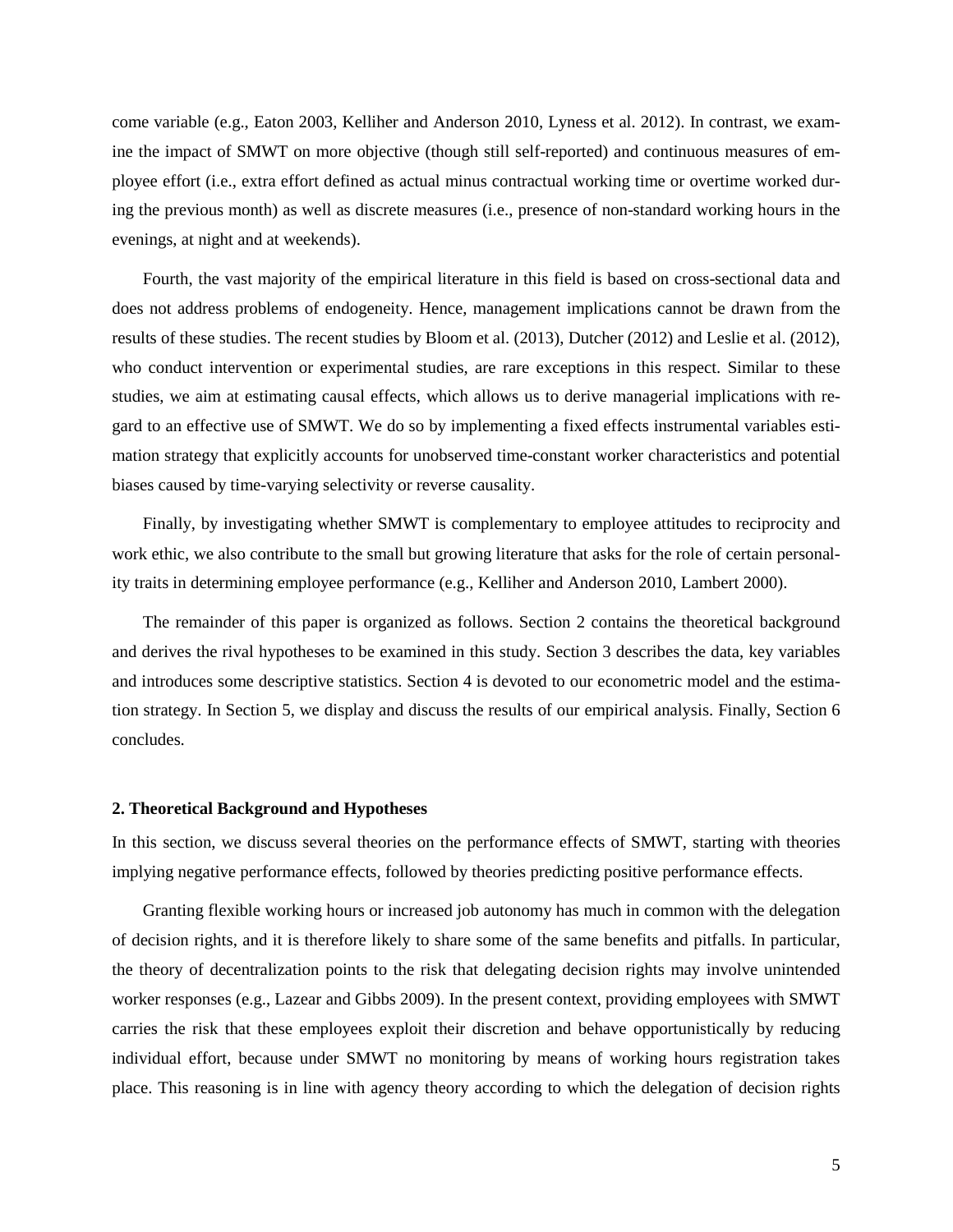from the principal to the agent involves a serious moral hazard problem unless the agent's actions are sufficiently monitored or alternatively incentivized. The shirking risk is especially high when SMWT is accompanied by the freedom to work from home, because usually this makes employee monitoring much more difficult, which in turn lowers the employees' shirking costs (Dutcher 2012, Felstead et al. 2003).

The literature analyzing the reasons behind employers' decisions to introduce practices of flexible working hours or increased job autonomy maintains that employers do so to respond to a growing need of employees to balance their work and family lives, which in turn is at least partially driven by a rise in female labor market participation (Golden 2009, Ortega 2009, Shockley and Allen 2012). If this is indeed the primary reason for their implementation, employees might exploit these flexible practices to accommodate family rather than work obligations. By combining attribution theory with signaling theory, similar considerations have recently been developed by Leslie et al. (2012). The authors argue that an employee's choice of flexible work practices can either signal high or low organizational commitment, depending on the employer's perception about the employee's intentions for choosing a certain flexible work practice. If managers interpret the employees' demands for flexible work practices as being motivated by the desire to increase individual productivity, they will evaluate each petition as signaling that the individual is a highly committed worker who deserves career premiums in return. If, however, managers assume that the employees' demands are motivated by a self-interested desire to accommodate their personal lives, they will interpret each petition as signaling that the individual has a low level of commitment towards the firm, which involves career penalties (signal of low commitment hypothesis). This implies that, if the choice of SMWT (as a measure of flexible work practices) is indeed motivated by the self-interest of employees who seek to accommodate their personal lives at the expense of organizational duties, these employees are unlikely to increase their effort level in response to the introduction of SMWT. This reasoning as well as the shirking argument discussed above is summarized in Hypothesis 1.

# HYPOTHESIS 1. *Employees with SMWT are less likely to exert extra effort than employees with fixed working hours*.

In contrast, other theoretical considerations come to the conclusion that SMWT may induce employees to exert extra effort. In fact, employers may wish to adopt the practices of flexible working hours or increased job autonomy, because they expect this to have a positive effect on worker performance (Golden 2009, Ortega 2009, Shockley and Allen 2012). For example, according to the theory of decentralization, SMWT may encourage employees to provide extra effort for at least two reasons. First, SMWT enriches an employee's job and may therefore have a positive impact on work motivation and employee effort (Askenazy and Caroli 2010). Second, SMWT allows workers to exploit their private information about how to distribute individual working hours most efficiently. For example, workers can adapt to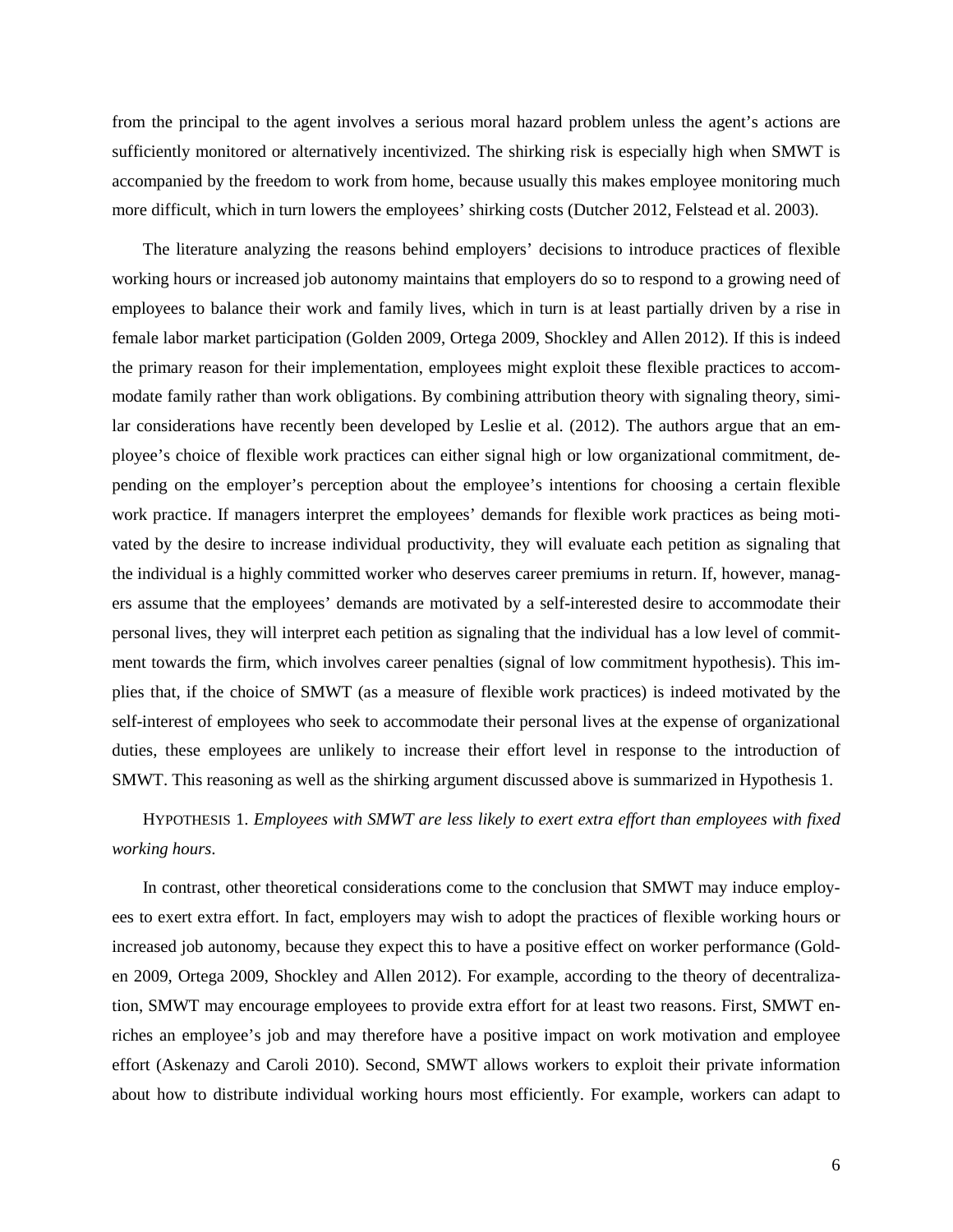their individual circadian rhythms and are thus likely to work more effectively (Pierce and Newstrom 1980). Moreover, they are able to reduce commuting time, because they can freely choose to commute outside of rush hours (Lucas and Heady 2002). This holds especially if SMWT includes working from home, which additionally allows employees to work more effectively by reducing work interruptions (e.g., Venkatesh and Vitalari 1992). Similarly, SMWT allows employees to make use of their informational advantage regarding an effective coordination of work and family obligations, which contributes to improving the employees' work-life balance. As a result, job satisfaction and work morale are likely to improve (MacEachen et al. 2008, Singe and Croucher 2003).

In line with this reasoning, the job characteristics model of Hackman and Oldham (1976, 1980) finds that work motivation can be increased by improving job design. One of the core characteristics of a motivating job design is job autonomy. Since SMWT is a facet of job autonomy, it is likely to have a positive impact on both work motivation and job performance. A similar explanation of why SMWT may contribute to increasing employee effort can be derived from self-determination theory developed by Deci and Ryan (1985, 2000). A key concept of self-determination theory is the perceived locus of causality, which measures the degree of perceived autonomy associated with individual behaviors. The perceived locus of causality is assumed to range along a continuum between self-motivated and externally motivated behavior. A main conclusion of self-determination theory is that employees will exert greater effort when they perceive a more internal locus of causality compared to employees who perceive a more external locus of causality (Turban et al. 2007). Since SMWT is likely to strengthen the worker's perception of an internal locus of causality, it is also likely to increase worker effort.

A final explanation for a positive relationship between SMWT and employee effort is provided by social exchange theory, which was originally introduced by Blau (1964) and Homans (1958). According to this approach, workers may feel obliged to reciprocate in a positive way to benefits provided by their employer. Employees interpret these benefits as signals of recognition for past performance, trust in their work morale or consideration for their work-life balance, and thus respond by exerting additional effort. In the present context, reciprocating workers may exert extra effort in return for receiving decision rights over the choice of their working hours.<sup>[5](#page-8-0)</sup> Assuming that employees value the same benefit (i.e., SMWT) differently, the degree of their sense of obligation to reciprocate will be different. Employees are thus more likely to increase their effort level, the more useful they assess the benefit received from their employer to be (Lambert 2000). Hypothesis 2 summarizes the predictions of the theory of decentralization, the job characteristics model, self-determination theory and social exchange theory.

<span id="page-8-0"></span> $5$  The similarities between social exchange theory and the gift exchange approach introduced by Akerlof (1982) are obvious. In our case, SMWT (instead of an efficiency wage) is the employer's gift for the employee who responds by donating extra effort.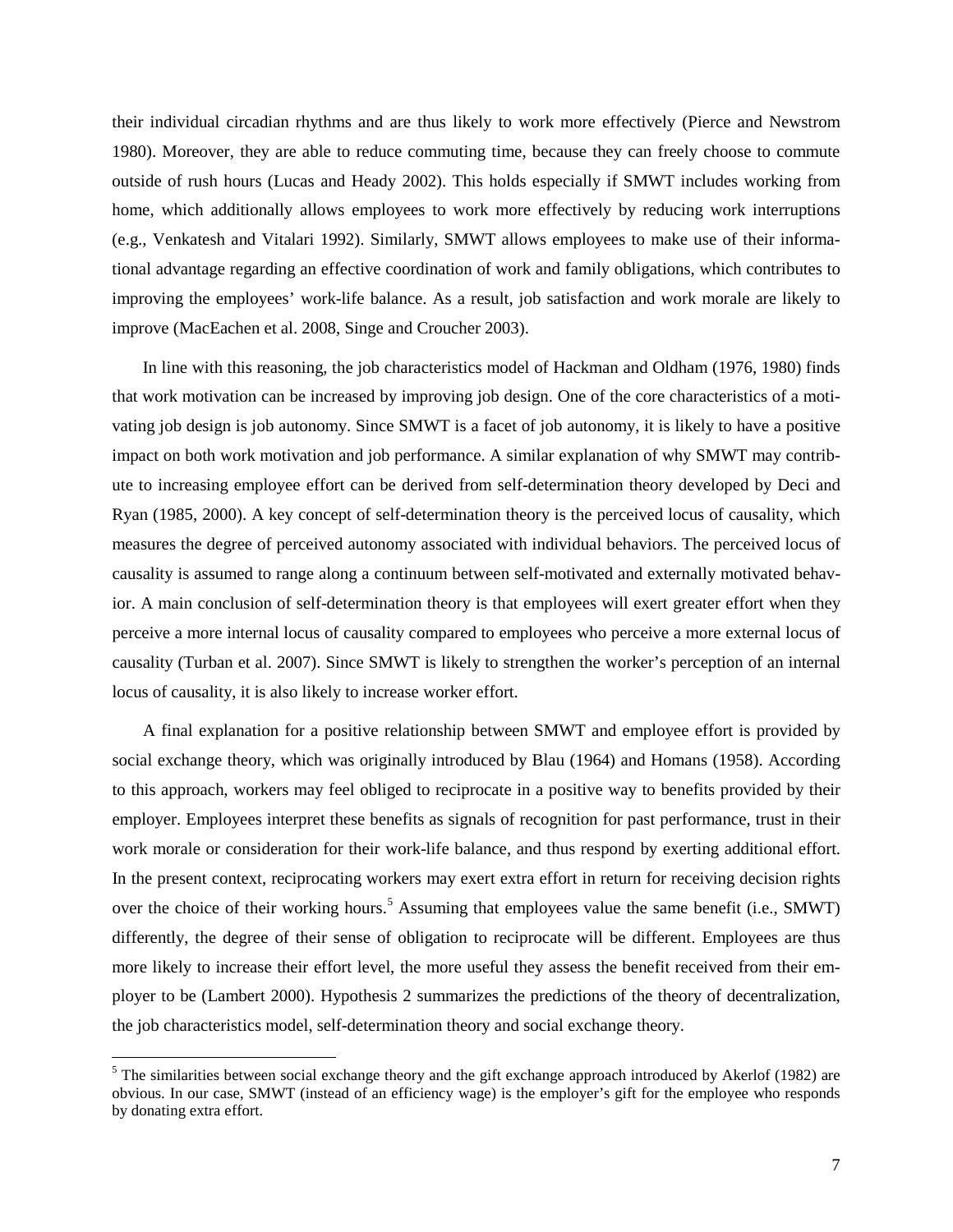HYPOTHESIS 2. *Employees with SMWT are more likely to exert extra effort than employees with fixed working hours*.

All in all, therefore, from a theoretical perspective the impact of SMWT on employee effort is heterogeneous and the net effect is ex ante unclear. Consequently, there is a clear need for empirical studies to shed light on this unanswered theoretical question.

#### **3. Data, Variables and Descriptive Statistics**

Our empirical analysis is based on data from the German Socio-Economic Panel (SOEP). Starting in 1984, the SOEP is an annual longitudinal survey of about 22,000 individuals living in about 12,000 private households. The questionnaires cover a wide range of individual and job-related characteristics. Jobrelated characteristics, for example, include employment and occupational status, type of work contract, training, working conditions and working time arrangements, professional mobility, earnings, and job satisfaction. In addition, the SOEP contains a number of individual characteristics such as education, personality traits, living circumstances, health and individual well-being, family biographies, career history and household composition. The SOEP even includes some characteristics at the firm level, such as firm size, sector affiliation and works council presence. Some of the items are surveyed annually, while others are captured at more or less regular time intervals.<sup>[6](#page-9-0)</sup> All in all, the SOEP is probably the most established and representative survey data set at the individual level in Germany, and one of the largest and longest running household panel studies in Europe.

In order to examine the relationship between SMWT and employee effort, we utilize the SOEP waves of 2003, 2005, 2007, 2009 and 2011. These five panel waves contain information about both the different forms of working time arrangements and measures of employee effort. We restrict the analysis to private and public sector employees and exclude self-employed persons, civil servants and apprentices.[7](#page-9-1) Workers in the sample are aged between 17 and 65.

Workers are assigned to the respective working time regimes according to their answers to the following survey question: "*Which of the following working hours arrangements is most applicable to your work?*" Respondents could choose between four items.

<span id="page-9-0"></span> $6$  For more comprehensive information about the SOEP, see Wagner et al. (2007).

<span id="page-9-1"></span> $\frac{1}{2}$  Self-employed individuals are excluded, because they are their own boss by definition. Thus, they are able to choose their working hours freely and may also lack a clear workplace definition (Eldridge and Pabilonia 2010, Golden 2009). In addition, we remove obvious outliers from our sample. Specifically, we eliminate individuals who reported unrealistically low monthly gross wages. Consequently, our sample includes workers who earn at least 400 euros per month. In Germany, workers with a monthly gross wage of up to 400 euros are often called 'mini-jobbers'.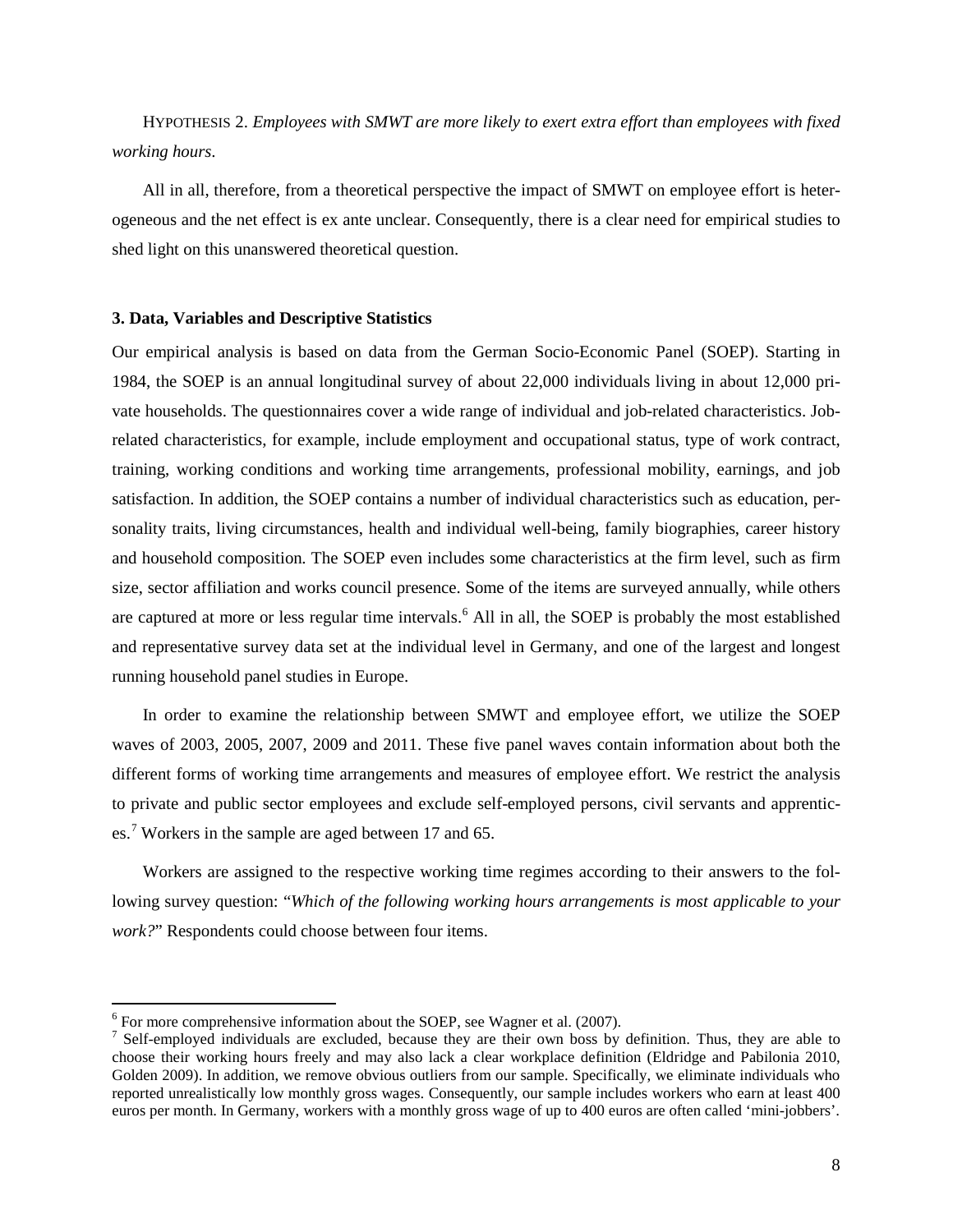- *Fixed working time*: In this regime, employees face a regular time schedule determined by the employer. For example, the schedule may foresee a daily working time from 9 a.m. to 5 p.m., five days a week, which sums up to a 40-hours work week. Fixed working time does not allow either variation in the time schedule or employee participation in determining working hours.
- *Flexible working time determined by employer*: In this regime, workers have flexible working hours that can freely be chosen by the employer in order to match firm requirements. This also includes changing the number of days worked from one week to another (Askenazy and Caroli 2010). This working time arrangement involves a low degree of worker autonomy and a medium or high degree of working time flexibility. Examples are shift work, on-call time, emergency services and stand-by duty.
- **F** *Flextime*: This regime allows employees to vary their daily starting and finishing times requiring compulsory attendance only within a certain daily core time. Typically, flextime is accompanied by working hours accounts which allow employees to accumulate hours by working longer on some days and compensate this later by working less on other days. In this way, employees can even accumulate full days off. Since individual working time can to some extent be flexibly adjusted according to the employees' personal needs, flextime implies a medium degree of both work time flexibility and employee autonomy.
- *SMWT*: In this regime, employees have control over the duration, position, and distribution of their working time (Kelly and Moen 2007, Nijp et al. 2012, Shockley and Allen 2012). First, SMWT typically includes the employees' control over the starting and finishing times of their workday without being restricted to certain core times. Second, employees can set their breaks, vacation days and days off. Third, employees can freely distribute their workdays over the working week and decide whether they wish to exert extra effort (overtime). Fourth, there is usually no obligation to balance hours worked within a given time horizon. Finally, employees can typically even decide, where to work, i.e., they are allowed to work, at least occasionally, from home.<sup>[8](#page-10-0)</sup> Consequently, this working time regime allows the employee a high degree of flexibility and autonomy over her individual working times.<sup>[9](#page-10-1)</sup>

A visual summary of these working time arrangements can be found in Figure 1. Table 1 displays the incidence of the different working hours regimes between 2003 and 2011.

[Insert Figure 1 and Table 1 about here]

<span id="page-10-0"></span><sup>&</sup>lt;sup>8</sup> There are synonym expressions for work from home such as telecommuting, remote working or home-based work (e.g., Eldridge and Pabilonia 2009, 2010, Oettinger 2011, Dutcher, 2012). In our sample (year 2009), about 50% of the SMWT-employees reported that they (partially) work from home.<br><sup>9</sup> In addition, SMWT may involve the replacement of input control by output control, where actual working hours

<span id="page-10-1"></span>are no longer recorded. Instead, work is defined in terms of results (Moen et al. 2011a, 2011b). We address this in our empirical analysis by controlling for performance evaluations.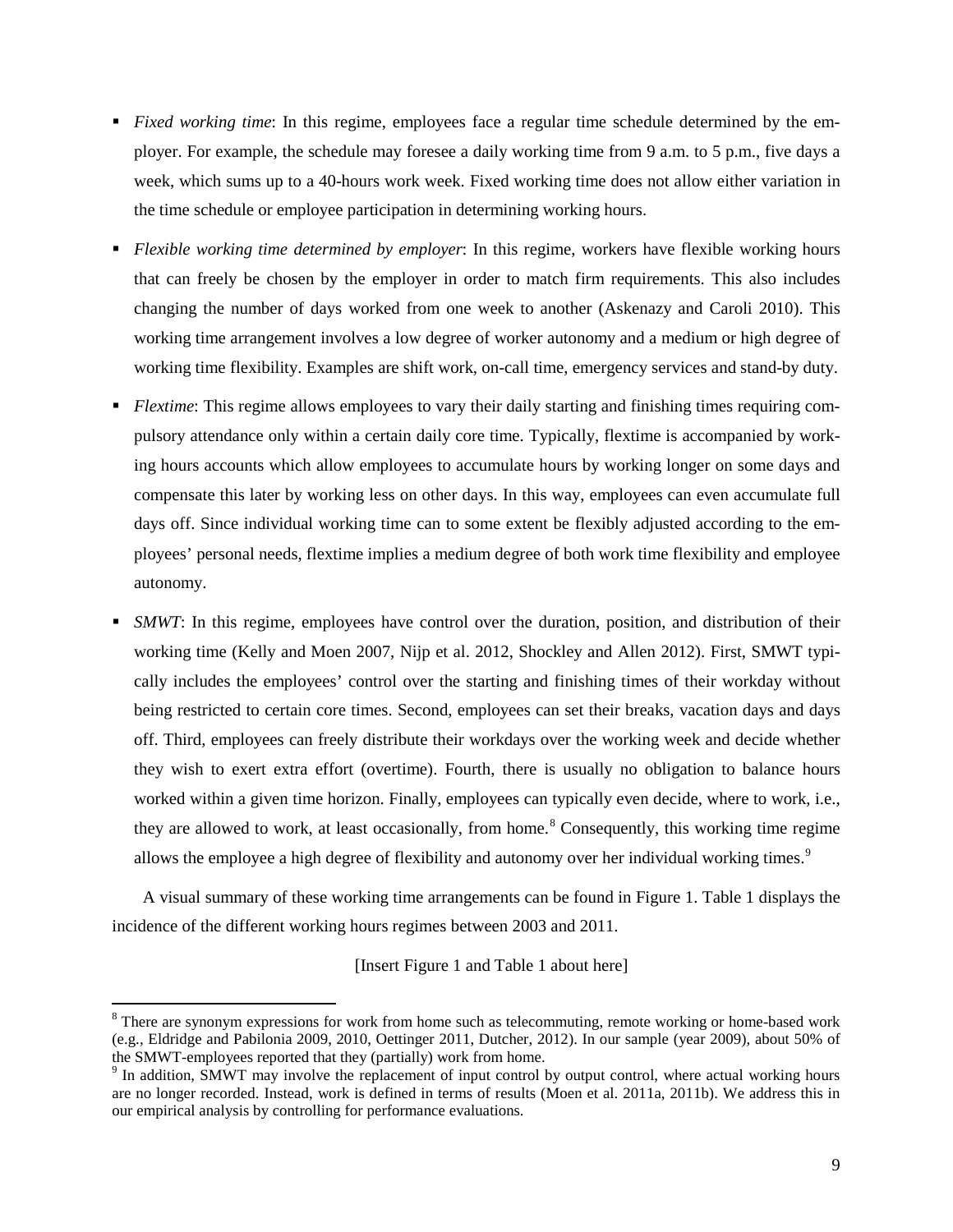The table demonstrates that fixed daily working time is still the most common form of working hours arrangements. It applies to about 43% of the employees in Germany. About 20% of the workers make use of flextime within a working hours account. Furthermore, about 22.5% of employees work flexible hours that are determined by the employer. Finally, about 14.5% of employees report having the freedom to determine working time at their own discretion.<sup>[10](#page-11-0)</sup> Table 1 also indicates that the percentages for each of the working time regimes remained quite stable over the past decade.

Table 2 provides some information about work effort in each of the four working time regimes. As a measure of extra effort, we use the difference between average actual working hours ( $WH^a$ ) and contractual working hours ( $W H^c$ ) per week, labeled  $\Delta W H = W H^a - W H^c$ . The first striking result is that workers provide some extra effort in each of the four working time arrangements, i.e., ∆*WH* is always positive. However, there are substantial differences between the categories with respect to the extent of extra effort. While on average ∆*WH* is relatively small in the fixed working time regime (2.2-2.7 hours per week), the largest amount of extra effort can be ascertained for employees with SMWT (6.9-8.1 hours per week). According to this finding, employees with SMWT provide, on average, an extra effort of up to one additional working day per week (in fulltime equivalents), which is about five hours more than workers in a fixed working time regime deliver.

### [Insert Table 2 about here]

Note that these descriptive statistics only provide some first insights about average effort differences between the working time regimes, and cannot be interpreted as causal. Meaningful conclusions regarding a causal effort effect of SMWT (and other working time arrangements) can only be drawn from multiple regression analyses that explicitly account for potential endogeneity biases.

#### **4. Econometric Model and Estimation Strategy**

 $\overline{a}$ 

In order to measure the impact of SMWT on worker effort, we specify the following fixed effects model:

$$
\Delta WH_{it} = \alpha_1 SM_{it} + \alpha_2 ED_{it} + \alpha_3 FT_{it} + X_{it}\beta + \mu_{i,o(it)} + u_{it} \tag{1}
$$

The dependent variable ∆*WH* measures the amount of extra effort (as defined above) of employee *i* at time *t* . Our main explanatory variables are dummy variables for three of the four working hours regimes,

<span id="page-11-0"></span><sup>&</sup>lt;sup>10</sup> The definitions of the working hours arrangements are partially different in the European Working Conditions Survey (EWCS). However, the definitions regarding flextime and SMWT are equivalent, so that the corresponding percentages in the EWCS and the SOEP are comparable. According to additional Excel sheets provided by the European Foundation for the Improvement of Living and Working Conditions (see http://www.eurofound.europa.eu/ surveys/smt/ewcs/ewcs2010\_12\_02.htm) the percentages calculated from the SOEP are in line with the German information obtained from the EWCS.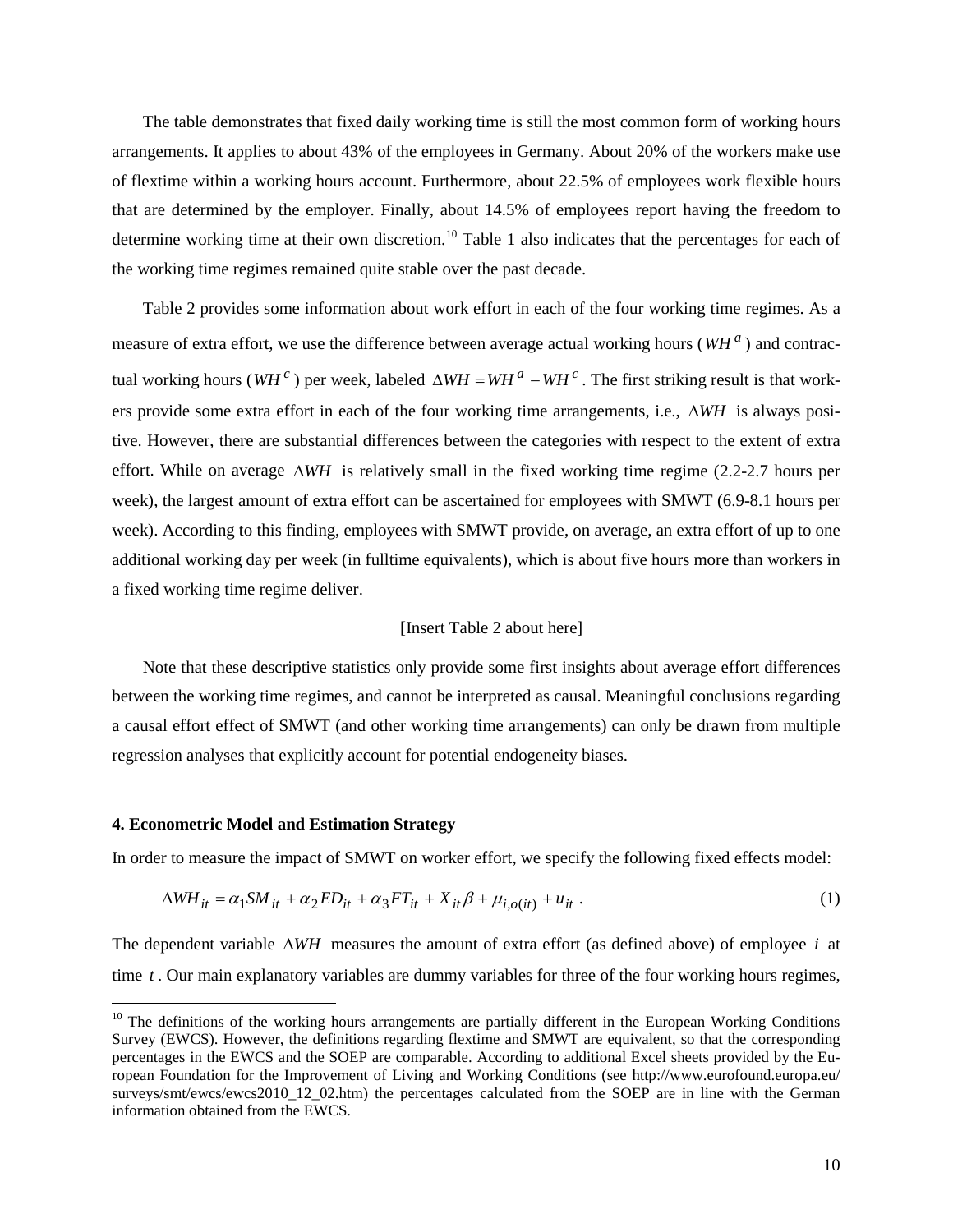i.e., SMWT ( *SM* ), flexible working time determined by the employer ( *ED* ), and flextime ( *FT* ). The coefficients  $\alpha_1$ ,  $\alpha_2$  and  $\alpha_3$  must be interpreted relative to the excluded reference group of the fixed working time regime, where for our purpose  $\alpha_1$  is of particular interest. Furthermore,  $u$  is an idiosyncratic error term with zero mean and finite variance, and  $\mu_{i,o(it)}$  is a worker-occupation specific spell fixed effect, where the index  $o(it)$  stands for the occupation in which worker *i* is employed at time *t*. This is equivalent to the inclusion of dummy variables for all unique worker-occupation combinations, and it controls for worker fixed effects and occupation effects as well as their combination.<sup>[11](#page-12-0)</sup>

Equation (1) contains a rich set of socio-economic control variables included in the vector *X* to ensure that our parameter estimates for  $\alpha_1$ ,  $\alpha_2$  and  $\alpha_3$  are not biased by factors that intrinsically must be attributed to other potential determinants of extra working time. In this regard, we assume that extra working time may additionally be affected by individual characteristics such as years of schooling, gender, nationality, marital status, the existence of children in the household, health status, satisfaction with health and household income, as well as the number of hours devoted to leisure-time activities.<sup>[12](#page-12-1)</sup> Furthermore, various job characteristics may influence a worker's extra effort, i.e., wage level, job tenure, job satisfaction, occupation, occupational status, employment status (full-time or part-time, permanent or fixed-term), employer changes, perceived job security, and previous experiences with full-time and parttime jobs as well as unemployment. We also add firm-level information (firm size class and sector affiliation of the respondent's company) to the vector of control variables. Moreover, *X* also includes a set of time dummies. Finally, in addition to the information provided by the survey, we match average annual unemployment rates of the different German Federal States as published by the German Federal Statistical Office to our data. Table A2 in the Appendix provides the definitions and descriptive statistics of the complete set of variables used in this study.

Estimated by conventional OLS,  $\alpha_1$  can only be interpreted as a causal effect, if our focus variable *SM* is strictly exogenous, i.e., uncorrelated with both the unobserved individual effect,  $\mu_i$ <sub>o</sub>(*it*), and the idiosyncratic error term,  $u_{it}$ . However, if this exogeneity assumption does not hold, then  $\alpha_1$ , estimated

<span id="page-12-0"></span> $11$  The advantage of including worker-occupation spell fixed effects is twofold. First, as we have more than  $10,000$ workers and 1,000 occupations, this is a computationally simple way to control for two types of fixed effects when the number of units for each fixed effect is too high to generate and include dummy variables (Andrews et al. 2006). Second, this controls for unobserved heterogeneity even more flexibly than just including the worker and occupation effects separately. By including them in a combined way, we allow for unobserved worker heterogeneity that is constant as long as a worker is employed in the same occupation, but that is allowed to change when a worker switches her occupation. This controls not only for a worker's overall time-constant unobserved characteristics but

<span id="page-12-1"></span>also for some time-variant unobserved characteristics.<br><sup>12</sup> The time-invariant variables, years of schooling, gender and nationality, are only included when we estimate (1) by OLS, but dropped from the model when we implement the fixed effects estimator.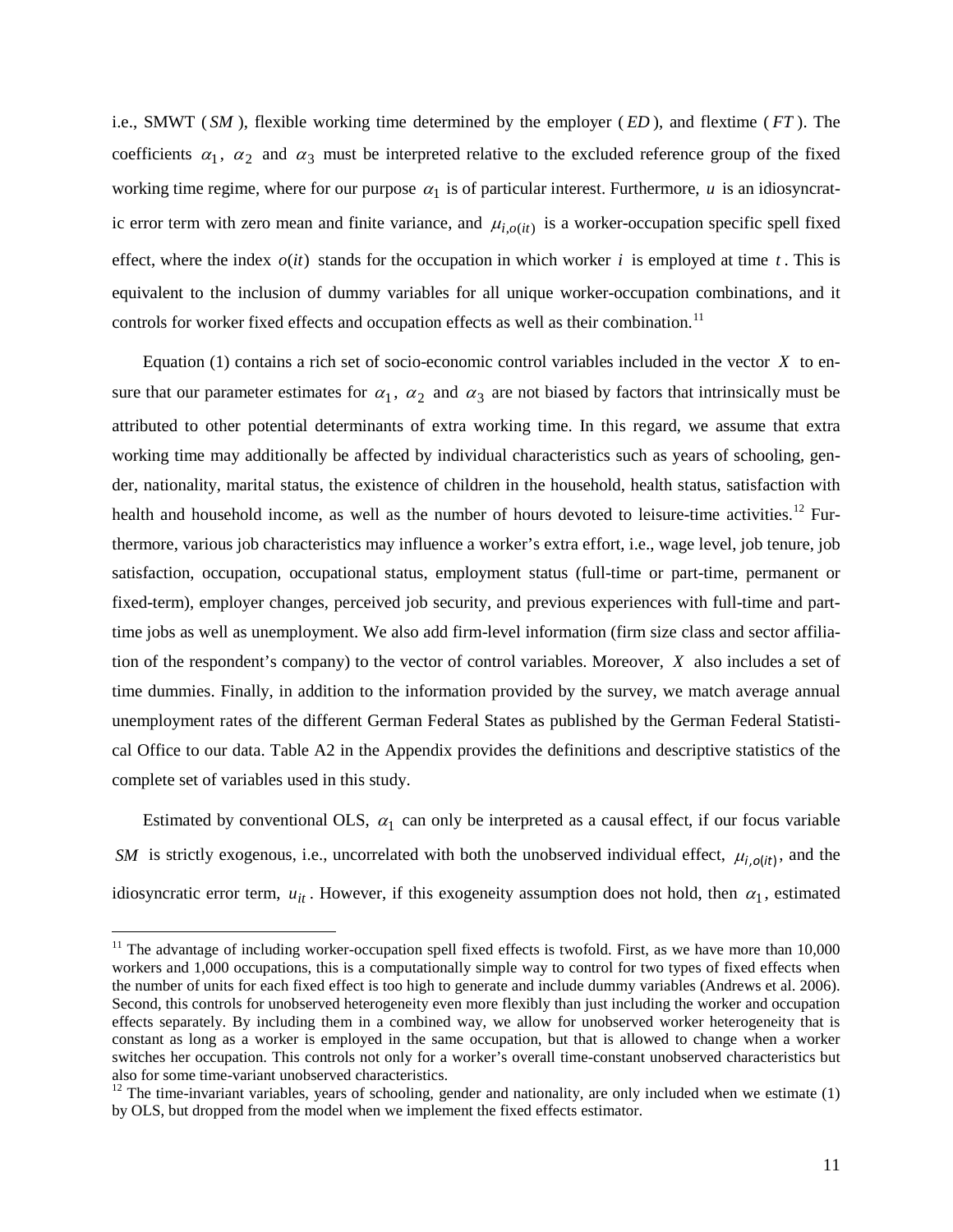by OLS, is biased and inconsistent due to time-invariant or time-varying unobserved individual characteristics. Equation (1) explicitly addresses the case of time-invariant unobserved factors by including occupation-specific worker fixed effects  $\mu_{i,o(it)}$  that may be correlated with both the explanatory variables (including the working time arrangements) and the worker's propensity to provide extra effort. Individual (occupation-specific) ability is a typical example of a factor that may influence the choice of a certain working hours arrangement as well as employee effort. The bias of these unobserved characteristics on employee effort can be eliminated by applying the fixed effects within-estimator to equation (1).

After controlling for fixed effects, there may be additional bias due to a potential correlation between *SM* and  $u_{it}$ , which may result from the omission of time-varying characteristics that drive selection into a particular work time regime, or from reverse causality. In the latter case, an employee's decision in favor of SMWT may depend on her actual working hours. Moreover, employees may sort into different working time regimes based on time-varying unobserved characteristics which also affect their effort choices. Examples include personality traits that may change over time, or unobserved changes to an individual's life circumstances. If not addressed, both reverse causality and selection based on time-varying unobservable characteristics might cause estimation biases.

To address these issues, we combine equation (1) with instrumental variables (IV) approaches. Specifically, we use two related two-step identification strategies, where the first is based on predictor substitution and the second relies on residual inclusion. Both approaches require the estimation of reduced form equations for each of the three flexible working time regimes in the first stage. For the first approach these equations are

$$
SM_{it} = \gamma_{11} ED_{it} + \gamma_{12} FT_{it} + X_{it} \delta_1 + Z_{1it-2} \omega_{11} + \omega_{12} Z_{2it} + v_{i,o(it)}^{SM} + \varepsilon_{1it}
$$
(2)

$$
ED_{it} = \gamma_{21}SM_{it} + \gamma_{22}FT_{it} + X_{it}\delta_2 + Z_{1it-2}\omega_{21} + \omega_{22}Z_{2it} + v_{i,o(it)}^{ED} + \varepsilon_{2it}
$$
(3)

$$
FT_{it} = \gamma_{31} SM_{it} + \gamma_{32} ED_{it} + X_{it} \delta_3 + Z_{1it-2} \omega_{31} + \omega_{32} Z_{2it} + v_{i,o(it)}^{FT} + \varepsilon_{3it} \tag{4}
$$

Here,  $v_{i,o(it)}$  and  $\varepsilon_{it}$  represent the occupation-specific worker effects and the idiosyncratic error terms. The vector *X* contains the same control variables as in equation (1). Altogether,  $Z_1$  and  $Z_2$  comprise four identifying instrumental variables that are excluded from the primary equation (1). For instrumental variables to be valid, they must be relevant, i.e., significant predictors of the working time arrangements in the first stage, and exogenous, i.e., uncorrelated with the idiosyncratic error term  $u_{it}$  in equation (1).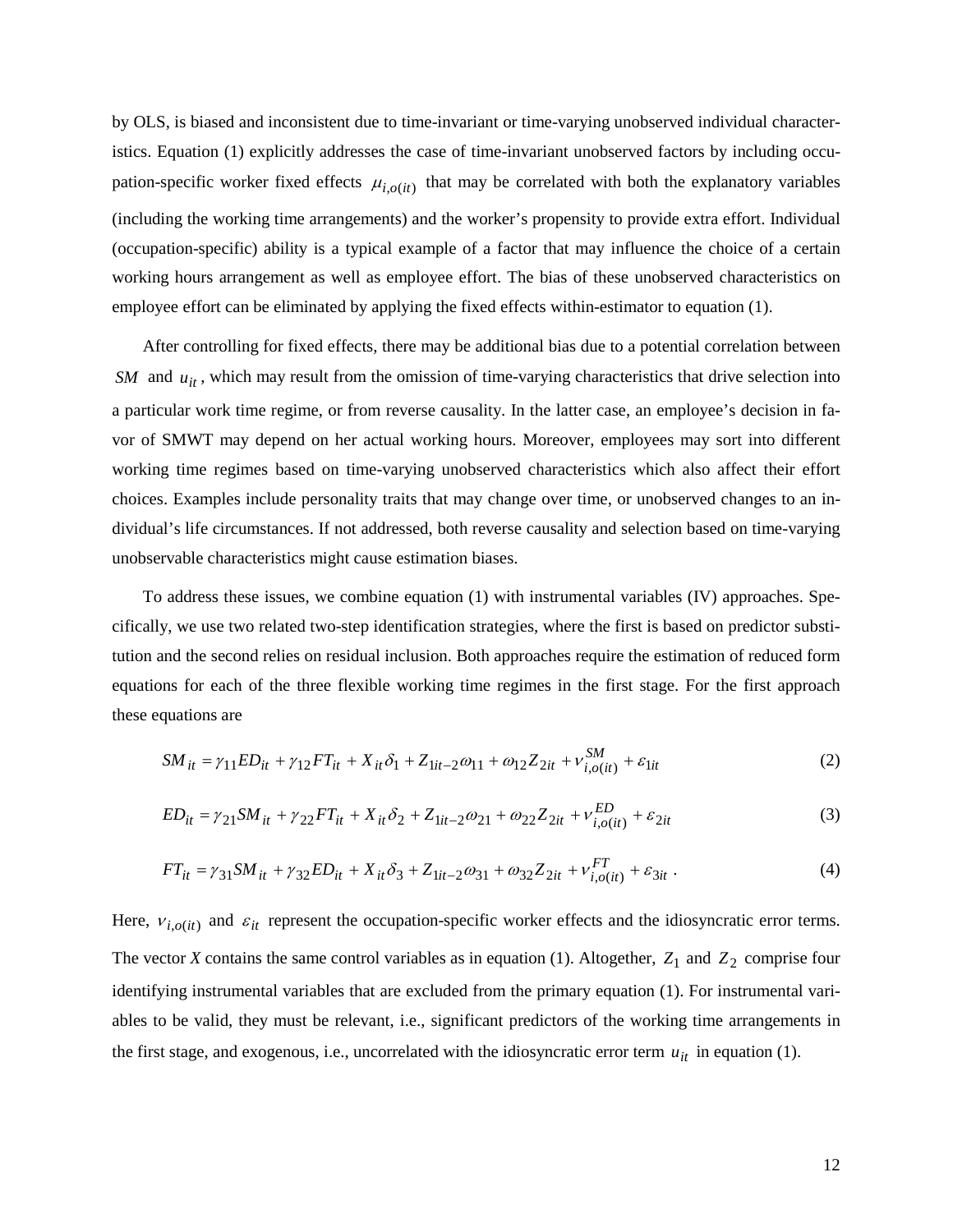Our first three exclusion restrictions, included in  $Z_1$ , follow a standard procedure of IV estimations with panel data (e.g., Fernandez-Val and Vella 2011, Vella and Verbeek 1998). Specifically, we instrument each of the working hours arrangements with its corresponding lagged variable, i.e.,  $SM_{it}$  is instrumented by  $SM_{it-2}$ ,  $ED_{it}$  is instrumented by  $ED_{it-2}$ , and  $FT_{it}$  is instrumented by  $FT_{it-2}$ . These instruments are relevant, because a worker's past choices are likely to affect her current choice. At first glance, it appears natural that the experience of previous work under a certain working time regime increases the likelihood of future work under that regime; therefore, we would expect positive coefficients  $\omega_{i,j}$ , (  $j = 1,2,3$ ), on the corresponding lagged working time regime variables. Note, however, that in a fixed effects within-estimation also negative coefficients on the lagged working time regime variables can occur, if changes between regimes are relatively frequent and the observation period is relatively short.<sup>[13](#page-14-0)</sup> As our panel is relatively short and changes between working time regimes may be caused by a number of events such as employer changes, promotions, relocations or management policy changes, negative signs of the coefficients on the lagged variables would not be surprising. With respect to the exogeneity requirement, we have to assume that a worker's working time regime in the past (lagged by two periods) has no direct effect on a worker's current work effort; i.e., that it is uncorrelated with the idiosyncratic error  $u_{it}$  in equation (1). In our application, this assumption seems credible, the more so as it only needs to hold conditional on our large set of covariates, which includes the contemporary working time regime, a large set of observed characteristics, and the worker's unobserved time-constant propensity to provide extra effort (the fixed effect). After holding all these factors constant, it is hard to see how the lagged working time regime could have a direct effect on the worker's current effort.

As a further instrument for our focus variable,  $SM_{it}$ ,  $Z_2$  represents the share of workers with SMWT among all workers in the same occupational status group, firm-size category, sector, region, and

<span id="page-14-0"></span><sup>&</sup>lt;sup>13</sup> The reason for a potential negative sign when introducing fixed effects is the following. The positive correlation in a regression without fixed effects can be largely driven by two groups of workers. Workers who always stay in SMWT exhibit  $SM_{it} = SM_{it-2} = 1$ , and workers who always stay out of SMWT exhibit  $SM_{it} = SM_{it-2} = 0$ . Across these groups of workers,  $SM_{it}$  and  $SM_{it-2}$  are hence positively correlated. In a fixed effects regression, workers who do not change state do not contribute to the identification of the coefficient, so one important source of a positive correlation is eliminated. Instead, periods in which switches occur gain weight in the estimation, and these switches contribute to a negative sign, because in the periods just after a switch *SM it* and *SM it*−2 take opposite values. The weight of these switches is stronger the more switches occur in a given observation period or the shorter the observation period is for a given number of switches. One way to assess the importance of switches is to look at the ratios of the within-worker standard deviation to the overall standard deviation of *SM* , *ED* , and *FT* . These ratios are 55%, 61%, and 50%, suggesting that switches between working-time regimes are not extremely rare, so that a negative sign of the lagged working-time-regime variables might be expected.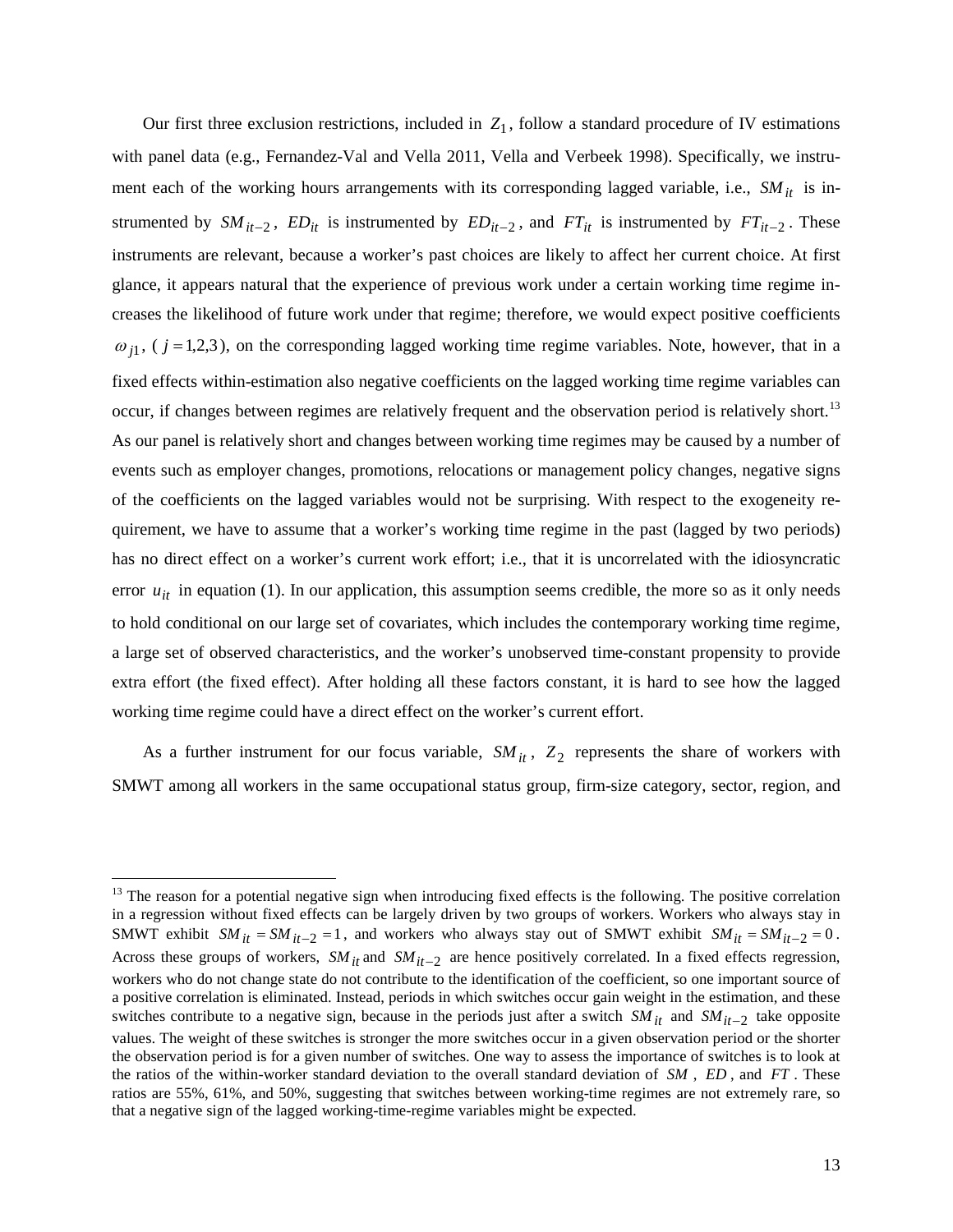time period.[14](#page-15-0) This group-specific mean is positively correlated with the SMWT dummy *SM* by construction and should consequently be negatively correlated with the remaining working hours arrangement dummies *ED* and *FT* . On the other hand, there is no reason to expect that the average demand for SMWT employees within each of these cells has an influence on an employee's propensity to provide extra effort in any other way than through its effect on the individual choice of SMWT.<sup>[15](#page-15-1)</sup> This should especially hold true, because we group the observations mainly according to firm characteristics rather than employee characteristics.

In our first approach, we estimate the parameters of the triangular four-equation structure  $(1)-(4)$  by the two-stage least squares (2SLS) within estimator, where at the second stage *SM* , *ED* and *FT* in the primary equation (1) are replaced by their predicted values. In Section 5, we refer to this estimator as the fixed effects IV estimator (FEIV). Since the model (1)-(4) is over-identified with four instruments for three endogenous explanatory variables, we can test the exogeneity of the overidentifying restrictions, conditional on the validity of at least as many instruments as are required for exact identification.

The 2SLS approach has the strength that it allows the inclusion of fixed effects, because the first stages are estimated as linear probability models. It has the drawback, however, that the binary nature of the endogenous regressors is not explicitly accounted for. We therefore implement a second IV approach to address this issue by estimating the first-stage equations (2)-(4) as probit models. Since the fixed effects probit model leads to inconsistent parameter estimates (e.g., Baltagi 2008), we estimate random effects probit models, but proxy for time-constant occupation-specific unobserved worker heterogeneity that may be correlated with the error term by additionally including the person-occupation mean values of all the time-varying covariates of  $(2)$ ,  $(3)$ , and  $(4)$ , respectively. This proceeding is also known as Mundlak's approach (e.g., Greene 2008). The first-stage equations (2)-(4) can then be written as

$$
D_{it}^{*} = W_{it}^{D} \eta_{1}^{D} + \overline{W_{i,o(it)}^{D}} \eta_{2}^{D} + \theta_{i,o(it)}^{D} + \varepsilon_{it}^{D}
$$
\n(5)

$$
D_{it} = \begin{cases} 1 & \text{if } D_{it}^{*} > 0 \\ 0 & \text{otherwise} \end{cases}
$$
 (6)

<span id="page-15-0"></span><sup>&</sup>lt;sup>14</sup> For each of the five years we defined two groups of occupational status (jobs with managerial or non-managerial tasks), four firm sizes classes, 10 industries and the 16 federal states of Germany. Cells with just one observation do not provide real means and are therefore merged. By proceeding in this way, we prevent the instrument for these observations being identical to the endogenous SMWT variable and thus avoid potential endogeneity of the instrument.

<span id="page-15-1"></span><sup>&</sup>lt;sup>15</sup> The idea to use group-specific means as exclusion restrictions is not unusual and has been applied, for example, in Woessmann and West (2006).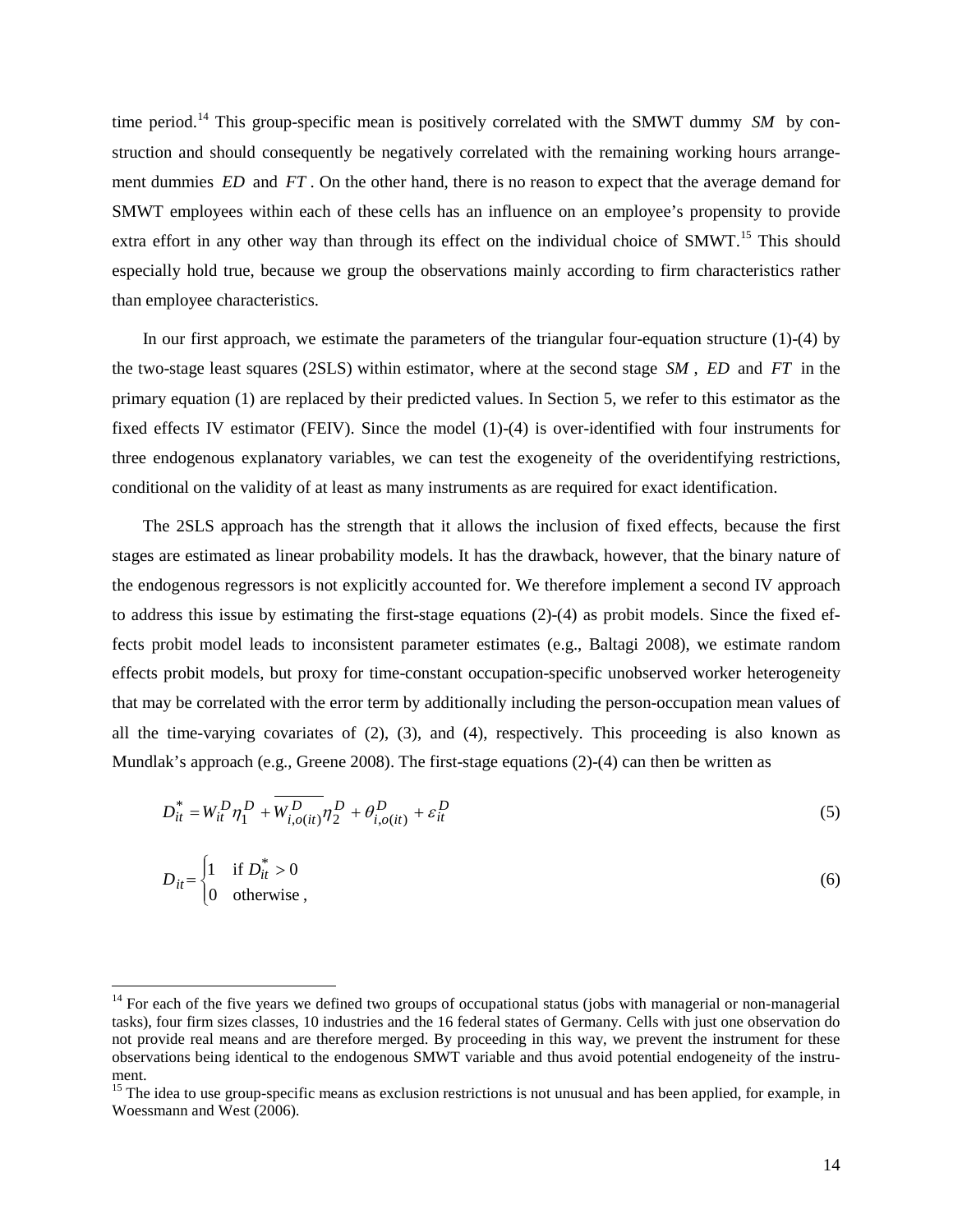where *D* represents *SM*, *ED* or *FT*, respectively. Here,  $D_{it}^{*}$  denotes the latent propensity to choose working time regime  $D_{it}$ , and  $\varepsilon_{it}^D$  is a normally distributed error term. The vector  $W^D$  includes each of the right-hand-side variables of equations (2), (3), and (4), while  $\overline{W_{i,o(it)}^D}$  contains the person-occupation mean values of all time-varying covariates of (2), (3), and (4). Finally,  $\theta_{i,o(it)}^D$  is that part of the original unobserved effect  $v_{i,o(it)}^D$  which remains after controlling for the person-occupation means of the timevarying covariates, i.e.,  $\theta_{i,o(it)}^D = v_{i,o(it)}^D - W_{i,o(it)}^D \eta_2^D$ *D*  $\theta_{i,o(it)}^D = v_{i,o(it)}^D - W_{i,o(it)}^D \eta_2^D$ . Mundlak's approach relies on the assumption that after controlling for the person-occupation mean values,  $\theta_{i,o(it)}^D$  is uncorrelated with the original regressors in  $W^D$  and can hence be treated as a random effect.

From the random effects probit estimates of (5) and (6), we extract the generalized residuals  $s_{it}^D = (D_{it} - \Phi_{it}) \phi_{it} / [\Phi_{it} (1 - \Phi_{it})]$ , where  $\phi_{it}$  and  $\Phi_{it}$  denote the PDF and CDF of the standard normal distribution evaluated at  $W_{it}^D \eta_1^D + W_{i,o(it)}^D \eta_2^D + \theta_{i,o(it)}^D$ *D D*  $W_{it}^{D} \eta_1^D + W_{i,o(it)}^{D} \eta_2^D + \theta_{i,o(it)}^{D}$ . In the second stage, these generalized residuals are added as correction terms to equation (1) in order to control for remaining time-varying unobserved heterogeneity, i.e.,

$$
\Delta WH_{it} = \alpha_1 SM_{it} + \alpha_2 ED_{it} + \alpha_3 FT_{it} + X_{it} \beta + \kappa_1 s_{it}^{SM} + \kappa_2 s_{it}^{ED} + \kappa_3 s_{it}^{FT} + \mu_{i,o(it)} + u_{it} \,. \tag{7}
$$

Intuitively, the generalized residuals embody time-varying characteristics that drive the selection into the working time regimes, and explicitly controlling for them in the second stage removes the endogeneity bias from the coefficients of the working time regime variables. Just as for equation (1), equation (7) is estimated by the fixed effects estimator.<sup>[16](#page-16-0)</sup> In Section 5, we refer to this second approach as the endogeneity-corrected fixed effects estimator (ECFE).

#### **5. Empirical Results**

 $\overline{a}$ 

In this section, we proceed in four steps. In Subsection 5.1, we present and discuss the estimation results of our main specification introduced in Section 4. Subsection 5.2 provides empirical results for other indicators of employee extra effort. Here, measures of unusual working hours, i.e., work in the evening or at night and work at weekends, serve as dependent variables. In Subsection 5.3, we check the robustness of our estimation results from the main specification to changes in the definition of the dependent variable.

<span id="page-16-0"></span><sup>&</sup>lt;sup>16</sup> See Fernandez-Val and Vella (2011) for a similar two-step estimation strategy.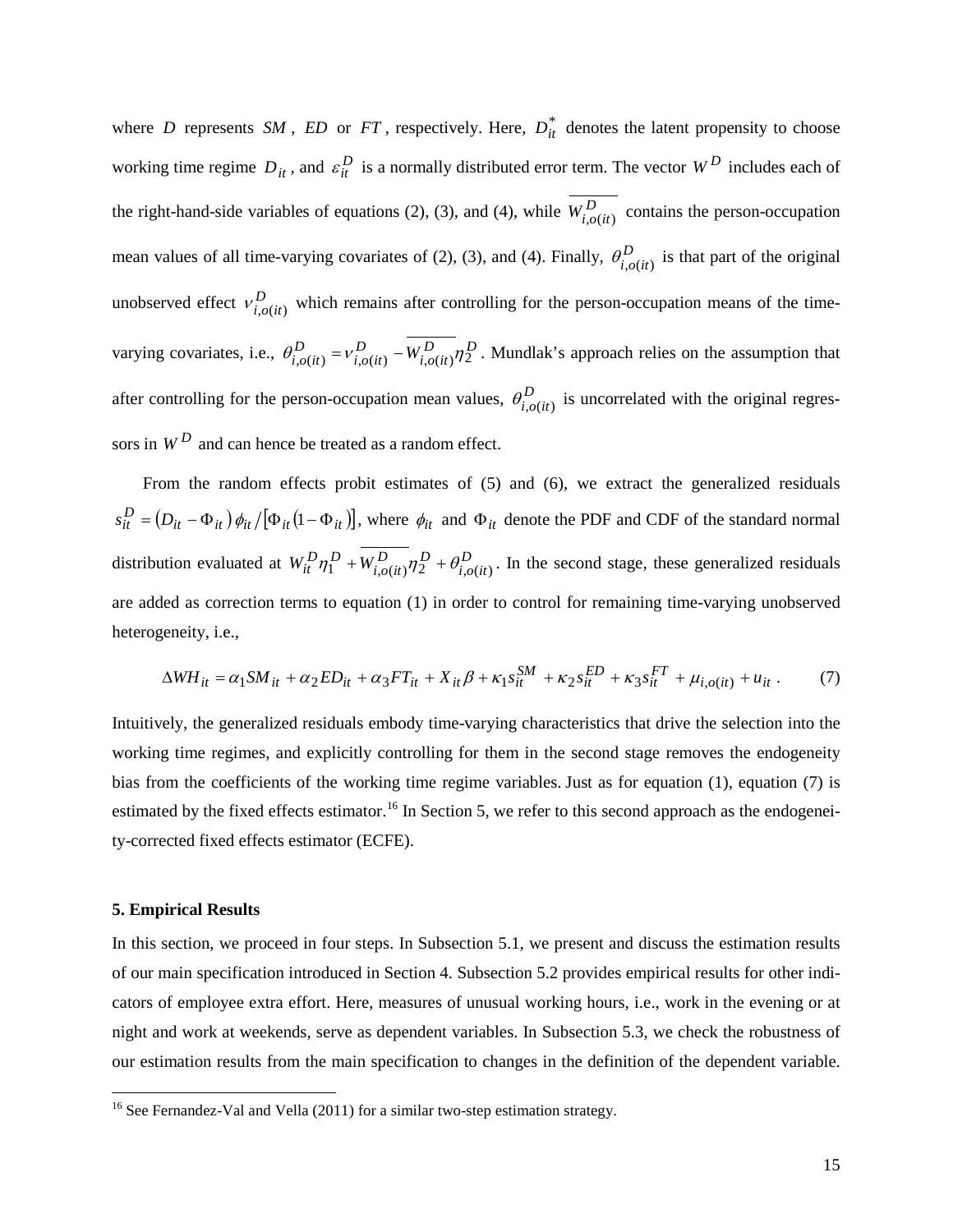Finally, in Subsection 5.4, we conduct additional subgroup analyses to obtain further information about complementarities between SMWT and worker characteristics, which helps us to sharpen the management implications regarding an effective use of SMWT.

#### **5.1. Effort Effects of Self-Managed Working Time**

 $\overline{a}$ 

Table 3 displays the estimation results for the impact of SMWT on employee extra effort, where extra effort is defined as the average number of actual weekly working hours minus contractual weekly working time. Column (1) contains the ordinary least squares (OLS) estimates of an unconditional specification, where the dependent variable is solely regressed on the working time regime dummies and a constant. Column (2) describes the OLS estimates of the working time regime dummies conditional on the complete set of covariates. Column (3) displays the fixed effects (FE) estimates of  $\alpha_1$ ,  $\alpha_2$  and  $\alpha_3$  from equation (1). The coefficients resulting from our fixed effects instrumental variables (FEIV) estimation of equations (1)-(4) can be found in column (4). Finally, column (5) contains the results from our endogeneity-corrected fixed effects (ECFE) estimator according to  $(7)$ .<sup>[17](#page-17-0)</sup>

# [Insert Table 3 about here]

The most striking result of our estimates is that throughout all specifications SMWT has a positive influence on employee extra effort, which confirms Hypothesis 2. However, the magnitude of the positive impact sharply declines when accounting for observed heterogeneity in column (2), for time-constant occupation-specific unobserved heterogeneity in column (3) and for time-constant and time-varying unobserved heterogeneity simultaneously in columns (4) and (5). Starting with an initial estimate of about 5.1 hours per week in the unconditioned specification, the effect on average extra effort reduces to 3.3 hours in the complete OLS model. It further declines to 1.4 hours in the FE model and finally ends up with estimates of 1.1 hours in our FEIV model (not statistically significant) and 1.0 hours in the ECFE model (statistically significant at the 5% level).

Table 3 also includes information about the validity of the exclusion restrictions applied in the FEIV and the ECFE approach. First, relevance of the instruments is indicated by  $F$  - or  $\chi^2$  -tests on joint significance in the respective first-stage regressions. Each of the test statistics by far exceeds the rule-ofthumb value of 10, indicating strong instruments. Instrument relevance is additionally confirmed by the corresponding parameter estimates of the first-stage equations, which are displayed in Table A1 in the Appendix. In each of the first-stage equations both the respective lagged working time variable and the

<span id="page-17-0"></span> $17$  All estimates that are not reported in the tables of this and the following subsections are available from the authors upon request.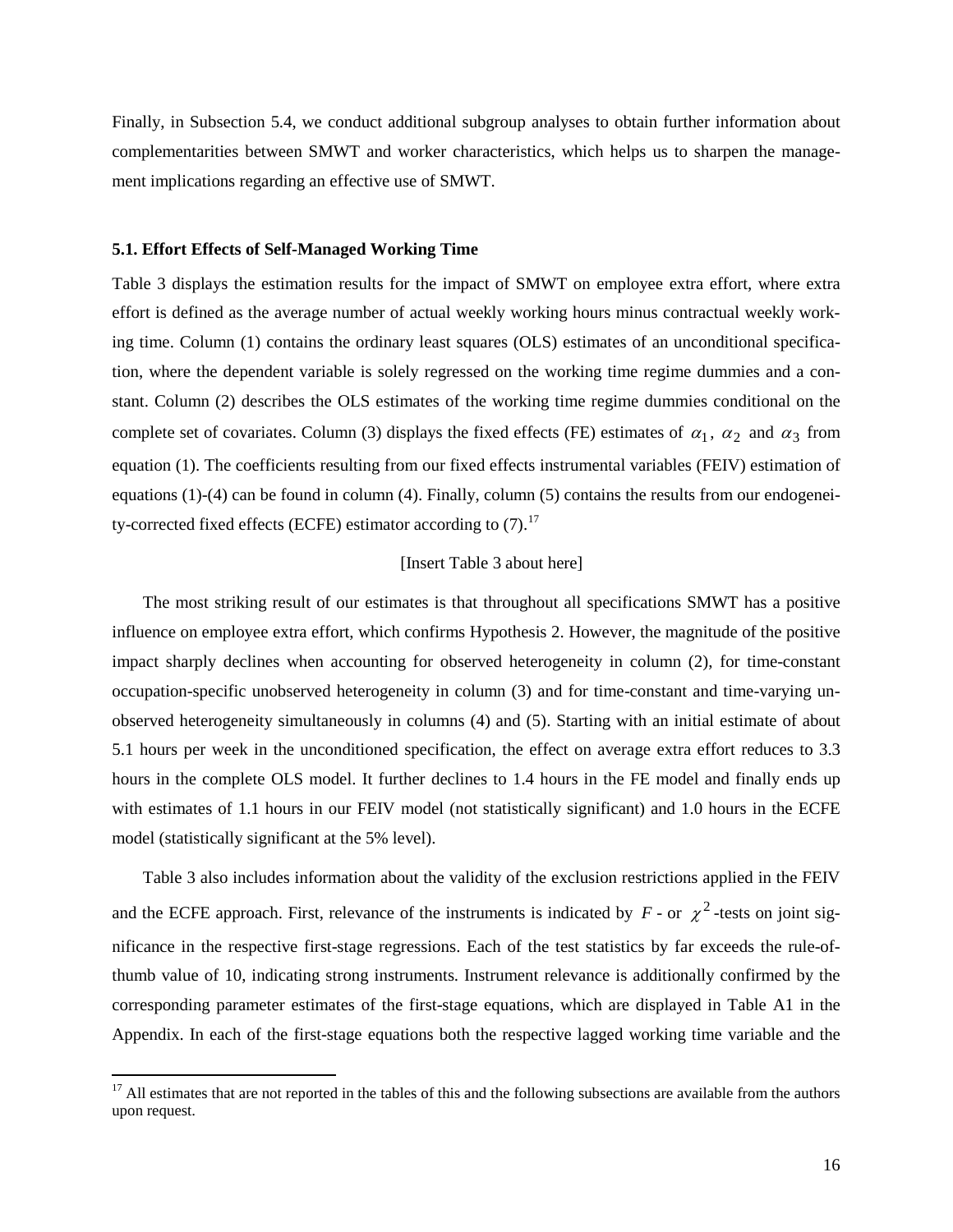group-specific mean variable are significant at the 5% or 1% level, respectively. The group-specific mean variable exhibits the expected positive sign in the *SM* equations and a likewise unsurprising negative sign in the *ED* and *FT* equations. Moreover, all lagged working time variables exhibit a negative sign in the corresponding reduced form equation. Finally, Hansen's *J* -test documents that the overidentification restrictions can be considered as exogenous ( $p = 0.46$ ).<sup>[18](#page-18-0)</sup> All in all, therefore, the diagnostic tests support the validity of the overidentifying restrictions and thus emphasize the confidence in our FEIV and ECFE approaches.

Note, however, that neither the  $C$ -test for endogeneity nor an  $F$ -test on joint significance of the endogeneity correction terms  $s^{SM}$ ,  $s^{ED}$  and  $s^{FT}$  in equation (7), i.e.,  $\kappa_1 = \kappa_2 = \kappa_3 = 0$ , rejects the null hypothesis of exogenous working time regime dummies ( $p = 0.59$  or  $p = 0.80$ ). This indicates that the FE estimates displayed in column (3) can already be interpreted as causal, and that there is no necessity to additionally account for unobserved time-varying heterogeneity. As a result, the FE, FEIV and ECFE models all provide consistent estimates for the SMWT effect, where the FE model is the most efficient of the three models, producing the smallest standard errors. Therefore, the FE model is our preferred model, but its results are confirmed by the FEIV and ECFE models.<sup>[19](#page-18-1)</sup>

We find that from the initial 5.1 hours of extra effort obtained in the unconditional OLS estimation about 1.8 hours can be explained by observed individual, job or firm characteristics other than SMWT. From the remaining 3.3 hours, about 1.9 hours can be attributed to unobserved factors, leaving an effect of around 1.4 hours that can be ascribed to the policy of SMWT itself. This is only 27% of the initially estimated impact.

In sum, we conclude from these results that, although controlling for selection into SMWT reduces the positive effort effect of SMWT considerably, there remains a small positive and causal effect. The 95% confidence interval from our preferred FE estimate ranges between 0.9 and 1.8 hours. Most interestingly, this rules out any negative effort effects, meaning that we do not find any evidence for the hypothesis that SMWT encourages employee shirking. On the contrary, compared to the fixed working hours

<span id="page-18-0"></span> $18$  We conducted additional tests with regard to the exogeneity assumption of our exclusion restrictions. Specifically, we ran FEIV regressions, where only three of the four instrumental variables served as exclusion restrictions, while the remaining instrument was added to the vector of control variables in the primary equation. A simple *t* -test on significance of the estimated coefficient then provides information in terms of the exogeneity assumption of this particular instrument. Each of our instruments proved to be insignificant in the primary equation which is consistent with the result of Hansen's *J* -test of overidentification. Furthermore, we simply added the instruments to equation (1) in order to test the exogeneity assumption. Neither of the instruments turned out to be significant in this specification.

<span id="page-18-1"></span><sup>&</sup>lt;sup>19</sup> Another way to verify that the FEIV and ECFE models confirm the estimates of the FE model is to note that its SMWT effect of 1.4 hours lies within the 95% confidence intervals for the SMWT effect resulting from the FEIV and ECFE models.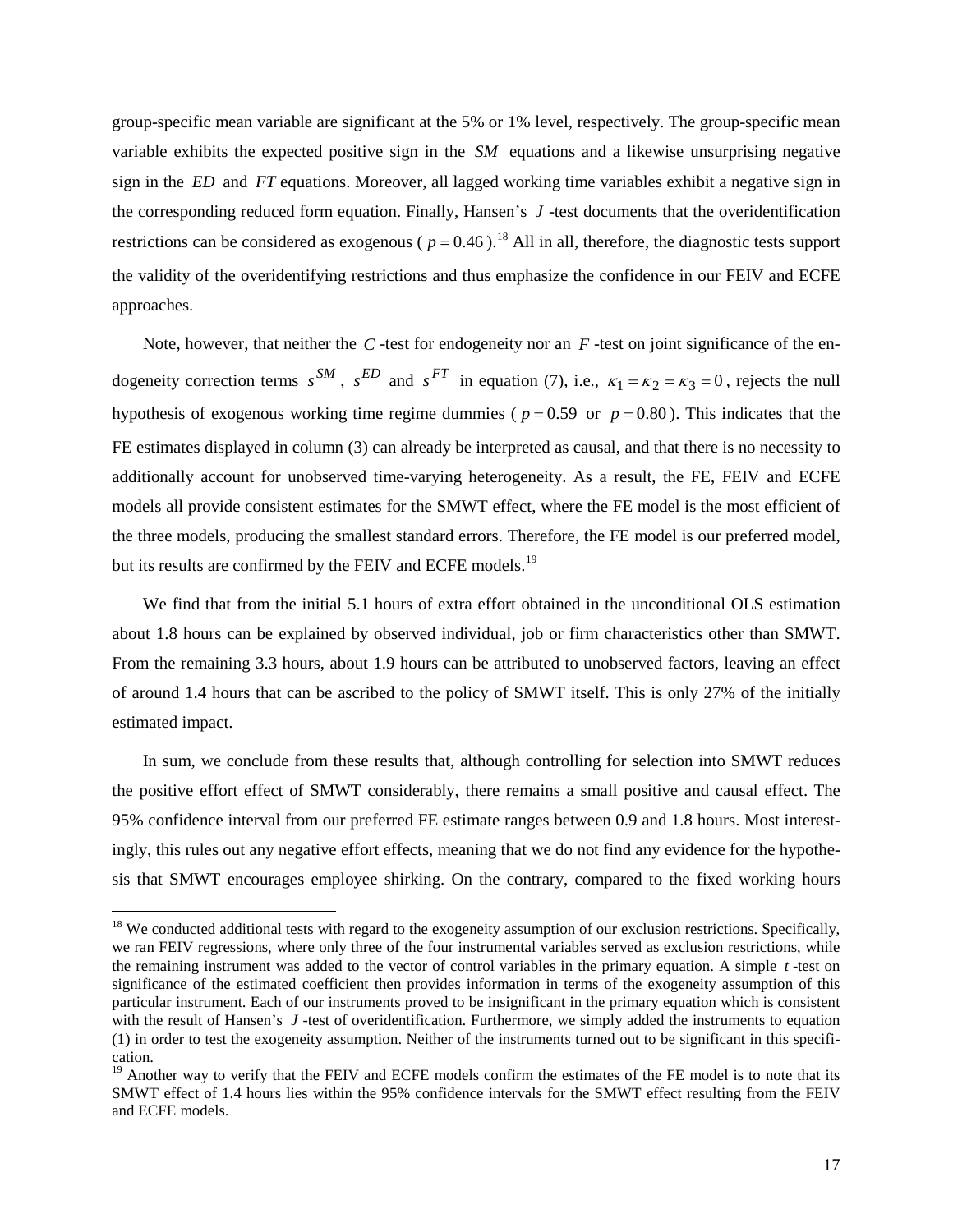arrangement there seems to remain a positive regime effect of about 90 minutes of excess working time per week.

#### **5.2. Self-Managed Working Time and Non-Standard Working Hours**

This subsection extends our analysis by considering further measures of extra effort. Specifically, we investigate whether or not employees with SMWT work more non-standard hours than employees with fixed working hours. Non-standard working hours include work in the evening or at night as well as work at weekends. This investigation aims at expanding our previous insights with respect to the impact of SMWT on employee extra effort. The results are displayed in Table 4 and Table 5.

### [Insert Table 4 and Table 5 about here]

Table 4 contains the estimates for evening work and night work. The original question in the questionnaire is "*Do you sometimes have to work in the evenings (after 7 p.m.) or at night (after 10 p.m.)?*" From the respondents' information we generate dummy variables indicating whether or not employees are used to working in the evenings or at night at least occasionally and use these dummies as dependent variables. We maintain our previous estimation strategies, focusing on the FEIV approach for the endogeneity correction, because this approach provides us with more detailed information about instrument validity (namely the overidentificaton test) than the ECFE estimation strategy. This implies that both the outcome and first-stage equations are linear probability models, which produce consistent estimates for our SMWT effect and the remaining covariates.<sup>[20](#page-19-0)</sup>

The estimations in Table 4 show a quite uniform pattern. While the positive OLS estimate for *SM* is highly significant and quite substantial in terms of size, the corresponding FE estimate remains significant but the size of the coefficient declines considerably. Finally, in the FEIV specification,  $\alpha_1$  continues to decline in size and becomes insignificant. For example, in the model for evening work the FE estimate (0.078) declines by about 70% compared to the OLS estimate in a model without control variables (0.263). The coefficient continues to decline by an additional 19% in the FEIV specification.

Analogously, Table 5 displays the estimates for work on Saturdays and Sundays. Hence, our dependent variables in these cases are dummy variables that indicate whether or not an employee at least occasionally works on Saturdays or Sundays, respectively. The estimation results follow the same pattern as before. Starting with a highly significant positive coefficient in the unconditioned OLS model, the effect

<span id="page-19-0"></span><sup>&</sup>lt;sup>20</sup> See Angrist and Pischke (2009, Section 3.4.2) for a justification of applying linear IV methods to limited dependent variables, and Angrist and Evans (1998) for a well-known application of linear IV estimation in a context where both the outcome and the endogenous variable are binary.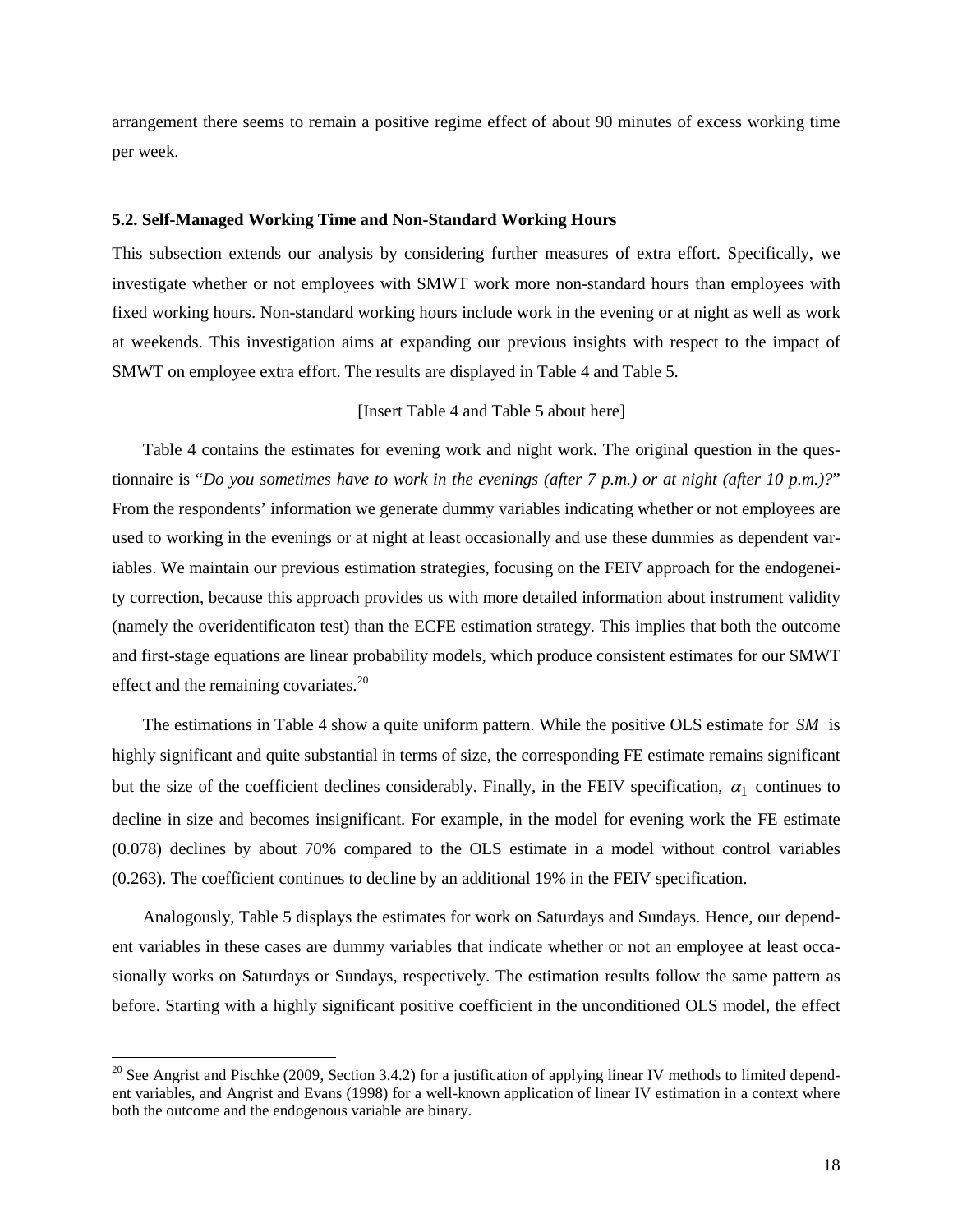of SMWT on the propensity to work at weekends decreases substantially in size and significance when accounting for time-constant and time-varying unobserved characteristics in our FEIV specification.

The diagnostic tests again confirm the validity of our exclusion restrictions. Also, in three of four FEIV specifications, the *C* -test does not reject the exogeneity hypothesis. In these cases, as in our previous results, the point estimates resulting from the FE approach can already be interpreted as causal effects. In sum, our previously obtained main finding, according to which an employee's exertion of extra effort can only to a minor extent be attributed to the arrangement of SMWT, remains unchanged. For example, for the evening work specification we conclude that only about 30% of the original impact of SMWT on the probability of working in the evenings can be ascribed to this particular working time arrangement. In contrast, the predominant part of this positive impact can be explained by observed and unobserved time-invariant heterogeneity.

Another example supporting our main finding is that, in the 'work on Sundays' specification only about 25% (0.044/0.177) of the original impact of SMWT on the probability of working on Sundays can be explained by this human resource practice. Presumably, the causal effect is even weaker because for this specification the *C* -test emphasizes the necessity to additionally account for time-varying unobserved heterogeneity, which in the end decreases the causal effect to zero. In both cases, we can thus conclude that the causal effect of SMWT on employee extra effort is rather small. Apart from other observed characteristics, the positive effect is largely driven by unobserved heterogeneity such as selection issues. Also, note that similar to the previous subsection, we find no evidence that SMWT encourages shirking.

#### **5.3. Applying Alternative Measures for Employee Extra Effort**

In this subsection we examine whether the result of a positive effort effect of SMWT, which declines when gradually controlling for observed and unobserved factors, also holds when we replace our dependent variable used in Subsection 5.1 by two alternatively defined measures of extra effort. The first variable measures the amount of self-reported overtime work in the respective month prior to the survey (*OT* ). Just as with our dependent variable in Subsection 5.1, the second alternative variable is defined as actual minus contractual working time. The difference between these two variables, however, is the definition of actual working hours. While the dependent variable that we used in Subsection 5.1 is restricted to the average actual working hours that employees spend doing their main job, the alternative measure additionally includes commuting times as well as the number of working hours, if any, committed to a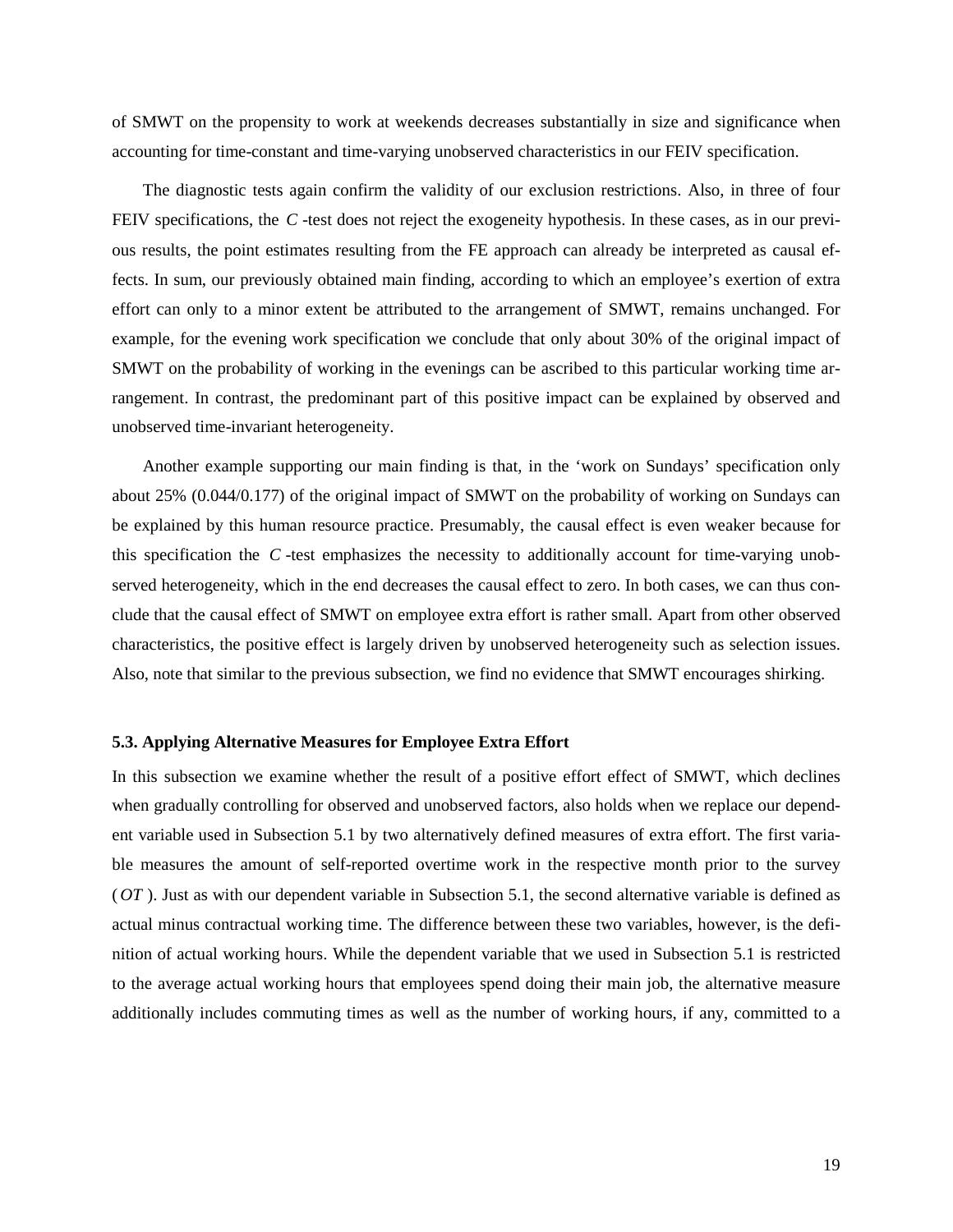second job ( $\triangle WH2$ ).<sup>[21](#page-21-0)</sup> As before, we focus on our OLS, FE and FEIV estimation strategies. Table 6 displays the corresponding estimation results.

#### [Insert Table 6 about here]

The results confirm our previous estimates. In both specifications, the unconditioned OLS effect is positive and highly significant. The coefficients resulting from the FE model are also significant, but decline substantially from about 2.3 to 0.7 hours or from about 2.7 to 0.7 hours, respectively. Again, the FEIV point estimates lose their significance. The validity of our exclusion restrictions is confirmed by the diagnostic test statistics. For both FEIV specifications, the *C* -test does not reject the hypothesis of exogenous working hours-arrangement variables, and we can again interpret the FE point estimates as causal effects. Based on the initial OLS effects, therefore, about 70% (or 1.6 weekly hours in absolute terms) in the *OT* -specification and 74% (or about 2 weekly hours in absolute terms) in the ∆*WH* 2 -specification must be ascribed to (observed and time-constant unobserved) factors other than SMWT, which is very much in line with our estimates in Subsection 5.1.

#### **5.4. Subgroup Analyses**

 $\overline{a}$ 

In this subsection, we carry out a number of subgroup analyses to check whether the SMWT effect uncovered previously varies with certain worker characteristics. This allows us to detect potential complementarities. If SMWT has a stronger effort effect for workers with certain characteristics, then these worker characteristics and SMWT are complements in the effort production function. Identifying such complementarities allows us to refine the management implications to be drawn, because we can then establish under which circumstances the introduction of SMWT has the strongest effort effects.

There are two typical tests for complementarities (Aral et al. 2012, Tambe et al. 2012). First, complementary practices or characteristics are likely to coexist and should thus be *positively correlated*. Second, by definition, complementary items have a larger performance impact when utilized jointly rather than separately, and hence, their *interaction effect* on performance is positive. In this subsection, we therefore present correlations between SMWT and certain worker characteristics, and we test for interaction effects by augmenting our preferred FE model (1) with interaction terms of SMWT and these worker characteristics.

<span id="page-21-0"></span> $21$  In order to calculate the actual working hours in this case, we analyzed the responses to the following question: "*How many hours do you spend on job, apprenticeship, and second job on a typical weekday, Saturday, and Sunday (including commuting times)?*" Actual working hours are then calculated as the number of working hours on a typical workday times 5 plus the number of working hours on typical Saturdays and Sundays.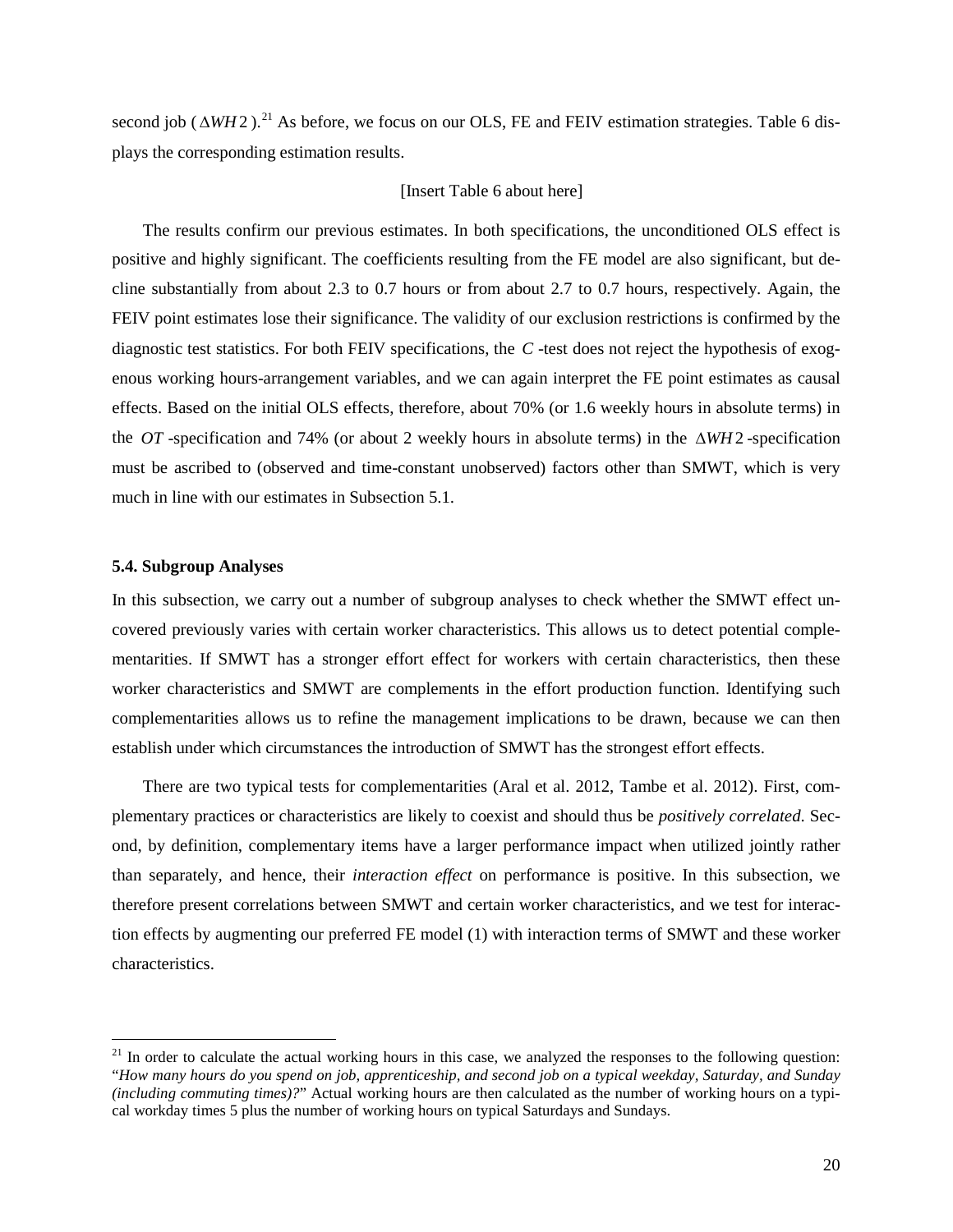Recall first that according to social exchange theory, a worker may be encouraged to provide extra effort as an act of positive reciprocity in response to being granted SMWT. From this we would expect SMWT to be positively correlated with a worker's inclination to reciprocate. Furthermore, we would expect the SMWT effect to be stronger for workers who are inclined to reciprocate positively and weaker for workers who are unlikely to act reciprocally. We test this idea by interacting our SMWT variable with a binary measure R that distinguishes high-level from low-level reciprocators.<sup>[22](#page-22-0)</sup> Consequently, equation (1) is extended to

$$
\Delta WH_{it} = \alpha_{11} SM_{it} + \alpha_2 ED_{it} + \alpha_3 FT_{it} + \pi_1 R_{it} + \pi_2 R_{it} \times SM_{it} + X_{it} \beta + \mu_{i, o(it)} + u_{it}.
$$
 (8)

Note that in this specification low-level reciprocators not working under SMWT serve as the reference group, so  $\alpha_{11}$  has to be interpreted as the SMWT effect for low-level reciprocators, while  $\alpha_{11} + \pi_2$  is the SMWT effect for high-level reciprocators. If the SMWT effect was driven by reciprocity, we would expect more reciprocal workers to respond more strongly to SMWT than less reciprocal workers, so  $\alpha_{11} + \pi_2 > \alpha_{11}$ , or equivalently,  $\pi_2 > 0$ . Put differently,  $\pi_2 > 0$  would indicate a complementary association between SMWT and reciprocity, meaning that 'the whole is more than the sum of its parts', i.e.,  $\alpha_{11} + \pi_1 + \pi_2 > \alpha_{11} + \pi_1$ . We can therefore state the following hypothesis:

HYPOTHESIS 3a. *Positive reciprocity and SMWT are positively correlated*.

 $\overline{a}$ 

HYPOTHESIS 3b. *Positive reciprocity amplifies the effort effect of SMWT and is therefore complementary to SMWT in producing worker effort.*

Furthermore, recall that according to self-determination theory employees who perceive a stronger internal locus of causality are likely to exert a higher effort level due to increased intrinsic motivation. Working under an SMWT arrangement should strengthen the perception of an internal locus of causality, and this might be the reason for the positive effort effect of SMWT that was identified previously. However, intrinsic motivation might not only be a possible channel of a positive SMWT effect, it might also be complementary to SMWT. Hence, the SMWT effect might be stronger among highly motivated work-

<span id="page-22-0"></span> $22$  The extent of positive reciprocity is obtained from the respondents' degree of approval to the following statements: (a) "*If someone does me a favor, I am prepared to return it.*" (b) "*I go out my way to help somebody who has been kind to me before.*" (c) "*I am ready to bear personal costs to help somebody who helped me before.*" All items were to be answered on a 7-point Likert scale ranging from 1 ("*does not apply to me at all*") to 7 ("*applies to me perfectly*"). The amount of positive reciprocity is then calculated by summing up the Likert scores and dividing the sum by 3. The median of this variable represents the splitting value for *R* , where individuals with scores lower than the median are assigned to the group with a low level of positive reciprocity. Information about reciprocity is originally surveyed only in 2005 and 2010. We therefore replaced the missing values by imputing the 2005 observations to the years 2003 and 2007, and by imputing the 2010 observations to the years 2009 and 2011. This procedure should not be problematic, because personality traits are unlikely to change very quickly over time. For a short summary of the debate on whether personality traits can be assumed to be time-constant or time-varying, see Heineck and Anger (2010).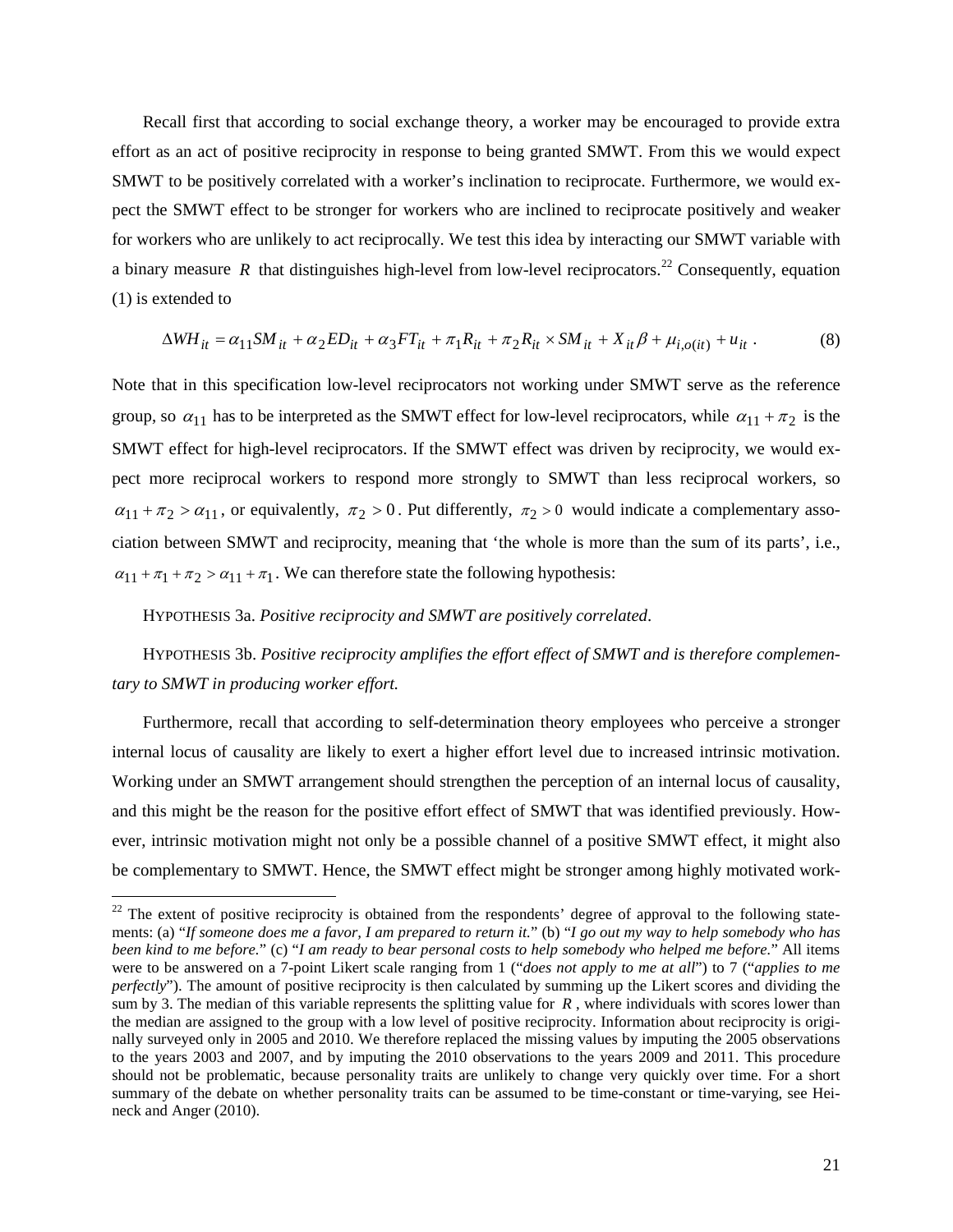ers than among less motivated workers. We test for such a complementary relationship by looking at the correlation between intrinsic motivation and  $S MWT<sup>23</sup>$  $S MWT<sup>23</sup>$  $S MWT<sup>23</sup>$  (to check whether workers who are more motivated are also more likely to work under SMWT), and by interacting our SMWT variable in the working hours regression with a measure for intrinsic motivation. For this purpose, we construct a binary measure of work ethic (*WE* ) to distinguish between employees with high and low levels of intrinsic motivation. [24](#page-23-1) We set  $WE = 1$ , if a worker's desired weekly working hours are equal or higher than her contractual weekly hours; and we set  $WE = 0$ , if the desired hours fall short of contractual working time. In order to ensure that *WE* can, in fact, be interpreted as a measure for work ethic or intrinsic motivation rather than a measure which simply reflects a worker's preferences for longer working hours, we restrict our sample to full-time workers. The intuition behind this procedure is that part-time workers who prefer longer working hours may primarily wish to be promoted to a full-time job in order to earn more money. In this case, *WE* = 1 would indicate involuntary part-timers who are extrinsically, rather than intrinsically motivated.

In addition, recall from agency theory the recommendation that the delegation of decision rights to the agent should be accompanied by managerial control in order to prevent the agent from shirking. In practice, the introduction of SMWT may therefore be accompanied by a measure for monitoring employee output as a substitute for the rescinded duty to register their working hours. We address this idea by including a human resource policy measure aimed at increasing extrinsic motivation. Specifically, we add a dummy variable for performance evaluation, *PE* , which indicates whether or not an employee's per-formance is regularly evaluated by a supervisor.<sup>[25](#page-23-2)</sup>

As before, we first test the correlation between *SM* and *PE* to see whether these two policy measures are more likely to be introduced jointly rather than separately. In line with Aral et al. (2012) and Tambe et al. (2012), we then test the correlation between lagged work ethic ( $W_{t-2}$ ) and current performance evaluation  $(PE_t)$ , separated for workers with and without SMWT. If SMWT was particularly effective when combined with both intrinsic and extrinsic motivation, we would expect *WE<sub>t</sub>*−2 and *PE<sub>t</sub>* to be positively correlated under SMWT, but not necessarily in the absence of SMWT. To continue analyzing these complementarities, we then complete our estimation model by including all two-way interac-

<span id="page-23-0"></span> $23$  For the correlation, we choose a lagged measure for motivation, because a positive correlation between current motivation and SMWT might simply indicate that workers have become more motivated because of SMWT, while a positive correlation between lagged motivation and SMWT indicates that workers who were motivated prior to working under SMWT are more likely to choose to (or to be chosen to) work under an SMWT regime.<br><sup>24</sup> This reasoning is related to the forms of intrinsic motivation modeled in James (2005), i.e., employee loyalty

<span id="page-23-1"></span>directed towards an employer and duty directed towards a social norm (e.g., the employee's aspiration level con-<br>cerning her workload).

<span id="page-23-2"></span> $25$  The information about performance evaluations were originally only surveyed in 2004, 2008 and 2011. In analogy to the reciprocity variable, we replaced the missing values by imputing the 2004 observations to 2003 and 2005, and by imputing the 2008 observations to 2007 and 2009.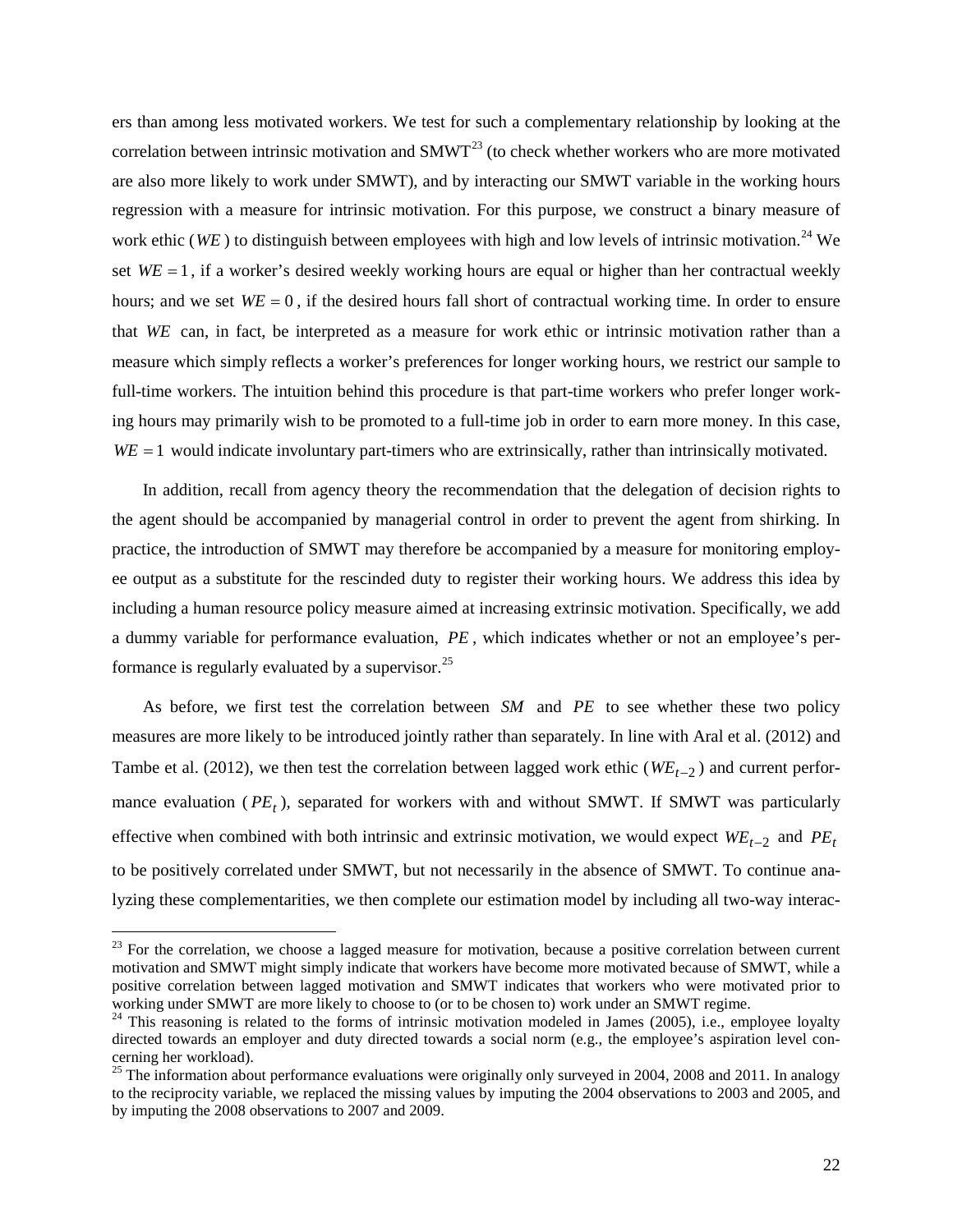tion terms between SMWT ( *SM* ), intrinsic motivation (*WE* ), and extrinsic motivation ( *PE* ) as well as a three-way interaction term measuring the potential complementarity between intrinsic motivation, extrinsic motivation and SMWT. Hence, the corresponding regression model can be written as

$$
\Delta WH_{it} = \alpha_{12} SM_{it} + \alpha_2 ED_{it} + \alpha_3 FT_{it} + \lambda_1 WE_{it} + \lambda_2 PE_{it}
$$
  
+  $\lambda_3 WE_{it} \times SM_{it} + \lambda_4 WE_{it} \times PE_{it} + \lambda_5 PE_{it} \times SM_{it} + \lambda_6 WE_{it} \times PE_{it} \times SM_{it}$   
+  $X_{it}\beta + \mu_{i,o(it)} + u_{it}$ . (9)

Here,  $\lambda_3 > 0$  indicates complementarity between SMWT and work ethic, which would imply that SMWT is particularly effective when targeted towards intrinsically motivated workers. Moreover,  $\lambda_4 > 0$ would indicate complementarity between SMWT and performance evaluations implying that it is more effective to introduce SMWT jointly with measures of output control. Finally,  $\lambda_6$  indicates whether or not performance evaluations amplify a potentially complementary relationship between SMWT and work ethic. Hence,  $\lambda_6 > 0$  would indicate that SMWT is particularly effective when targeted towards intrinsically motivated workers in combination with the introduction of performance evaluation. This leads to the following hypothesis:

HYPOTHESIS 4a. *Lagged work ethic is positively correlated with SMWT; performance evaluation is positively correlated with SMWT; and the correlation between lagged work ethic and performance evaluation is positive under SMWT*.

HYPOTHESIS 4b. *Work ethic amplifies the effort effect of SMWT; performance evaluation amplifies the effort effect of SMWT; and work ethic combined with performance evaluation additionally amplifies the effort effect of SMWT. Work ethic, performance evaluation, and the combination of work ethic and performance evaluation are therefore complementary to SMWT in producing worker effort*.

Finally, recall that according to the 'signal of low commitment hypothesis' an employee's choice in favor of SMWT may result from the desire to accommodate her personal life or family obligations rather than to increase her productivity. In this subsection, we test whether this desire is differently distributed between workers who have and do not have children in need of parental care in their households. Specifically, it can be assumed that workers without children in need of parental care mostly choose to work under SMWT in order to increase their personal performance, thereby signaling an interest to boost their career, while workers who have children in need of parental care tend to choose the SMWT regime in order to fulfill their parental obligations. Following this reasoning, workers with children in need of par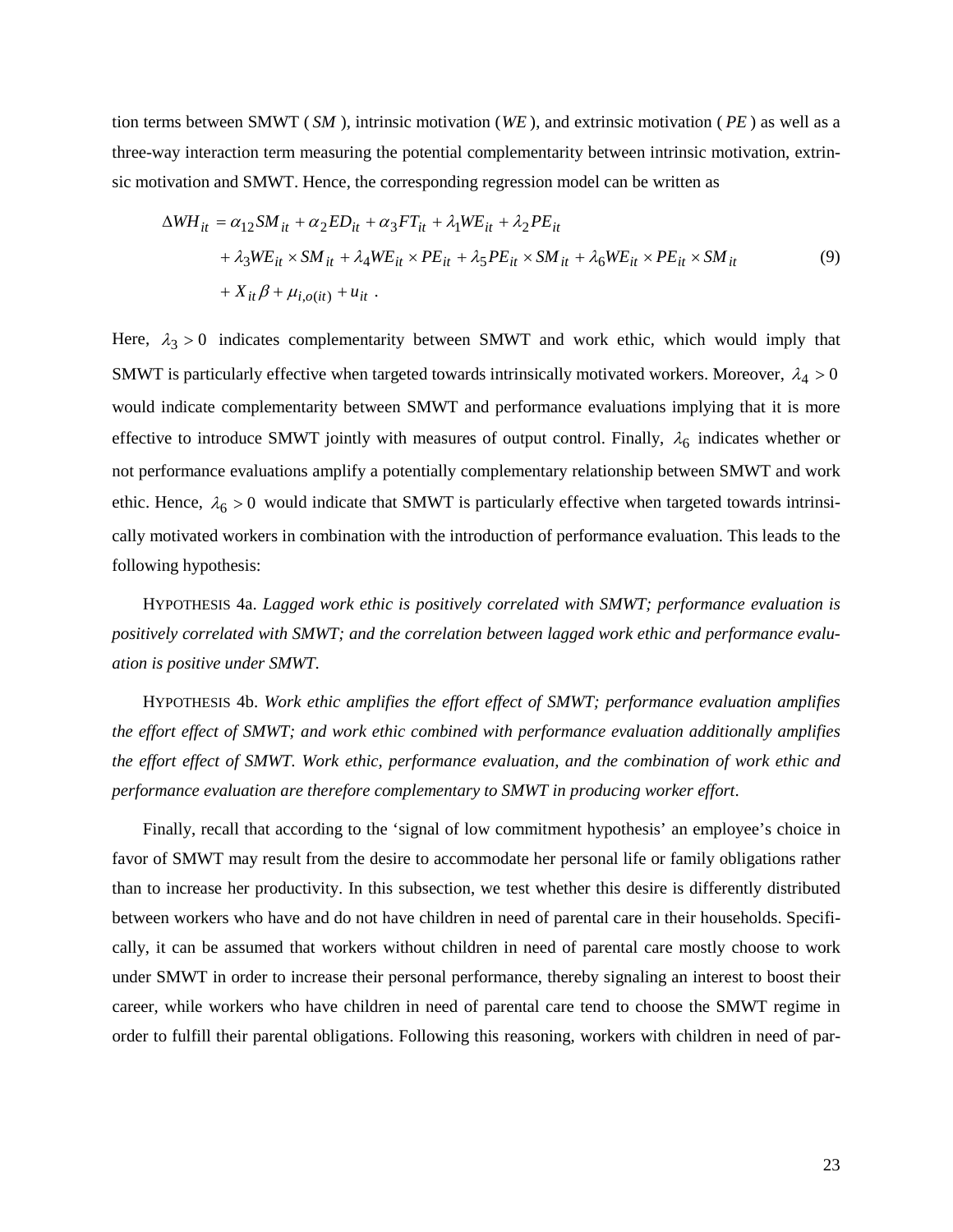enting are less likely to exert extra effort under SMWT conditions than workers without such children.<sup>[26](#page-25-0)</sup> We measure the impact of family obligations using dummy variables indicating female and male workers who currently have children in need of parental care (*FC* and *MC*, respectively). Our estimation model is therefore

$$
\Delta WH_{it} = \alpha_{13} SM_{it} + \alpha_2 ED_{it} + \alpha_3 FT_{it} + \varphi_1 FC_{it} + \varphi_2 FC_{it} \times SM_{it} + \varphi_3 F_{it} \times SM_{it}
$$
  
+ 
$$
\varphi_4 MC_{it} \times SM_{it} + X_{it}\beta + \mu_{i,o(it)} + u_{it} ,
$$
 (10)

where *F* characterizes female workers without children in need of parental care in their households. Note that the reference group in this specification is composed of male employees without children in need of parental care, who face fixed working hours. The coefficient  $\alpha_{13}$  captures the SMWT effect of male employees who do not have children in need of parental care. The coefficients for the interaction terms, i.e.,  $\varphi_2$ ,  $\varphi_3$  and  $\varphi_4$ , indicate whether females with children (*FC*), females without children (*F*) and males with children ( $MC$ ) react differently to SMWT than males without children. For example,  $\varphi_2 < 0$  and  $\varphi_4$  < 0 would indicate that women and men with children in need of parental care provide less extra effort under SMWT than men without such children. These considerations ultimately lead to Hypothesis 5:

HYPOTHESIS 5. *Workers with children in need of parental care in their households are likely to choose SMWT in order to accommodate family obligations at the expense of exerting extra effort*.

Table 7 displays the parameter estimates of the SMWT variable ( *SM* ) as well as the reciprocity ( *R* ), work ethic (*WE* ), performance evaluation ( *PE* ) or family obligations ( *FC* , *MC* ) variables, and the corresponding interaction effects. Note that specification (1a) is restricted to a sample of full-time employees and extends equation (1) by *R* , *WE* , and *PE* . The primary aim of this specification is to check, whether our main results in Subsection 5.1 are substantially affected by restricting the sample and including additional covariates. Comparing the first column of Table 7 with our previous results demonstrates that this is not the case. Moreover, we find that both positive reciprocity and work ethic have a relatively small (reciprocity) or moderate (work ethic) influence on employee extra effort, while performance evaluations do not contribute to increased worker effort significantly. The finding that the main SMWT effect remains virtually unaffected by the inclusion of the performance pay variable is important, because it suggests that the SMWT effect is not simply driven by the fact that firms have replaced their previous input monitoring activities (recorded working hours) by output monitoring via performance evaluation.

<span id="page-25-0"></span><sup>&</sup>lt;sup>26</sup> Note that this rationale does not imply that SMWT is expected to be more or less common among different groups of gender and family composition. Hence, this rationale will offer us no specific hypothesis about the correlation between SMWT and gender or the presence of children. Consequently, we refrain from examining correlations for these groups.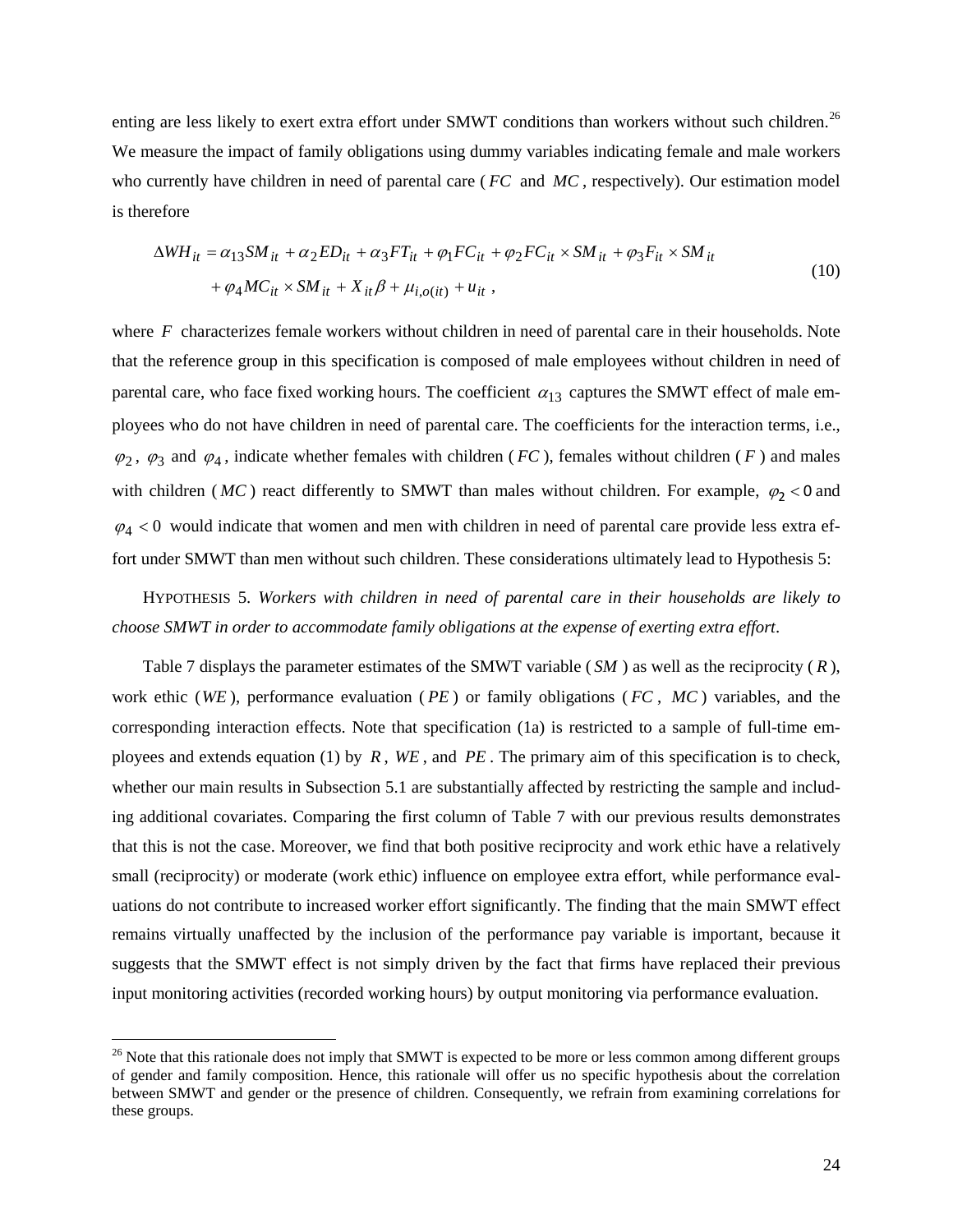#### [Insert Table 7 about here]

Regarding the impact of positive worker reciprocity we find at first that Hypothesis 3a cannot be confirmed. While we observe a positive bivariate correlation between *SM* and *R* ( $r = 0.015$ ,  $p = 0.003$ ), this correlation becomes very small and insignificant ( $r = 0.004$ ,  $p = 0.529$ ) when we consider a partial correlation conditioning on the regressors *ED* , *FT* and *X* . [27](#page-26-0) After controlling for observed characteristics, SMWT thus seems to be equally common between reciprocal and non-reciprocal workers. Turning to Hypothesis 3b, we note from Table 7 that the interaction effect  $\pi_2 = 0.176$  is not significantly different from zero, suggesting that reciprocal employees who work with SMWT do not exert a greater amount of extra effort in response to SMWT than their less reciprocal counterparts. Furthermore, the SMWT effect for less-reciprocal workers ( $\alpha_{11} = 1.330$ ) is very similar to the overall SMWT effect resulting from our previous estimates in Table 3. Hence, our SMWT effect of 1.38 hours is not reduced for less reciprocal workers. We conclude therefore that workers who are positively reciprocating are not more likely to work under SMWT. Moreover, contrary to Hypothesis 3b, positive reciprocity does not amplify the positive effort effect of SMWT, so reciprocity is not found to be complementary to SMWT. This finding is in line with Giardini and Kabst (2008) who argue that German employees might not perceive the employer's provision of work-family practices (such as SMWT) as a special benefit that would elicit a sense of obligation in them to reciprocate. Instead, due to Germany's long tradition as a social market economy, German employees are assumed to expect a lot from their employers, which explains their lack of reciprocity.

Second, our results demonstrate a distinct complementary relationship between intrinsic motivation and SMWT, but not between extrinsic motivation and SMWT, nor between a combination of intrinsic and extrinsic motivation and SMWT. The partial correlation (conditioning on the regressors *ED* , *FT* and *X*) between  $WE_{t-2}$  and *SM* is positive and significant ( $r = 0.043$ ,  $p = 0.000$ ), suggesting that more motivated workers are more likely to work under an SMWT regime. On the contrary, the partial correlation between *PE* and *SM* is insignificant ( $r = -0.009$ ,  $p = 0.183$ ), suggesting no substantial association between performance evaluations and SMWT. Moreover, the correlation between *WE*<sub>t−2</sub> and *PE* is neither significant in the absence of SMWT ( $r = 0.010$ ,  $p = 0.265$ ) nor in the presence of SMWT  $(r = 0.025, p = 0.303)$ . Hence, we can only confirm Hypothesis 4a with respect to work ethic, but not with respect to performance pay or performance pay combined with work ethic.

Turning to Hypothesis 4b tested by including two-way and three-way interaction terms into the regression model, Table 7 shows that the SMWT effect for less motivated workers is only  $\alpha_{12} = 0.807$ 

<span id="page-26-0"></span> $27$  To save space, we did not compile a table for the correlations, but only report them in the text.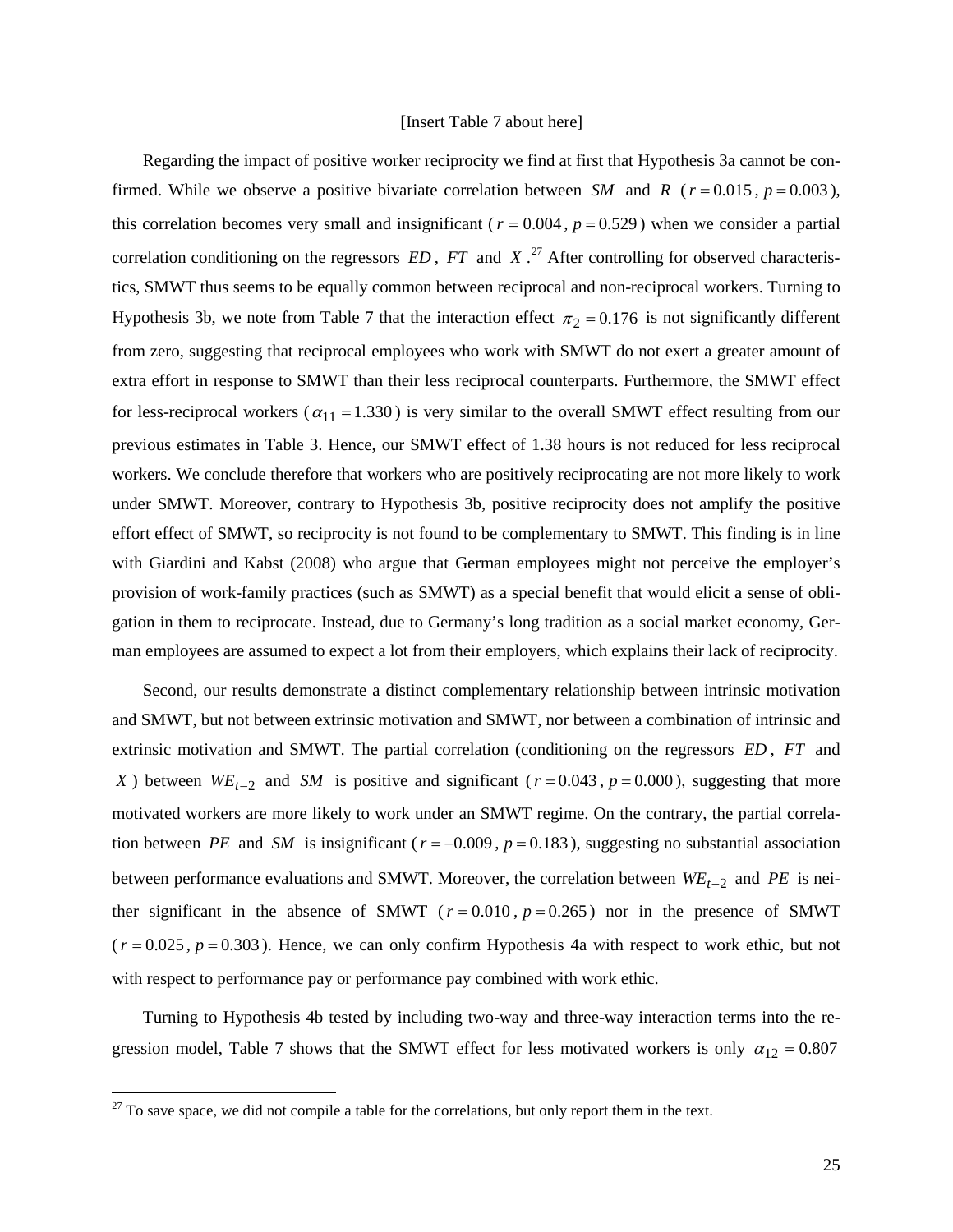hours, while more motivated workers exhibit an SMWT effect of  $\alpha_{12} + \lambda_3 = 0.807 + 1.231 = 2.038$  hours, with the difference of  $\lambda_3 = 1.231$  extra working hours being significant at the 5% level. Performance evaluation, however, does not increase the SMWT effect, either on its own ( $\lambda_5 = 0.245$  and insignificant) or in combination with work ethic ( $\lambda_6 = -0.123$  and insignificant). Hence, we conclude that work ethic is strongly complementary to SMWT, but performance evaluations are not. From a management perspective, SMWT is therefore likely to boost worker effort the most if it is targeted towards highly selfmotivated workers, whereas accompanying performance evaluations do not seem to be necessary to keep worker effort high.<sup>[28](#page-27-0)</sup> Intrinsic motivation should therefore be a criterion for selecting employees into SMWT arrangements.

Finally, we find evidence consistent with Hypothesis 5. However, this result does only hold for female employees working under the conditions of SMWT. Neither  $\varphi_3$  nor  $\varphi_4$  are significantly different from zero, meaning that females without children in need of parental care and males with children who need parental care react to SMWT in a similar way to "childless" men who are found to exert extra effort of about 1.5 hours per week. However, as  $\varphi_2 < 0$ , we can conclude that female workers with children in need of parental care represent the only group with a reduced SMWT effect. The SMWT effect for this group is  $\alpha_{13} + \varphi_2 = 1.588 - 1.425 = 0.163$  hours per week, which means that female workers who have children in their care hardly respond to SMWT by providing extra effort, as measured by their time in-put.<sup>[29](#page-27-1)</sup> Women with children in need of parental care, therefore, appear to be particularly likely to choose SMWT in order to accommodate family obligations.

#### **6. Conclusion**

 $\overline{a}$ 

Using a large representative individual-level panel data set, the German Socio-Economic Panel (SOEP), we empirically examine the effect of self-managed working time (SMWT), which provides employees with extensive decision-making authority over the determination of their working hours, on employee effort, as measured by the difference of employees' actual working time and their contractual obligation.

<span id="page-27-0"></span><sup>&</sup>lt;sup>28</sup> The negative sign of  $\lambda_6$  on the three-way interaction term might even imply that additional output monitoring reduces the effectiveness of SMWT targeted towards self-motivated workers; i.e., extrinsic motivation may crowd out intrinsic motivation. However, given that this interaction term is not significant, we cannot affirm this conclusion.

<span id="page-27-1"></span><sup>&</sup>lt;sup>29</sup> The fact that women with children under SMWT work about 1.4 hours less per week does not mean, of course, that these workers are less productive. Knowing that they are time-constrained due to their child-care obligations, they might increase their productivity per hour worked and thus produce the same output in less time. We also checked SMWT effects on the wage per actual hours worked as a proxy for productivity. For each of the subgroups we consider, we find no effect of SMWT on the wage per actual hours worked. This would suggest that SMWT does not change productivity per hour, so that work time differences can be interpreted as differences in overall output.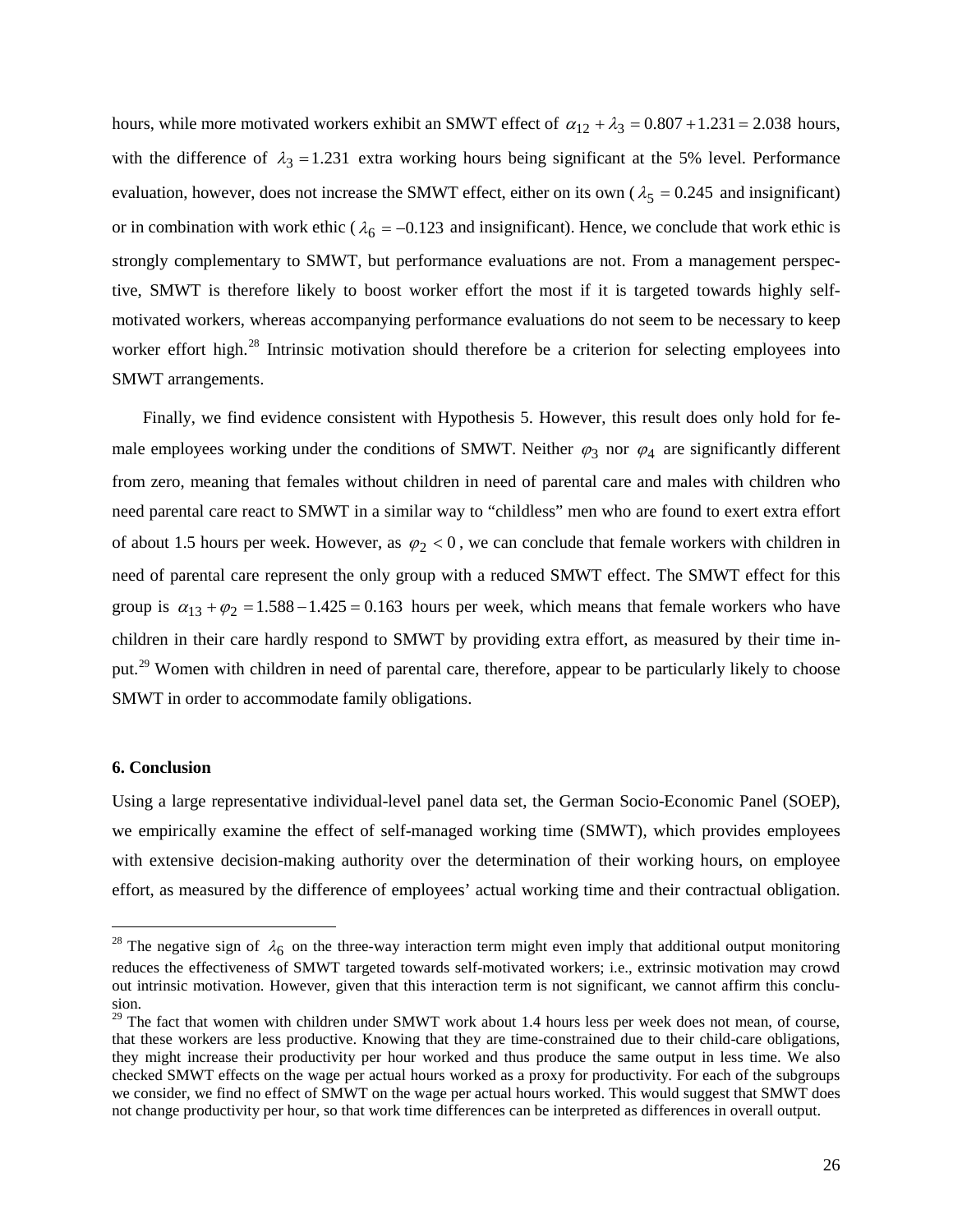Without controlling for selection into SMWT based on observable and unobservable characteristics, we find a large and significant association between SMWT and employee extra effort, which sharply declines when accounting for observed and unobserved characteristics. Our preferred fixed effects estimates imply the following decomposition of the raw difference of five hours of extra work between workers with SMWT and workers with fixed working time. About one hour and 45 minutes of the initial five weekly hours of extra effort can be attributed to selection on observable individual, job or firm characteristics. Roughly another two hours can be attributed to unobserved factors, leaving an effect of less than 90 minutes that can be ascribed to the policy of SMWT itself. We find no evidence for negative effort effects; i.e., we can rule out employee shirking as a response to SMWT. Additional instrumental variables estimates produce very similar results, and the associated endogeneity tests show that after controlling for fixed effects, there remains no further endogeneity, so we can already interpret the fixed effects results as causal.

After showing that SMWT employees, on average, exert extra effort rather than reducing effort, we conduct additional subgroup analyses, based on predictions of the relevant theoretical approaches, in order to obtain some information about complementarities between SMWT and worker characteristics. We find that an employee's intrinsic work ethic amplifies the positive SMWT effect, which is approximately two hours of extra effort per week for this type of workers. Perhaps surprisingly, however, we find no complementarity between SMWT and performance evaluations. This suggests that it is particularly effective to select intrinsically motivated workers into SMWT, while additional performance evaluations as extrinsic motivators do not boost the effort effect of SMWT. Furthermore, we find no complementarity between SMWT and employee reciprocity, which rules out reciprocity as a potential channel of the SMWT effect. Finally, our results demonstrate that female SMWT employees with children in need of parental care in their households exert virtually no extra effort, while both their "childless" counterparts and male SMWT employees with and without children in need of parental care are found to provide extra effort of about 90 minutes per week. This finding suggests that female workers with children in need of parental care choose SMWT mostly for the purpose of accommodating their family obligations rather than in order to increase their working time input.

The results of our study provide some important policy implications that are relevant for both management and employee representatives. While the latter may be concerned about a potential work intensification following the introduction of SMWT, managers may consider adopting SMWT (e.g., in the context of fringe benefits or work-life balance programs) and might wonder whether SMWT is associated with increased employee effort or shirking. According to our empirical results, the causal extra effort effect induced by SMWT is positive but modest, so both employers and employees should benefit from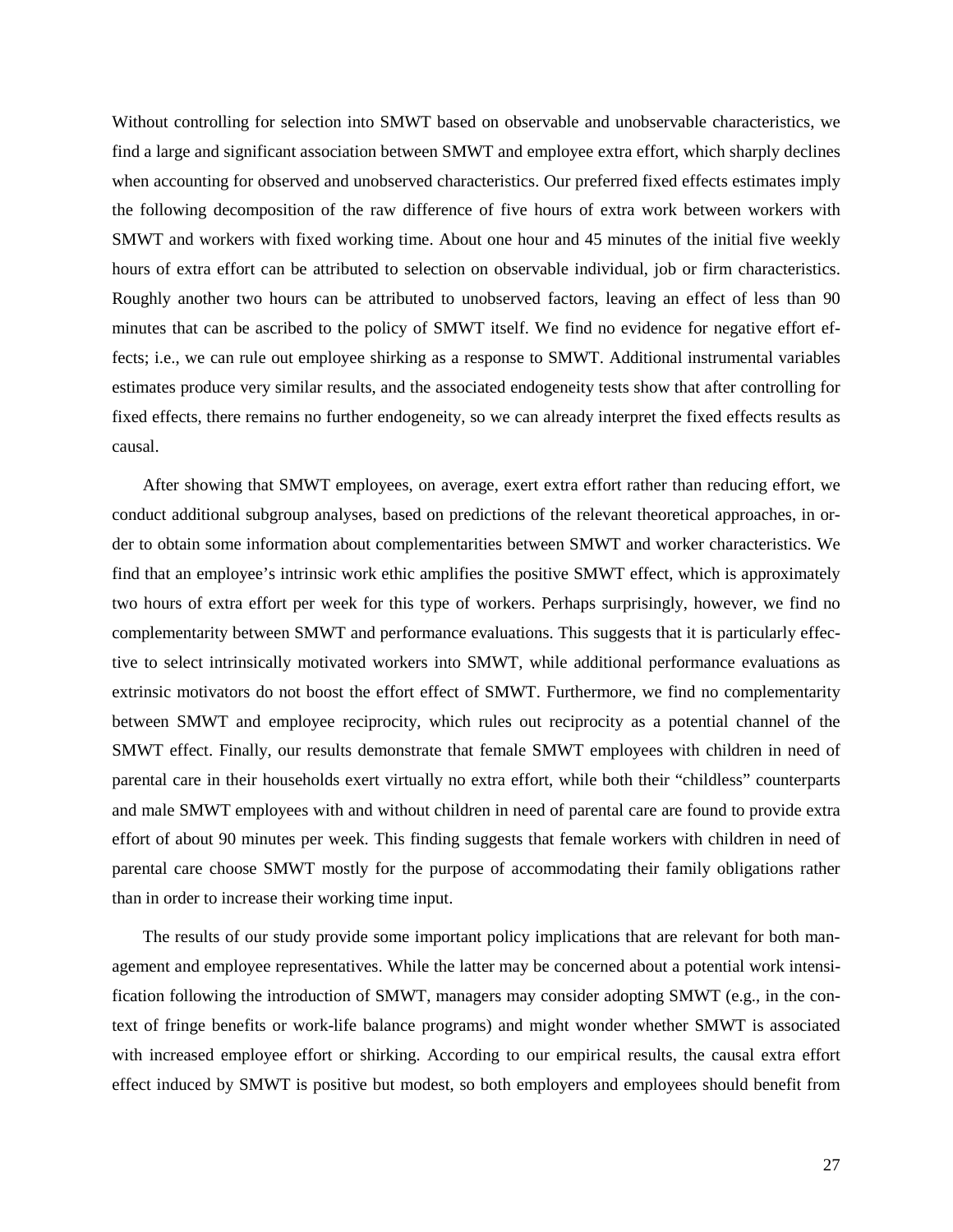the use of SMWT. Employers can benefit from introducing SMWT, because, on average, SMWT arrangements do not encourage employee shirking, but instead tend to elicit positive effort effects. The largest effort effect can be achieved, if managers select intrinsically motivated employees (i.e., employees with a strong work ethic) for working under SMWT. On the other hand, employees should also benefit from SMWT, because the modest effort effect could probably be compensated by the increased time autonomy coming along with SMWT. Consistent with this idea is our finding that the effort increasing effect caused by SMWT is more a matter of improved employee motivation than of reciprocal work intensification.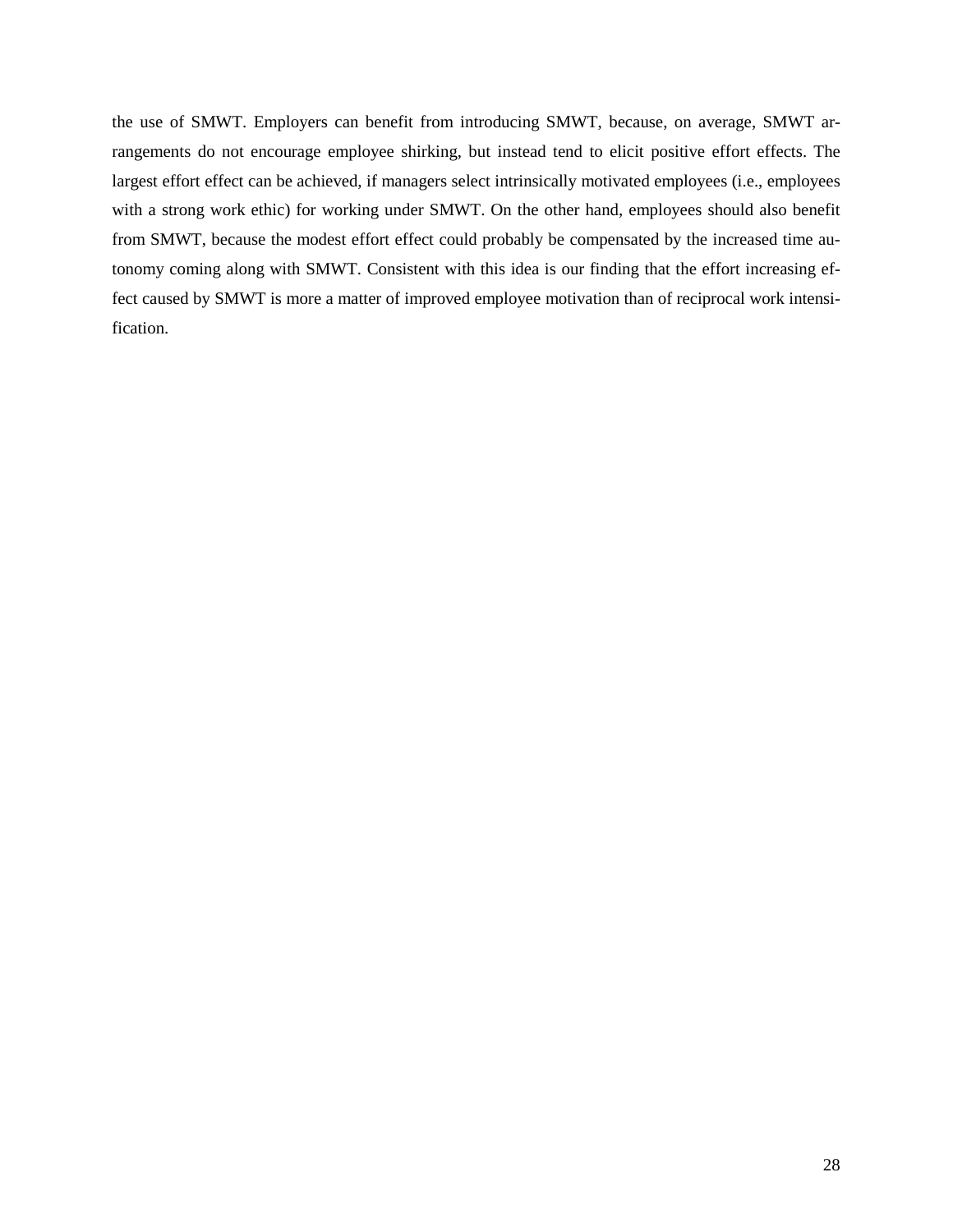#### **References**

- Akerlof, G.A. 1982. Labor contracts as partial gift exchange. *Quarterly Journal of Economics* 97(4) 543- 569.
- Andrews, M., T. Schank, R. Upward. 2006. Practical fixed-effects estimation methods for the three-way error-components model. *Stata Journal* 6(4) 461-481.
- Angrist, J., W.N. Evans. 1998. Children and their parents' labor supply: Evidence from exogenous variation in family size. *American Economic Review* 88(3) 450-477.
- Angrist, J., J.-S. Pischke. 2009. *Mostly harmless econometrics*. Princeton University Press, Princeton.
- Aral, S., E. Brynjolfsson, L. Wu. 2012. Three-way complementarities: Performance pay, human resource analytics, and information technology. *Management Science* 58(5) 913-931.
- Askenazy, P., E. Caroli. 2010. Innovative work practices, information technologies, and working conditions: Evidence for France. *Industrial Relations* 49(4) 544-565.
- Baltagi, B.H. 2008. *Econometric analysis of panel data*, 4th ed. John Wiley & Sons, New York.
- Beckers, D.G.J., M.A.J. Kompier, G. Kecklund, M. Härmä. 2012. Worktime control: Theoretical conceptualization, current empirical knowledge, and research agenda. *Scandinavian Journal of Work, Environment & Health* 38(4) 291-297.
- Blau, P.M. 1964. *Exchange and power in social life*. John Wiley & Sons, New York.
- Bloom, N., J. Liang, J. Roberts, Z.J. Ying. 2013. Does working from home work? Evidence from a Chinese experiment. NBER Working Paper No. 18871. National Bureau of Economic Research.
- Deci, E.L., R.M. Ryan. 1985. *Intrinsic motivation and self-determination in human behavior*. Plenum, New York.
- Deci, E.L., R.M. Ryan. 2000. The "what" and "why" of goal pursuits: Human needs and the selfdetermination of behavior. *Psychological Inquiry* 11(4) 227-268.
- Dutcher, E.G. 2012. The effects of telecommuting on productivity: An experimental examination the role of dull and creative tasks. *Journal of Economic Behavior & Organization* 84(1) 355-363.
- Eaton, S.C. 2003. If you can use them: Flexibility policies, organizational commitment, and perceived performance. *Industrial Relations* 42(2) 145-167.
- Eldridge, L.P., S.W. Pabilonia. 2009. Are those who bring work home really working longer hours? Implications for BLS productivity measures. In: OECD/FSO, *Productivity measurement and analysis*, OECD Publishing.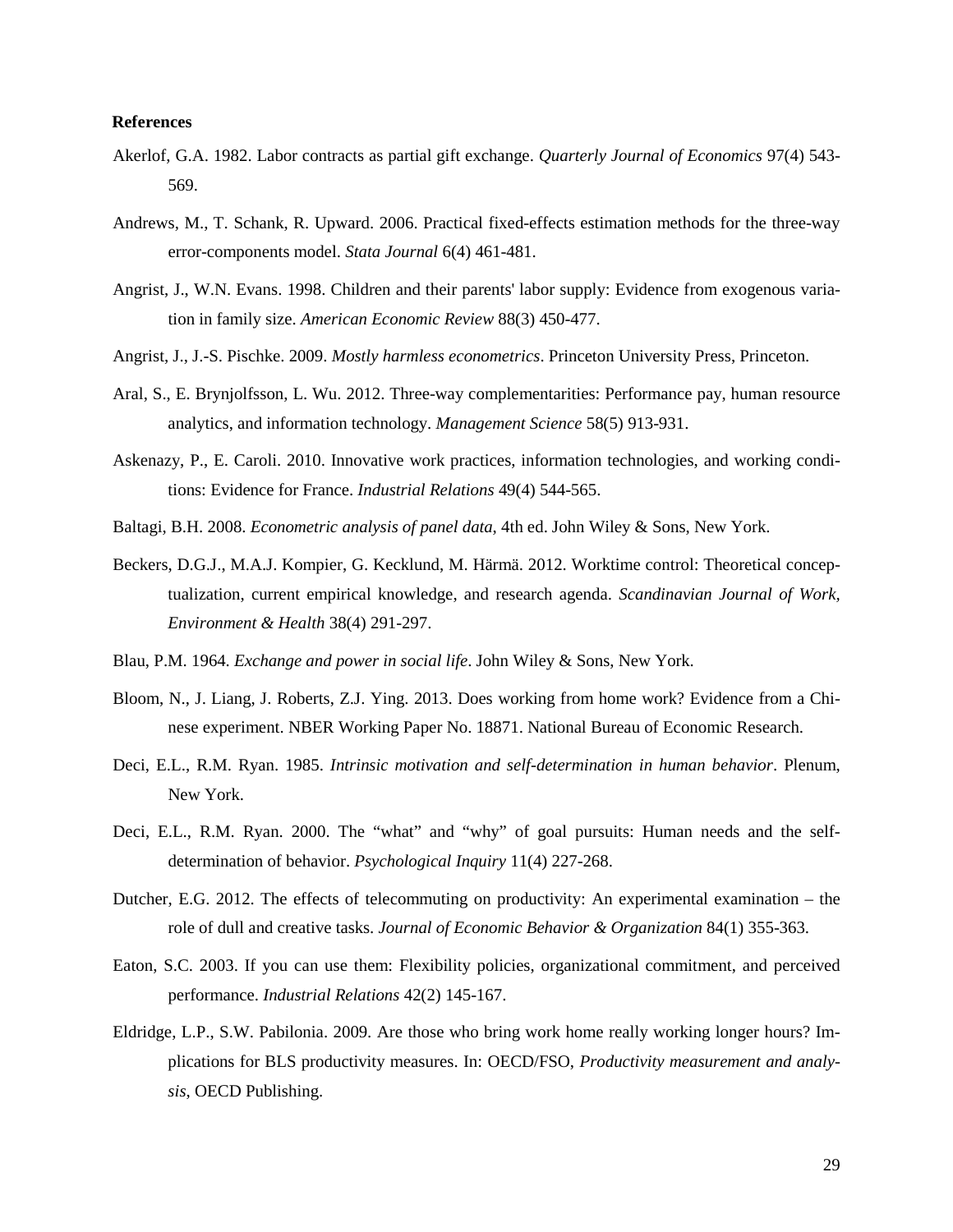- Eldridge, L.P., S.W. Pabilonia. 2010. Bringing work home: Implications for BLS productivity measures. *Monthly Labor Review* 133(12) 18-35.
- Felstead, A., N. Jewson, S. Walters. 2003. Managerial control of employees working at home. *British Journal of Industrial Relations* 41(2) 241-264.
- Fernandez-Val, I., F. Vella. 2011. Bias corrections for two-step fixed effects panel data estimators. *Journal of Econometrics* 163(2) 144-162.
- Giardini, A., R. Kabst. 2008. Effects of work-family human resource practices: A longitudinal perspective. *International Journal of Human Resource Management* 19(11) 2079-2094.
- Golden, L. 2009. Flexible daily work schedules in U.S. jobs: Formal introduction needed?. *Industrial Relations* 48(1) 27-54.
- Golden, L. 2012. The effects of working time on productivity and firm performance: A research synthesis paper. International Labour Office, Conditions of Work and Employment Branch, Geneva.
- Goudswaad, A., S. Dhondt, R. Vergeer, P. Oeij. 2012. Organisation of working time: Implications for productivity and working conditions. European Foundation for the Improvement of Living and Working Conditions.
- Greene, W. 2008. *Econometric analysis*, 6th ed. Pearson, New Jersey.
- Hackman, R.J., G.R. Oldham. 1976. Motivation through the design of work: Test of a theory. *Organizational Behavior and Human Performance* 16(2) 250-286.
- Hackman, R.J., G.R. Oldham. 1980. *Work redesign*. Addison-Wesley, Reading, MA.
- Heineck, G., S. Anger. 2010. The returns to cognitive abilities and personality traits in Germany. *Labour Economics* 17(3) 535-546.
- Homans, G.C. 1958. Social behaviour as exchange. *American Journal of Sociology* 63(6) 597-606.
- James, H.S. 2005. Why did you do that? An economic examination of the effect of extrinsic compensation on intrinsic motivation and performance. *Journal of Economic Psychology* 26(4) 549-566.
- Kelliher, C., D. Anderson. 2010. Doing more with less? Flexible working practices and the intensification of work. *Human Relations* 63(1) 83-106.
- Kelly, E.L., P. Moen. 2007. Rethinking the clockwork of work: Why schedule control may pay off at work and at home. *Advances in Developing Human Resources* 9(4) 487-506.
- Lambert, S.J. 2000. Added benefits: The link between work-life benefits and organizational citizenship behavior. *Academy of Management Journal* 43(5) 801-815.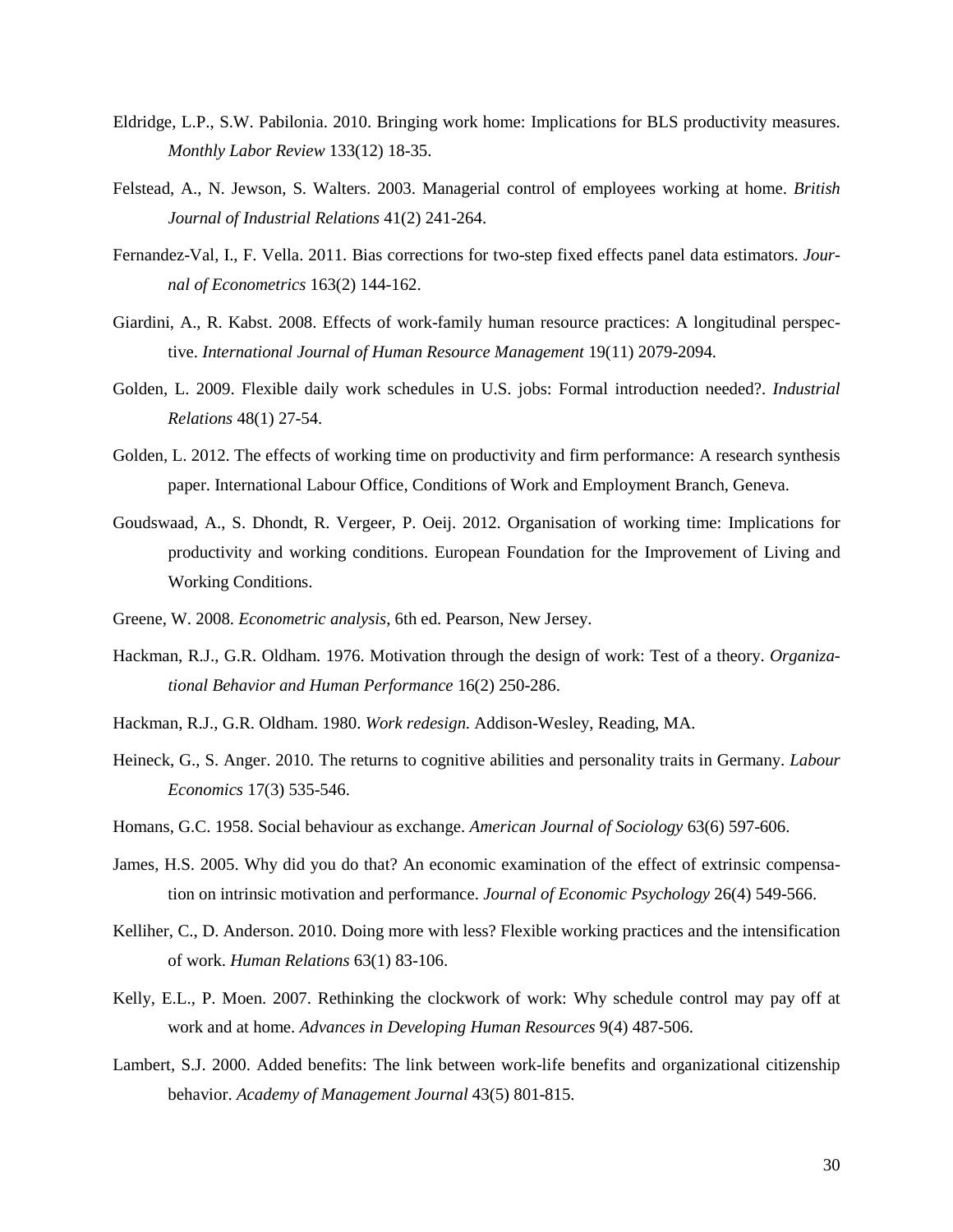Lazear, E.P., M. Gibbs. 2009. *Personnel economics in practice*. John Wiley & Sons, New York et al.

- Lehndorff, S. 2007. Flexibility and control: New challenges for working time policy in the European Union. *Labour & Industry* 17(3), 9-27.
- Leslie, L.M., C.F. Manchester, T.-Y. Park, S.A. Mehng. 2012. Flexible work practices: A source of career premiums or panalties?. *Academy of Management Journal* 55(6) 1407-1428.
- Lister, K., T. Harnish. 2011. The state of telework in the U.S.: How individuals, businesses, and government benefit. Telework Research Network.
- Lucas, J.L., R.B. Heady. 2002. Flextime commuters and their driver stress feelings of time urgency and commute satisfaction. *Journal of Business & Psychology* 16(4), 565-572.
- Lyness, K.S., J.C. Gornick, P. Stone, A.R. Grotto. 2012. It's all about control: Worker control over schedule and hours in cross-national context. *American Sociological Review* 77(6) 1023-1049.
- MacEachen, E., J. Polzer, J. Clarke. 2008. You are free to set your own hours: Governing worker productivity and health through flexibility and resilience. *Social Science & Medicine* 66(5) 1019-1033.
- Miller, C.C., N. Perlroth. 2013. Yahoo says new policy is meant to raise morale. The New York Times, March 5, 2013, http://www.nytimes.com/2013/03/06/technology/yahoos-in-office-policy-aims-tobolster-morale.html?pagewanted=all&\_r=0.
- Moen, P., E.L. Kelly, R. Hill. 2011a. Does enhancing work-time control and flexibility reduce turnover? A naturally occurring experiment. *Social Problems* 58(1) 69-98.
- Moen, P., E.L. Kelly, E. Tranby, Q. Huang. 2011b. Changing work, changing health: Can real work-time flexibility promote health behaviors and well-being? *Journal of Health and Social Behavior* 52(4) 404-429.
- Nijp, H.H., D.G.J. Beckers, S.A.E. Geurts, P. Tucker, M.A.J. Kompier. 2012. Systematic review on the association between employee worktime control and work-non-work balance, health and wellbeing, and job-related outcomes. *Scandinavian Journal of Work, Environment & Health* 38(4) 299-313.
- Oettinger, G.S. 2011. The incidence and wage consequences of home-based work in the United States, 1980–2000. *Journal of Human Resources* 46(2) 237-260.
- Ortega, J. 2009. Why do employers give discretion? Family versus performance concerns. *Industrial Relations* 48(1) 1-25.
- Pierce, J.L., J.W. Newstrom. 1980. Toward a conceptual clarification of employee responses to flexible working hours: A work adjustment approach. *Journal of Management* 6(2) 117-134.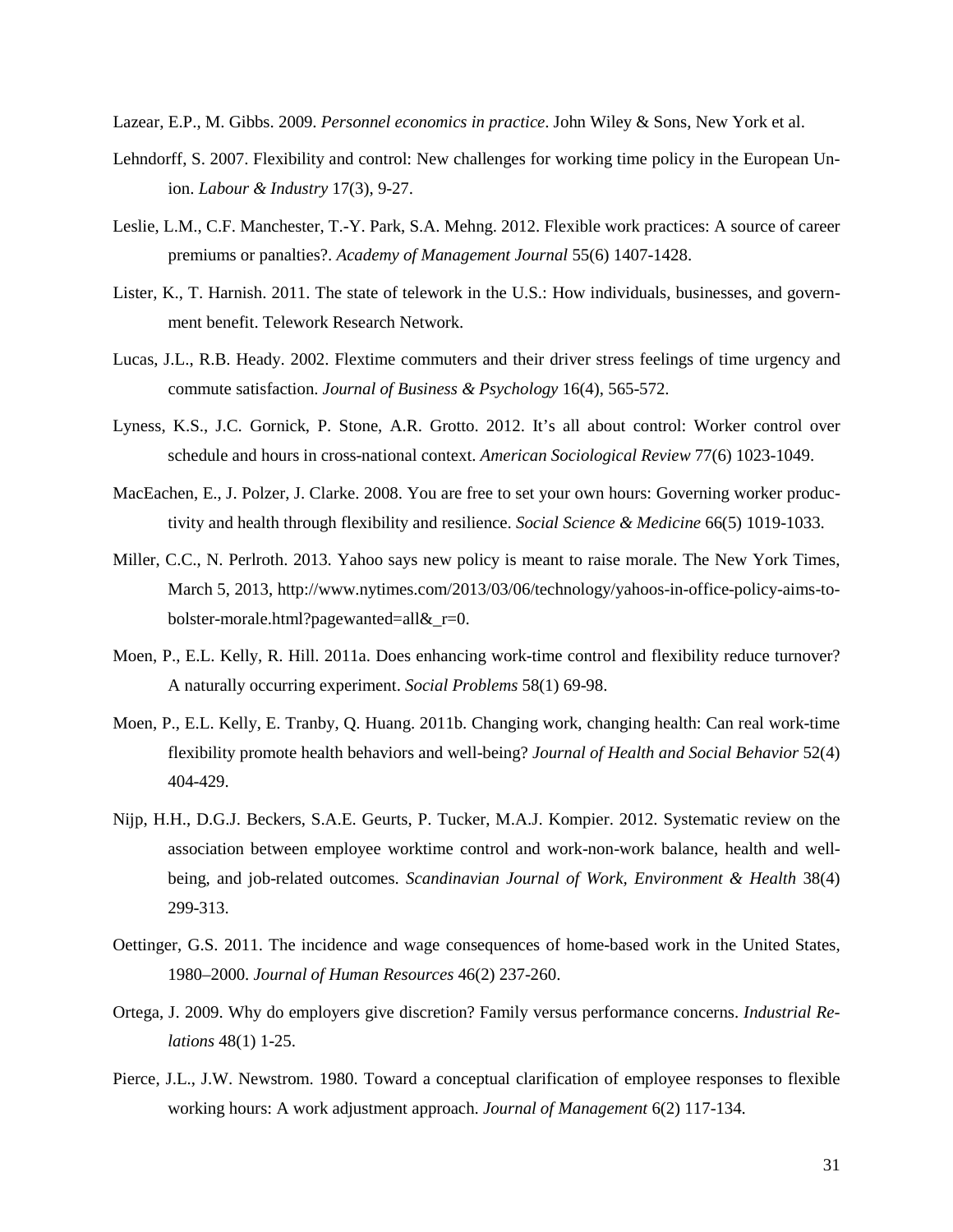- Riedmann, A., G. van Gyes, A. Roman, M. Kerkhofs, S. Bechmann. 2010. European company survey 2009: Overview. European Foundation for the Improvement of Living and Working Conditions.
- Shockley, K.M., T.D. Allen. 2012. Motives for flexible work arrangement use. *Community, Work & Family* 15(2) 217-231.
- Singe, I., R. Croucher. 2003. The management of trust-based working time in Germany. *Personnel Review* 32(4) 492-509.
- Tambe, P., L.M. Hitt, E., Brynjolfsson. 2012. The extroverted firm: How external information practices affect innovation and productivity. *Management Science* 58(5) 843-859.
- Turban, D.B., H.H. Tan, K.G. Brown, K.M. Sheldon. 2007. Antecedents and outcomes of perceived locus of causality: An application of self-determination theory. *Journal of Applied Social Psychology* 37(10) 2376-2404.
- Vella, F., M. Verbeek. 1998. Whose wages do unions raise? A dynamic model of unionism and wage rate determination for young men. *Journal of Applied Econometrics* 13(2) 163-183.
- Venkatesh, A., N.P. Vitalari. 1992. An emerging distributed work arrangement: An investigation of computer-based supplemental work at home. *Management Science* 38(12) 1687-1705.
- Wagner, G.G., J.R. Frick, J. Schupp. 2007. The German socio-economic panel study (SOEP): Scope, evolution and enhancements. *Schmollers Jahrbuch – Journal of Applied Science Studies* 127(1) 139-170.
- Woessmann, L., M. West. 2006. Class-size effects in school systems around the world: Evidence from between-grade variation in TIMSS. *European Economic Review* 50(3) 695-736.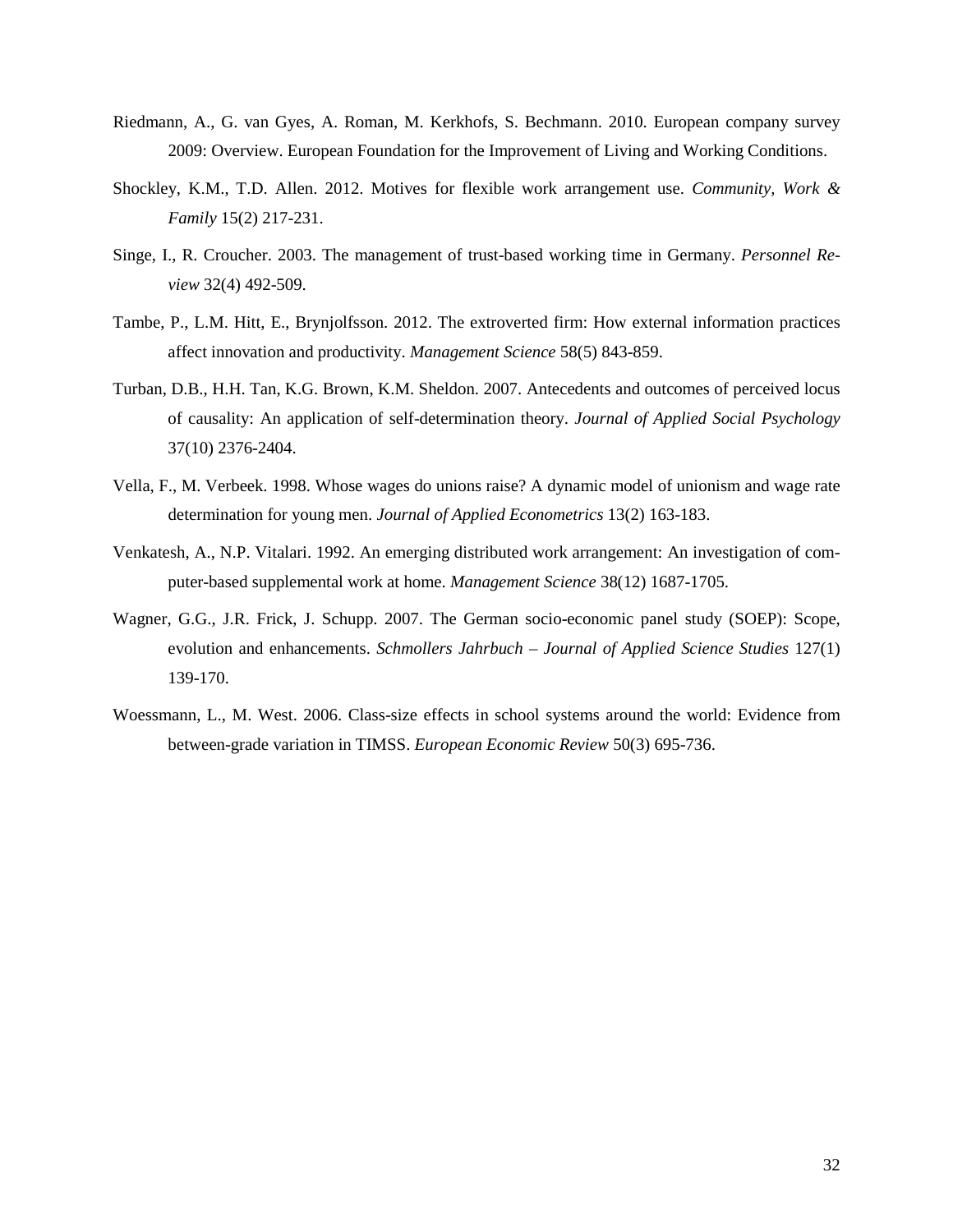## **Figure 1: Practices of Working Time Arrangements**



*Note*: An example for employer-determined working time with a medium degree of flexibility is shift work. Here, flexibility is typically restricted to planned changes between day-turn and night-shift that are fixed by the employer. The only competence of the employee in this respect is some kind of self-scheduling, meaning that employees may be allowed, to some extent, to coordinate the shift assignment with their co-workers (Nijp et al. 2012). Examples of employer-determined working time with a high degree of flexibility are emergency services, on-call time and standby duty.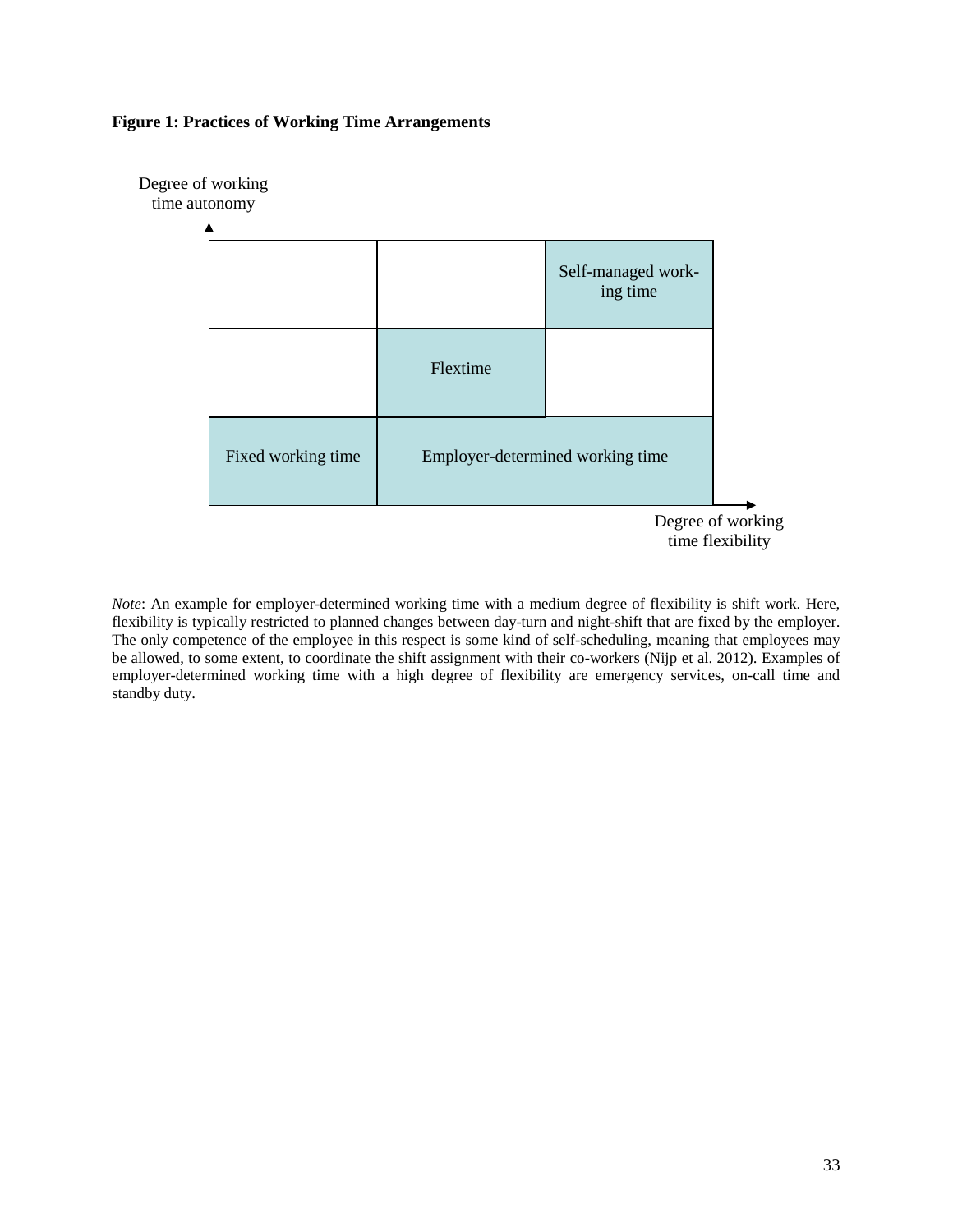| Working time arrangement                               | 2003  | 2005  | 2007  | 2009  | 2011  | Total  |
|--------------------------------------------------------|-------|-------|-------|-------|-------|--------|
| Fixed working time                                     | 44.8  | 43.8  | 42.3  | 41.7  | 41.3  | 42.9   |
| Flexible working time determined by employer           | 22.4  | 22.0  | 22.6  | 23.6  | 21.9  | 22.5   |
| Flexible working time determined by employee<br>(SMWT) | 13.9  | 14.3  | 14.8  | 14.3  | 15.0  | 14.4   |
| Flextime within a working hours account                | 18.9  | 19.9  | 20.3  | 20.4  | 21.8  | 20.2   |
| N                                                      | 9,583 | 8.755 | 8,785 | 8,752 | 6,915 | 42,790 |

# **Table 1: Incidence of Different Working Time Arrangements**

*Note*: The means are displayed in percent. *N* is sample size.

| Working time arrangement                                              |                        | 2003 | 2005 | 2007 | 2009 | 2011 | Total |
|-----------------------------------------------------------------------|------------------------|------|------|------|------|------|-------|
| Fixed working time                                                    | $WH^a$                 | 35.8 | 35.9 | 36.5 | 35.9 | 35.9 | 36.0  |
|                                                                       | $WH^c$                 | 33.6 | 33.6 | 33.8 | 33.5 | 33.3 | 33.6  |
|                                                                       | $\Delta WH$            | 2.2  | 2.3  | 2.7  | 2.4  | 2.6  | 2.4   |
| Flexible working time determined by                                   | $WH^a$                 | 37.6 | 37.9 | 37.9 | 37.6 | 38.0 | 37.8  |
| employer                                                              | $WH$ <sup>c</sup>      | 33.7 | 33.7 | 33.5 | 33.3 | 33.5 | 33.5  |
|                                                                       | $\triangle WH$         | 3.9  | 4.2  | 4.4  | 4.3  | 4.5  | 4.3   |
| Flexible working time determined by                                   | $WH^a$                 | 38.2 | 40.2 | 41.1 | 41.0 | 39.1 | 39.9  |
| employee (SMWT)                                                       | $WH$ <sup>c</sup>      | 31.1 | 33.0 | 33.0 | 33.3 | 32.2 | 32.5  |
|                                                                       | $\triangle WH$         | 7.1  | 7.2  | 8.1  | 7.7  | 6.9  | 7.4   |
| Flextime within a working hours account                               | $WH^a$                 | 39.8 | 40.1 | 39.7 | 39.6 | 40.0 | 39.8  |
|                                                                       | $WH$ <sup>c</sup>      | 35.8 | 36.1 | 35.8 | 35.8 | 36.1 | 35.9  |
|                                                                       | $\Delta WH$            | 4.0  | 4.0  | 3.9  | 3.8  | 3.9  | 3.9   |
| Difference between the SMWT and the<br>fixed working time arrangement | $\Delta W\!H\,{}^{SM}$ | 4.9  | 4.9  | 5.4  | 5.3  | 4.3  | 5.0   |

# **Table 2: Actual and Contractual Working Hours per Week**

*Note*: The displayed values are average weekly working hours.  $WH^a$  is average actual working hours per week, *WH* <sup>*c*</sup> is contractual working hours per week and  $\Delta WH = WH^a - WH^c$  is the difference between actual and contractual working hours per week. <sub>△WH</sub><sup>SM</sup> is the difference in ∆*WH* between workers with SMWT and workers with fixed working time. The calculations are based on 37,486 observations.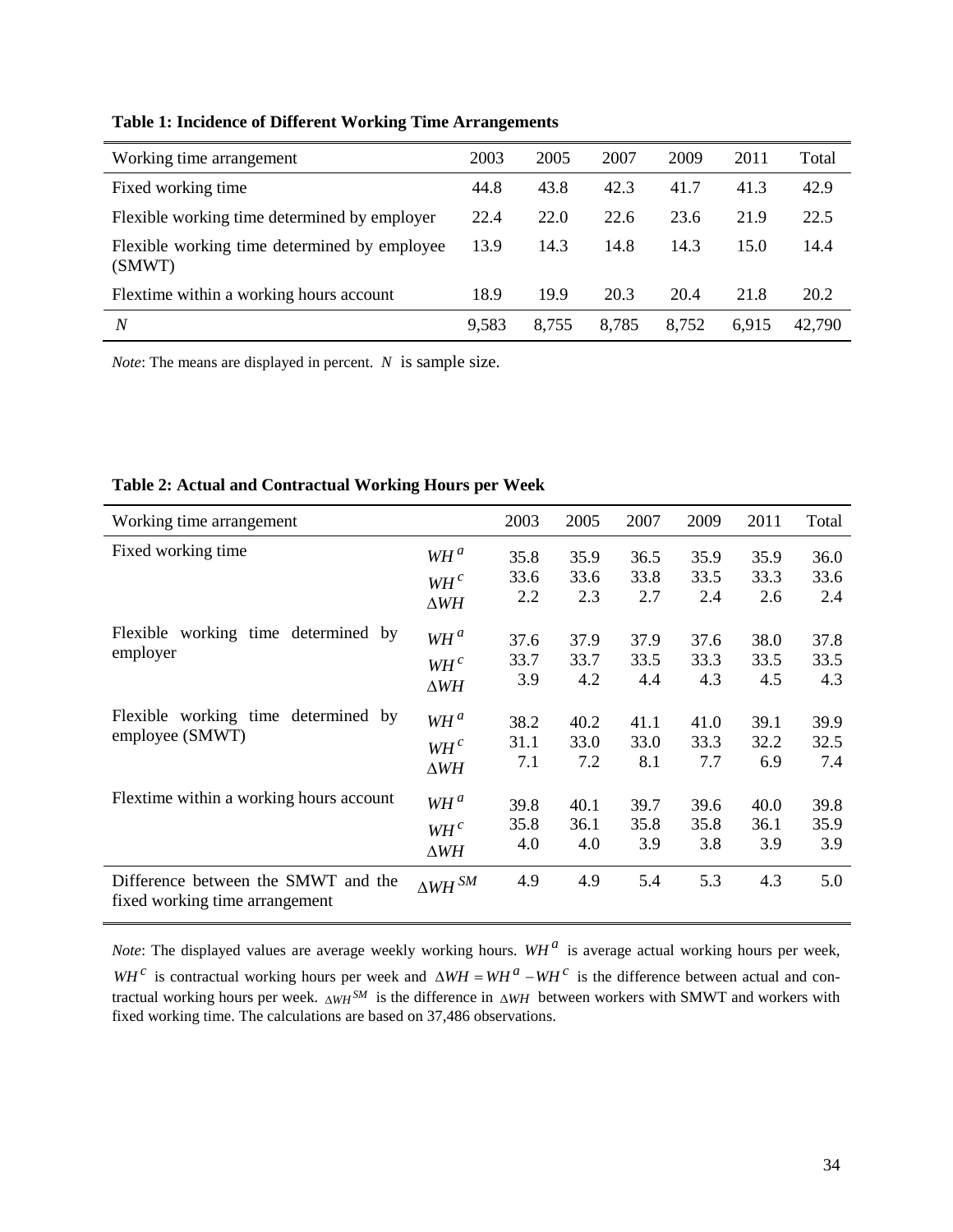| <b>Estimation strategy</b>                       | <b>OLS</b>            | <b>OLS</b>            | <b>FE</b>             | <b>FEIV</b>       | <b>ECFE</b>          |
|--------------------------------------------------|-----------------------|-----------------------|-----------------------|-------------------|----------------------|
|                                                  | (1)                   | (2)                   | (3)                   | (4)               | (5)                  |
| Self-managed working time<br>(SM)                | 5.054***<br>(0.148)   | 3.320***<br>(0.162)   | 1.382***<br>(0.217)   | 1.146<br>(0.885)  | $1.029**$<br>(0.504) |
| Employer-determined working<br>time $(ED)$       | $1.843***$<br>(0.083) | $1.402***$<br>(0.090) | $0.818***$<br>(0.126) | 0.520<br>(0.661)  | $0.748*$<br>(0.420)  |
| Flextime $(FT)$                                  | $1.471***$<br>(0.071) | $0.748***$<br>(0.087) | $0.756***$<br>(0.143) | 1.574*<br>(0.925) | 0.794<br>(0.567)     |
| Correction term $s^{SM}$                         |                       |                       |                       |                   | 0.166<br>(0.313)     |
| Correction term $s^{ED}$                         |                       |                       |                       |                   | 0.013<br>(0.247)     |
| Correction term $s^{FT}$                         |                       |                       |                       |                   | 0.013<br>(0.329)     |
| Endogeneity test ( $p$ -value)                   |                       |                       |                       | 0.59              | 0.80                 |
| Test on instrument relevance<br>(test statistic) |                       |                       |                       |                   |                      |
| $SM$ equation                                    |                       |                       |                       | $81.1***$         | 454.8***             |
| $ED$ equation                                    |                       |                       |                       | $70.0***$         | 569.2***             |
| $FT$ equation                                    |                       |                       |                       | 45.9***           | 331.9***             |
| Hansen $J$ -test ( $p$ -value)                   |                       |                       |                       | 0.46              |                      |
| $R^2/R^2$ -within                                | 0.080                 | 0.306                 | 0.025                 | 0.024             | 0.027                |
| $\boldsymbol{N}$                                 | 37,486                | 30,699                | 31,367                | 19,824            | 19,504               |

**Table 3: Effects of Self-Managed Working Time on Employee Extra Effort**

*Note*: \*  $p < 0.1$ ; \*\*  $p < 0.05$ ; \*\*\*  $p < 0.01$ . The dependent variable is the difference between average actual and contractual working time per week ( ∆*WH* ). The values in parentheses represent robust standard errors clustered at the individual level. The endogeneity test for the FEIV model is a *C* -test, while the endogeneity test for the ECFE model is an *F* -test on  $\kappa_1 = \kappa_2 = \kappa_3 = 0$  in (7). Analogously, the test on instrument relevance for the FEIV (ECFE) model is an *F* -test ( $\chi^2$ -test). The Hansen *J* -test is a test on overidentifying exclusion restrictions. The specification displayed in column (1) includes no control variables. The specifications in columns (2)-(5) contain a set of covariates described in Table A2 in the Appendix. Moreover, the specification in column (2) includes occupation and occupational status dummies, industry dummies, firm size dummies, and time dummies. The specifications in columns (3)-(5) also include all these dummies, except for the occupation dummies which are replaced by individual-occupation spell fixed effects.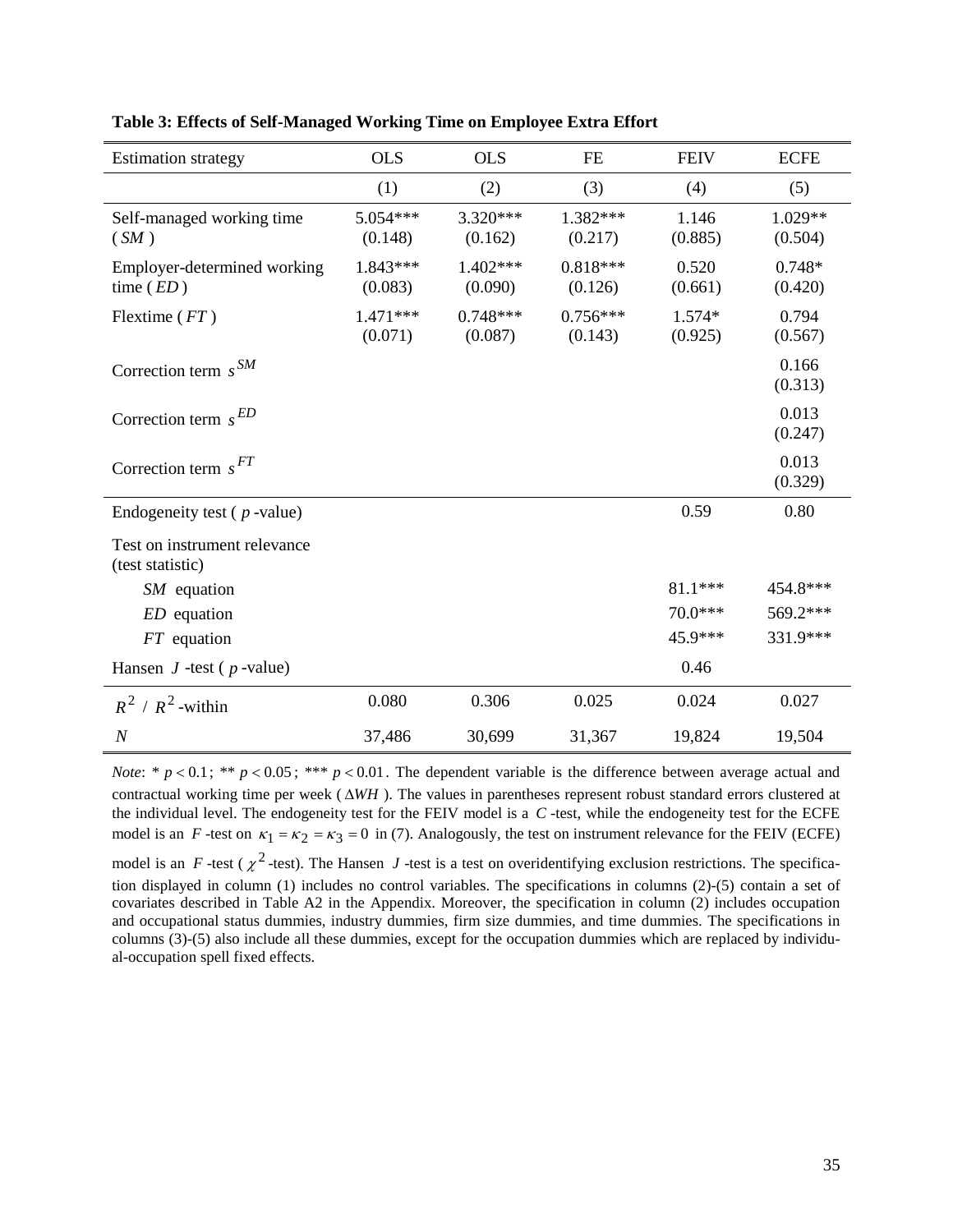| <b>Estimation strategy</b>                             | <b>OLS</b>            | <b>FE</b>             | <b>FEIV</b>         | <b>OLS</b>             | <b>FE</b>             | <b>FEIV</b>         |
|--------------------------------------------------------|-----------------------|-----------------------|---------------------|------------------------|-----------------------|---------------------|
| Dependent variable                                     |                       | Evening work          |                     |                        | Night work            |                     |
| Self-managed working<br>time $(SM)$                    | $0.263***$<br>(0.009) | $0.078***$<br>(0.020) | 0.029<br>(0.070)    | $0.058***$<br>(0.009)  | $0.037**$<br>(0.019)  | $-0.006$<br>(0.063) |
| Employer-determined<br>working time $(ED)$             | $0.275***$<br>(0.008) | $0.076***$<br>(0.013) | $-0.023$<br>(0.056) | $0.154***$<br>(0.008)  | $0.032***$<br>(0.011) | $-0.016$<br>(0.048) |
| Flextime $(FT)$                                        | $0.037***$<br>(0.009) | $0.045**$<br>(0.018)  | 0.026<br>(0.088)    | $-0.076***$<br>(0.007) | 0.014<br>(0.014)      | 0.008<br>(0.080)    |
| $C$ -test on endogeneity<br>$(p$ -value)               |                       |                       | 0.35                |                        |                       | 0.65                |
| $F$ -test on instrument<br>relevance ( $F$ -statistic) |                       |                       |                     |                        |                       |                     |
| Equation $(2)$                                         |                       |                       | 99.9***             |                        |                       | 91.1***             |
| Equation $(3)$                                         |                       |                       | 77.4 ***            |                        |                       | 70.9***             |
| Equation $(4)$                                         |                       |                       | 49.8***             |                        |                       | 44.3***             |
| Hansen $J$ -test ( $p$ -value)                         |                       |                       | 0.31                |                        |                       | 0.16                |
| $R^2/R^2$ -within                                      | 0.063                 | 0.017                 | 0.010               | 0.032                  | 0.009                 | 0.007               |
| $\boldsymbol{N}$                                       | 32,270                | 25,950                | 20,998              | 31,099                 | 25,142                | 20,334              |

**Table 4: Effects of Self-Managed Working Time on Employee Effort (Evening and Night Work)**

*Note*: \*  $p < 0.1$ ; \*\*  $p < 0.05$ ; \*\*\*  $p < 0.01$ . The values in parentheses represent robust standard errors clustered at the individual level. The OLS models include no control variables. The FE and FEIV models contain a set of covariates described in Table A2 in the Appendix. Furthermore, the FE and FEIV models include occupational status dummies, industry dummies, firm size dummies, time dummies, and individual-occupation spell fixed effects.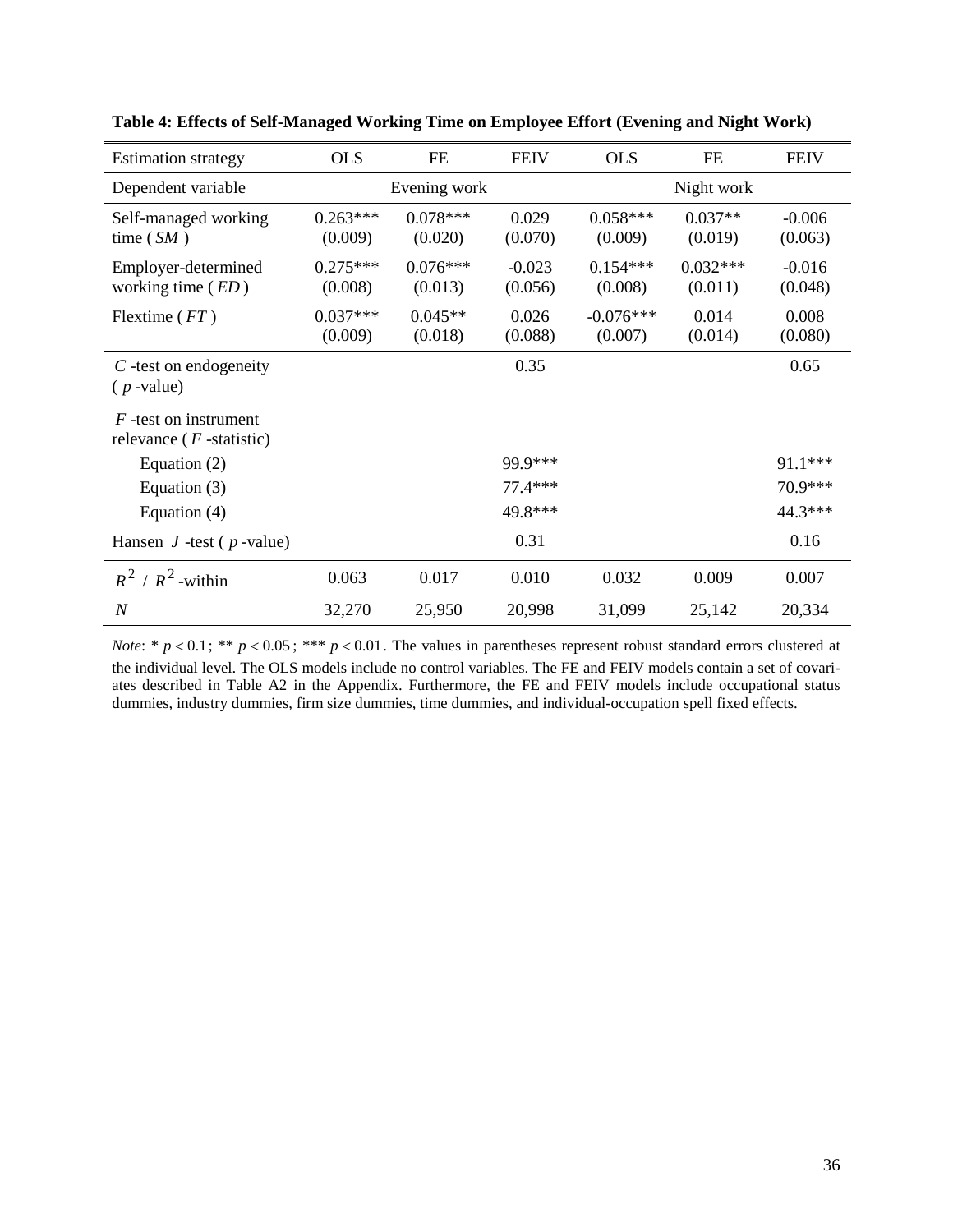| <b>Estimation strategy</b>                            | <b>OLS</b>             | <b>FE</b>             | <b>FEIV</b>         | <b>OLS</b>             | <b>FE</b>             | <b>FEIV</b>            |
|-------------------------------------------------------|------------------------|-----------------------|---------------------|------------------------|-----------------------|------------------------|
| Dependent variable                                    |                        | Work on Saturday      |                     |                        | Work on Sunday        |                        |
| Self-managed working<br>time $(SM)$                   | $0.148***$<br>(0.009)  | $0.061***$<br>(0.018) | 0.027<br>(0.067)    | $0.177***$<br>(0.010)  | $0.044**$<br>(0.021)  | $-0.108$<br>(0.075)    |
| Employer-determined<br>working time $(ED)$            | $0.238***$<br>(0.007)  | $0.074***$<br>(0.012) | $-0.035$<br>(0.050) | $0.210***$<br>(0.008)  | $0.031***$<br>(0.012) | $-0.163***$<br>(0.054) |
| Flextime $(FT)$                                       | $-0.083***$<br>(0.009) | $0.037**$<br>(0.017)  | 0.003<br>(0.093)    | $-0.043***$<br>(0.008) | $0.027*$<br>(0.016)   | $-0.027$<br>(0.089)    |
| $C$ -test on endogeneity<br>$(p$ -value)              |                        |                       | 0.23                |                        |                       | 0.00                   |
| $F$ -test on instrument<br>relevance $(F$ -statistic) |                        |                       |                     |                        |                       |                        |
| Equation $(2)$                                        |                        |                       | 99.5***             |                        |                       | 93.1***                |
| Equation $(3)$                                        |                        |                       | 74.6***             |                        |                       | 70.8***                |
| Equation $(4)$                                        |                        |                       | $50.1***$           |                        |                       | 45.0***                |
| Hansen $J$ -test ( $p$ -value)                        |                        |                       | 0.37                |                        |                       | 0.68                   |
| $R^2/R^2$ -within                                     | 0.059                  | 0.014                 | 0.008               | 0.047                  | 0.009                 | $-0.026$               |
| $\boldsymbol{N}$                                      | 32,412                 | 26,057                | 21,083              | 31,206                 | 25,228                | 20,405                 |

**Table 5: Effects of Self-Managed Working Time on Employee Effort (Work at Weekends)**

*Note*: \*  $p < 0.1$ ; \*\*  $p < 0.05$ ; \*\*\*  $p < 0.01$ . The values in parentheses represent robust standard errors clustered at the individual level. The OLS models include no control variables. The FE and FEIV models contain a set of covariates described in Table A2 in the Appendix. Furthermore, the FE and FEIV models include occupational status dummies, industry dummies, firm size dummies, time dummies, and individual-occupation spell fixed effects.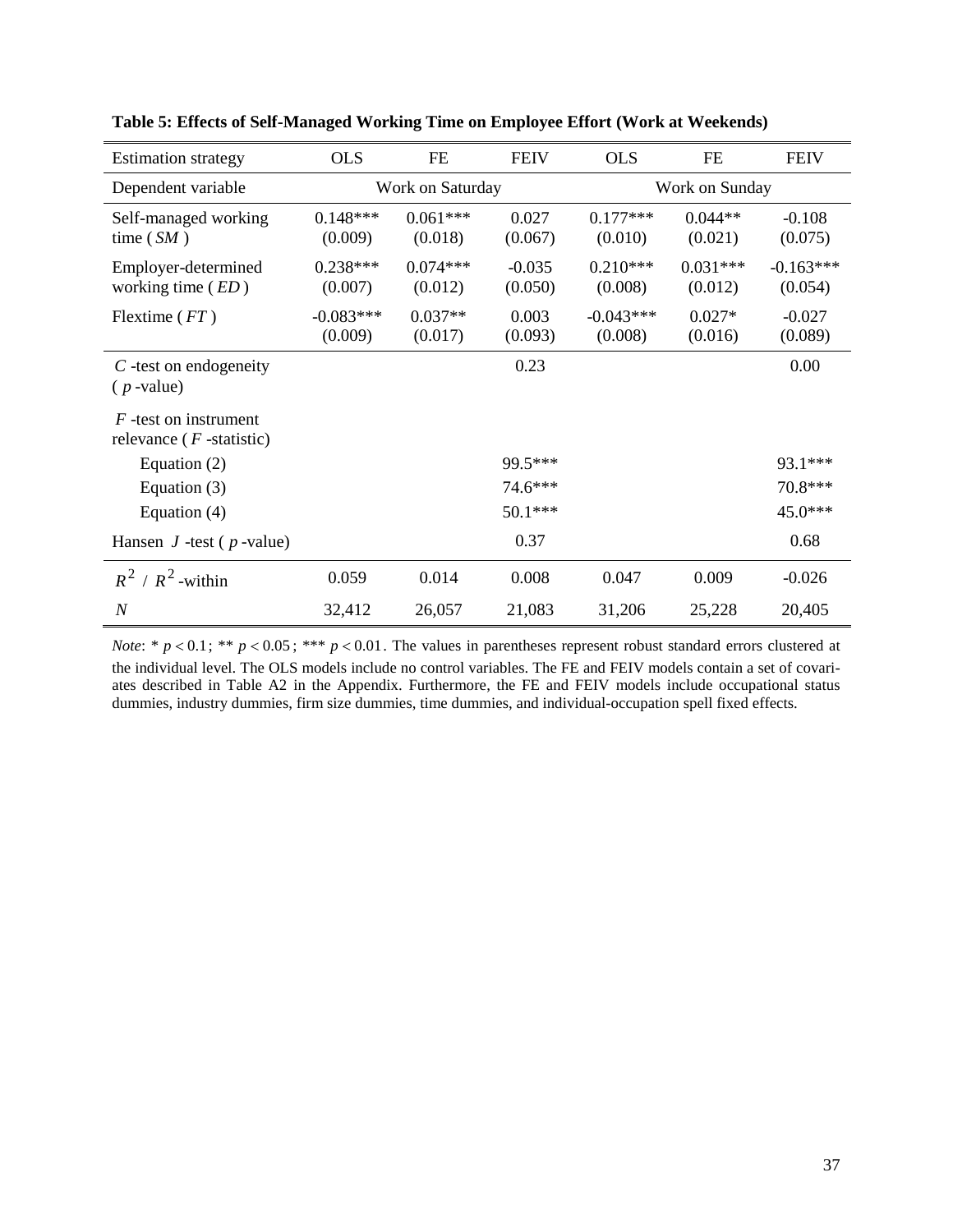| <b>Estimation strategy</b>                            | <b>OLS</b>            | <b>FE</b>                  | <b>FEIV</b>      | <b>OLS</b>            | <b>FE</b>            | <b>FEIV</b>         |
|-------------------------------------------------------|-----------------------|----------------------------|------------------|-----------------------|----------------------|---------------------|
| Dependent variable                                    |                       | Overtime last month $(OT)$ |                  |                       | $\triangle WH2$      |                     |
| Self-managed working<br>time $(SM)$                   | $2.311***$<br>(0.085) | $0.704***$<br>(0.150)      | 0.511<br>(0.616) | $2.693***$<br>(0.204) | $0.711**$<br>(0.336) | 1.022<br>(1.381)    |
| Employer-determined<br>working time $(ED)$            | $0.732***$<br>(0.047) | $0.192**$<br>(0.081)       | 0.049<br>(0.416) | $2.754***$<br>(0.160) | 0.260<br>(0.224)     | 1.633<br>(1.200)    |
| Flextime $(FT)$                                       | $1.063***$<br>(0.048) | $0.341***$<br>(0.110)      | 1.136<br>(0.736) | $0.813***$<br>(0.136) | 0.193<br>(0.255)     | $-0.104$<br>(1.435) |
| $C$ -test on endogeneity<br>$(p$ -value)              |                       |                            | 0.54             |                       |                      | 0.56                |
| $F$ -test on instrument<br>relevance $(F$ -statistic) |                       |                            |                  |                       |                      |                     |
| Equation $(2)$                                        |                       |                            | $100.1***$       |                       |                      | 80.1***             |
| Equation $(3)$                                        |                       |                            | $76.2***$        |                       |                      | 66.7***             |
| Equation (4)                                          |                       |                            | 51.2***          |                       |                      | 48.3***             |
| Hansen $J$ -test ( $p$ -value)                        |                       |                            | 0.60             |                       |                      | 0.79                |
| $R^2/R^2$ -within                                     | 0.046                 | 0.019                      | 0.016            | 0.016                 | 0.020                | 0.019               |
| $\boldsymbol{N}$                                      | 40,637                | 32,948                     | 20,762           | 35,012                | 30,050               | 19,024              |

**Table 6: Effects of Self-Managed Working Time on Employee Effort (Sensitivity Check)**

*Note*: \* *p* < 0.1; \*\* *p* < 0.05 ; \*\*\* *p* < 0.01. ∆*WH*2 is defined as total working hours in a typical week (including commuting times and working hours devoted to a potential second job) minus contractual working time. The values in parentheses represent robust standard errors clustered at the individual level. The OLS models include no control variables. The FE and FEIV models contain a set of covariates described in Table A2 in the Appendix. Furthermore, the FE and FEIV models include occupational status dummies, industry dummies, firm size dummies, time dummies, and individual-occupation spell fixed effects.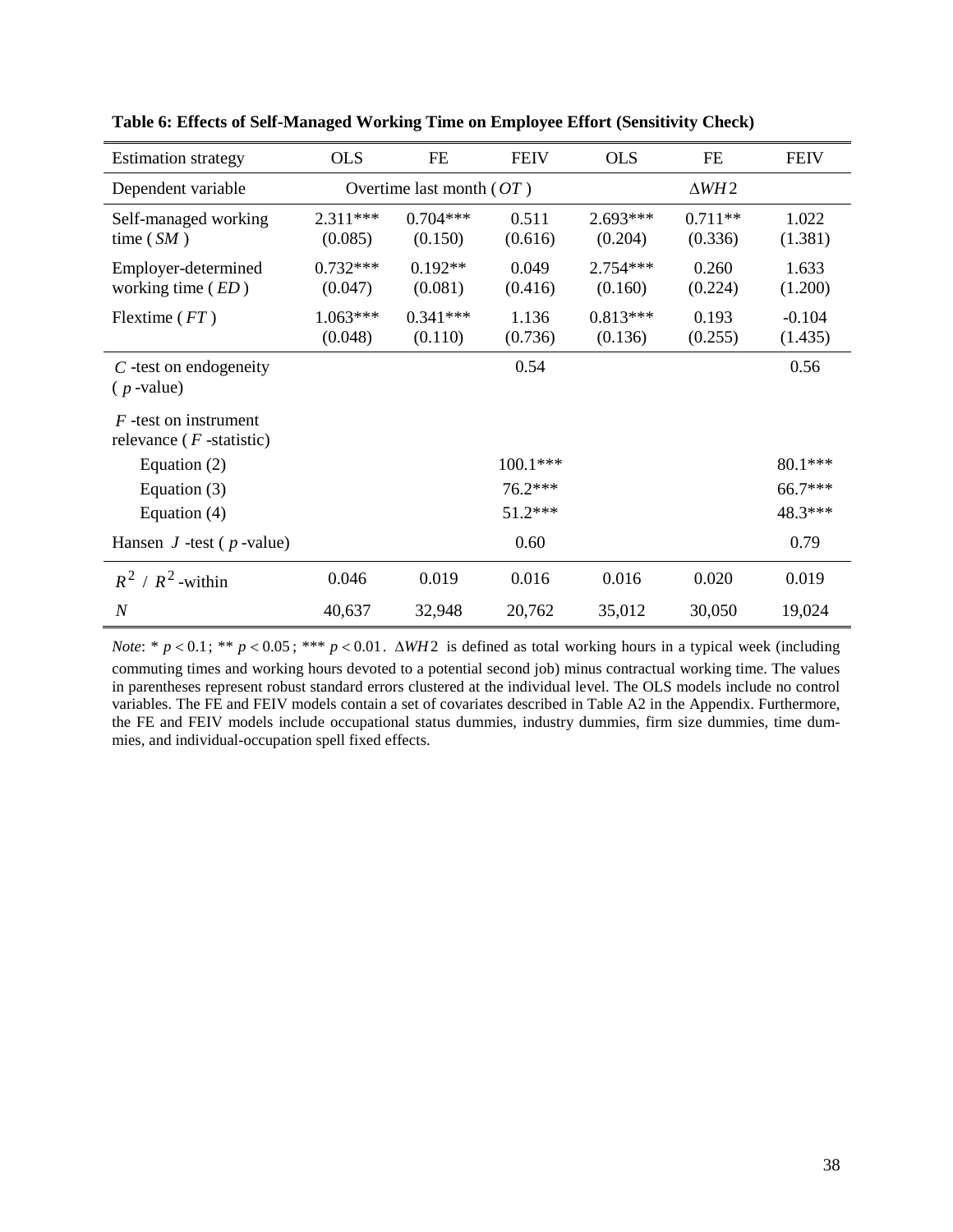# **Table 7: Subgroup Analyses**

| <b>Estimation strategy</b>                             | $\rm FE$              | $FE$                | FE                    | $\rm FE$               |
|--------------------------------------------------------|-----------------------|---------------------|-----------------------|------------------------|
| Specification                                          | (1a)                  | (8)                 | (9)                   | (10)                   |
| Self-managed working time (SM)                         | $1.752***$<br>(0.271) | 1.330***<br>(0.238) | $0.807*$<br>(0.456)   | 1.588***<br>(0.332)    |
| Positive reciprocity $(R)$                             | $0.225*$<br>(0.131)   | $0.205*$<br>(0.110) |                       |                        |
| Interaction ( $R \times SM$ )                          |                       | 0.176<br>(0.358)    |                       |                        |
| Work ethic (WE)                                        | $0.707***$<br>(0.114) |                     | $0.689***$<br>(0.136) |                        |
| Performance evaluation (PE)                            | 0.114<br>(0.139)      |                     | 0.104<br>(0.182)      |                        |
| Interaction ( $WE \times SM$ )                         |                       |                     | $1.231**$<br>(0.521)  |                        |
| Interaction ( $WE \times PE$ )                         |                       |                     | $-0.070$<br>(0.197)   |                        |
| Interaction ( $PE \times SM$ )                         |                       |                     | 0.245<br>(0.663)      |                        |
| Interaction ( $WE \times PE \times SM$ )               |                       |                     | $-0.123$<br>(0.748)   |                        |
| Females with children in need of parental care<br>(FC) |                       |                     |                       | $-0.088$<br>(0.255)    |
| Interaction ( $FC \times SM$ )                         |                       |                     |                       | $-1.425***$<br>(0.567) |
| Interaction ( $F \times SM$ )                          |                       |                     |                       | $-0.012$<br>(0.483)    |
| Interaction ( $MC \times SM$ )                         |                       |                     |                       | $-0.036$<br>(0.412)    |
| $R^2$ -within                                          | 0.037                 | 0.027               | 0.037                 | 0.026                  |
| $\cal N$                                               | 20,490                | 28,906              | 21,960                | 31,367                 |

*Note*: \* *p* < 0.1; \*\* *p* < 0.05; \*\*\* *p* < 0.01. The dependent variable is ∆*WH*. The values in parentheses represent robust standard errors clustered at the individual level. Specification (1a) is restricted to a sample of full-time employees and extends equation (1) by the covariates displayed. Specification (9) is also restricted to a sample of fulltime employees. All FE models additionally contain a set of covariates described in Table A2 in the Appendix as well as a set of occupational status dummies, industry dummies, firm size dummies, time dummies, and individualoccupation spell fixed effects.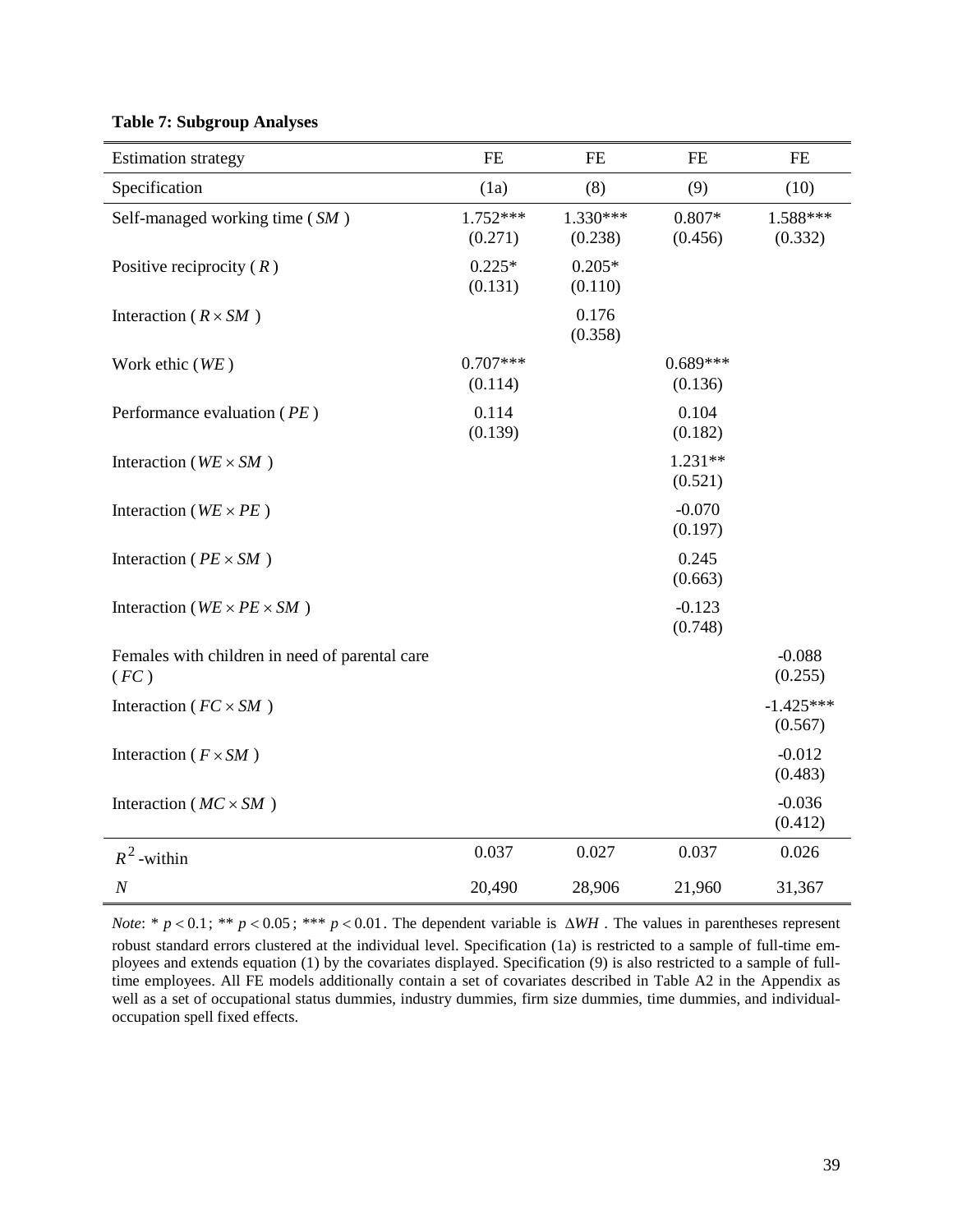# **Appendix**

| <b>Estimation strategy</b>                 |             | <b>FEIV</b> |             |             | <b>ECFE</b> |             |
|--------------------------------------------|-------------|-------------|-------------|-------------|-------------|-------------|
| Explanatory variable to<br>be instrumented | SМ          | <b>ED</b>   | FT          | SМ          | ED          | FT          |
| $SM_{t-2}$                                 | $-0.224***$ | 0.004       | 0.021       | $-1.403***$ | 0.127       | 0.014       |
|                                            | (0.022)     | (0.017)     | (0.019)     | (0.110)     | (0.107)     | (0.109)     |
| $ED_{t-2}$                                 | 0.003       | $-0.243***$ | $0.022**$   | 0.169       | $-1.285***$ | 0.149       |
|                                            | (0.006)     | (0.015)     | (0.009)     | (0.119)     | (0.057)     | (0.094)     |
| $FT_{t-2}$                                 | $-0.006$    | 0.002       | $-0.184***$ | $-0.090$    | 0.094       | $-1.126***$ |
|                                            | (0.012)     | (0.014)     | (0.018)     | (0.119)     | (0.096)     | (0.084)     |
| Group-specific mean for                    | $0.426***$  | $-0.068**$  | $-0.195***$ | 3.359***    | $-0.558***$ | $-1.469***$ |
| employees with SMWT                        | (0.031)     | (0.031)     | (0.030)     | (0.226)     | (0.190)     | (0.204)     |

**Table A1: First-Stage Estimates of the Exclusion Restrictions According to Equations (2)-(5)**

*Note*: \*  $p < 0.1$ ; \*\*  $p < 0.05$ ; \*\*\*  $p < 0.01$ . The values in parentheses represent robust standard errors clustered at the individual level. The same sets of control variables as in columns (4) and (5) of Table 3 are included, but not reported to save space.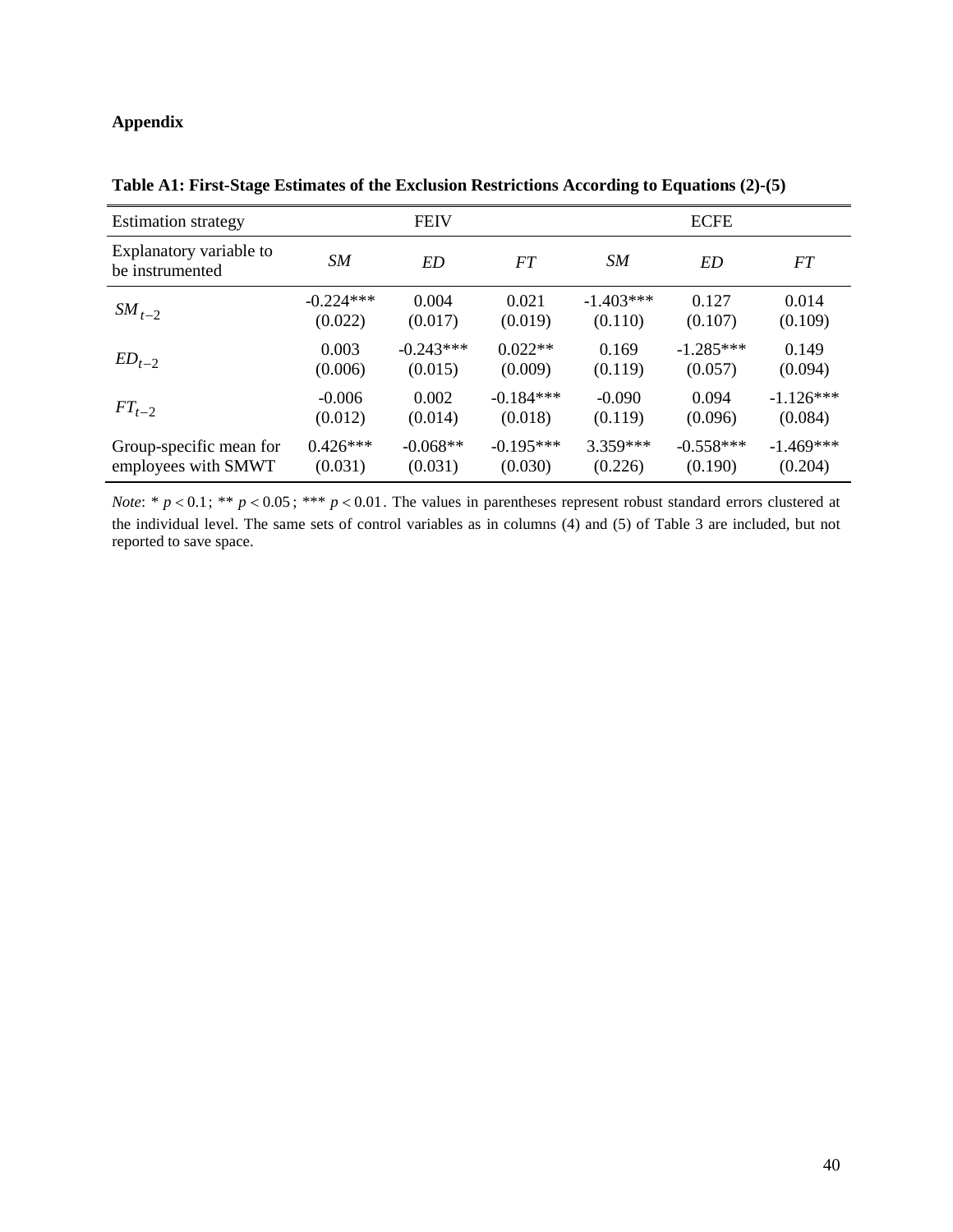| Variable                                          | Definition                                                                                                                                                                                                                                               | N      | Mean  | Std  | Min-Max       |
|---------------------------------------------------|----------------------------------------------------------------------------------------------------------------------------------------------------------------------------------------------------------------------------------------------------------|--------|-------|------|---------------|
| <b>Dependent variables</b>                        |                                                                                                                                                                                                                                                          |        |       |      |               |
| $\Delta WH$                                       | Difference between average actual and contractual<br>working time per week                                                                                                                                                                               | 38,312 | 3.68  | 5.44 | $-38-42$      |
| Evening work                                      | Dummy variable indicating whether or not an employee<br>at least occasionally works in the evening                                                                                                                                                       | 32,750 | 0.52  | 0.50 | $0 - 1$       |
| Night work                                        | Dummy variable indicating whether or not an employee<br>at least occasionally works at night                                                                                                                                                             | 31,551 | 0.26  | 0.44 | $0 - 1$       |
| Work on Saturday                                  | Dummy variable indicating whether or not an employee<br>at least occasionally works on Saturdays                                                                                                                                                         | 32,896 | 0.61  | 0.49 | $0 - 1$       |
| Work on Sunday                                    | Dummy variable indicating whether or not an employee<br>at least occasionally works on Sundays                                                                                                                                                           | 31,649 | 0.36  | 0.48 | $0 - 1$       |
| <b>OT</b>                                         | Number of overtime hours an employee has executed in<br>the recent month before the survey                                                                                                                                                               | 41.642 | 2.21  | 3.60 | $0-22.8$      |
| $\triangle WH2$                                   | Difference between the number of working hours in a<br>typical week (including commuting times as well as<br>working hours devoted to a potential second job, as well<br>as work at Saturdays and Sundays) and the weekly con-<br>tractual working hours | 35,728 | 10.51 | 9.49 | $-59.5-108$   |
| <b>Main explanatory variables</b>                 |                                                                                                                                                                                                                                                          |        |       |      |               |
| Self-managed<br>working time<br>(SM)              | Dummy variable indicating whether or not an employee<br>has extensive decision-making authority in terms of<br>scheduling individual working hours (reference group:<br>fixed working time)                                                              | 42,790 | 0.14  | 0.35 | $0-1$         |
| Employer-<br>determined work-<br>ing time $(ED)$  | Dummy variable indicating whether or not an employee<br>faces flexible working hours determined by the employ-<br>er (reference group: fixed working time)                                                                                               | 42,790 | 0.23  | 0.42 | $0-1$         |
| Flextime within a<br>working hours<br>account(FT) | Dummy variable indicating whether or not an employee<br>is allowed to vary daily working hours, where daily<br>attendance is restricted to a defined time interval (work-<br>ing hours account) (reference group: fixed working<br>time)                 | 42,790 | 0.20  | 0.40 | $0 - 1$       |
| Positive reciproci- See footnote 22.<br>ty $(R)$  |                                                                                                                                                                                                                                                          | 38,890 | 0.41  | 0.49 | $0 - 1$       |
| Work ethic (WE)                                   | Dummy variable indicating whether the difference be-<br>tween desired and contractual working time per week is<br>$\geq 0$                                                                                                                               | 27,659 | 0.68  | 0.46 | $0 - 1$       |
| Performance<br>evaluation ( $PE$ )                | Dummy variable indicating whether or not an employ-<br>ee's performance is regularly evaluated by a supervisor                                                                                                                                           | 37,276 | 0.30  | 0.46 | $0 - 1$       |
| <b>Control variables</b>                          |                                                                                                                                                                                                                                                          |        |       |      |               |
| Monthly gross<br>wage                             | Gross wage of the employee in the month before the<br>survey (in 1,000 euros)                                                                                                                                                                            | 42,790 | 2.42  | 1.85 | $0.40 - 80.0$ |

# **Table A2: Definition and Descriptive Statistics of the Variables**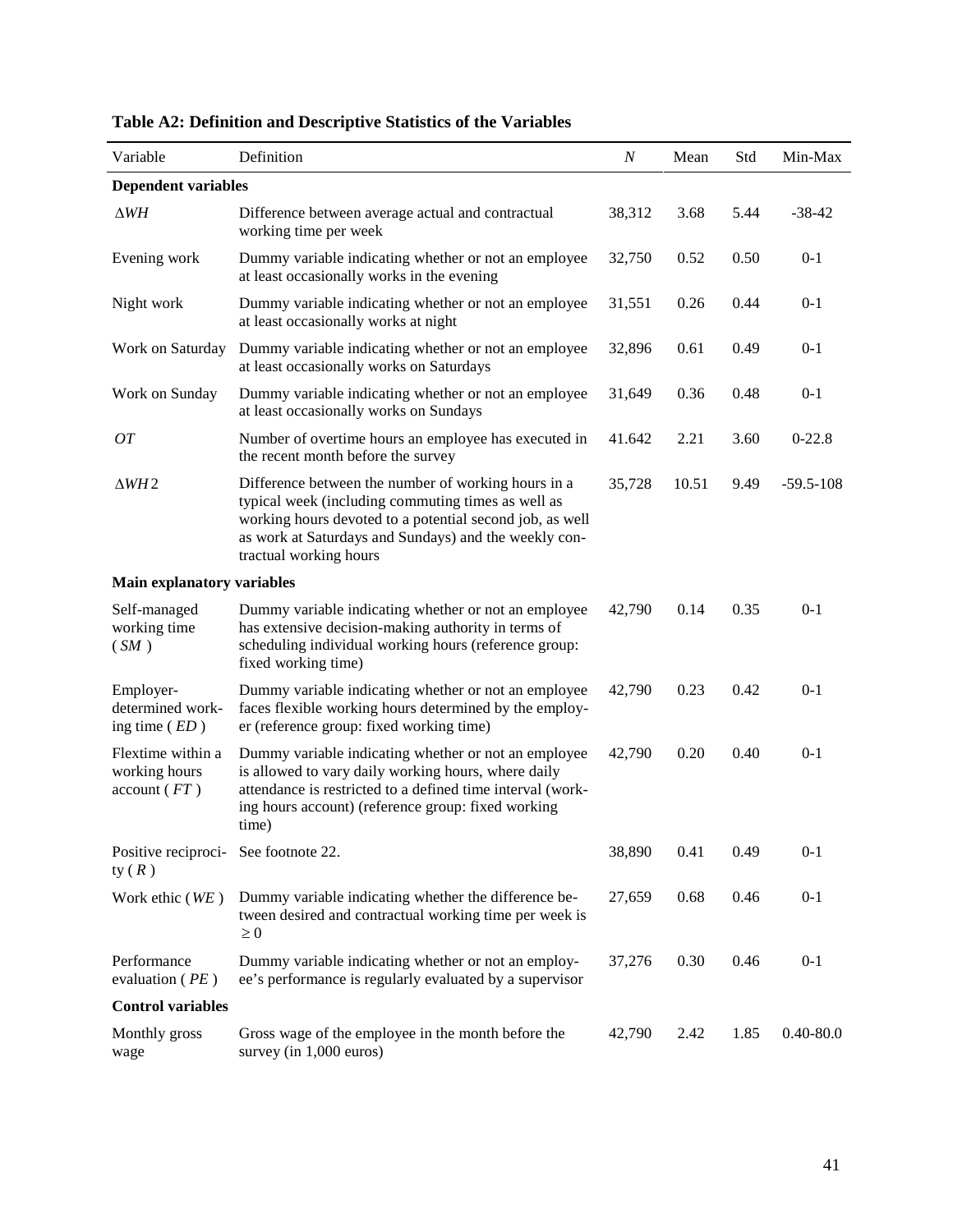| Variable                                | Definition                                                                                                                                                                              | $\boldsymbol{N}$ | Mean  | Std   | Min-Max    |
|-----------------------------------------|-----------------------------------------------------------------------------------------------------------------------------------------------------------------------------------------|------------------|-------|-------|------------|
| Satisfaction with<br>household income   | Ordinal variable ranging from 0 to 10, indicating an<br>employee's satisfaction with household income (0:<br>completely unsatisfied, 10: completely satisfied)                          | 42,411           | 6.41  | 2.12  | $0-10$     |
| Living with part-<br>ner                | Dummy variable indicating whether or not an employee<br>has a settled living partner                                                                                                    | 42,568           | 0.84  | 0.37  | $0 - 1$    |
| Children aged<br>under 16               | Dummy variable indicating whether or not an employee<br>has one or more children aged under 16 who currently<br>live in the household                                                   | 42,751           | 0.36  | 0.48  | $0 - 1$    |
| Full-time em-<br>ployed                 | Dummy variable indicating whether or not an employee<br>is employed full-time                                                                                                           | 39,274           | 0.77  | 0.42  | $0 - 1$    |
| Fixed-term con-<br>tract                | Dummy variable indicating whether or not an employee<br>has a fixed-term contract                                                                                                       | 40,317           | 0.09  | 0.29  | $0 - 1$    |
| Employer change                         | Dummy variable indicating whether or not an employee<br>has changed their employer in the year before the sur-<br>vey                                                                   | 42,790           | 0.09  | 0.28  | $0 - 1$    |
| Male                                    | Dummy variable indicating whether or not an employee<br>is male                                                                                                                         | 42,790           | 0.50  | 0.50  | $0 - 1$    |
| Foreign nationali-<br>ty                | Dummy variable indicating whether or not an employee<br>is of non-German nationality                                                                                                    | 42,790           | 0.07  | 0.25  | $0 - 1$    |
| Job tenure                              | Years of an employee's job tenure                                                                                                                                                       | 42,733           | 10.51 | 9.64  | $0 - 50.9$ |
| Schooling                               | Years of schooling an employee has had                                                                                                                                                  | 41,516           | 12.41 | 2.55  | $7 - 18$   |
| Full-time experi-<br>ence               | Years of an employee's experience in a full-time job                                                                                                                                    | 42,403           | 15.61 | 11.38 | $0-49$     |
| Part-time experi-<br>ence               | Years of an employee's experience in a part-time job                                                                                                                                    | 42,403           | 3.01  | 5.51  | $0 - 45$   |
| Unemployment<br>experience              | Years of a worker's unemployment experience                                                                                                                                             | 42,403           | 0.62  | 1.58  | $0-24.1$   |
| Hobbies and other<br>leisure activities | Number of hours devoted to hobbies and other leisure<br>activities on a typical working day                                                                                             | 41,356           | 1.60  | 1.40  | $0 - 15$   |
| health                                  | Satisfaction with Ordinal variable ranging from 0 to 10 that indicates the<br>degree of satisfaction with an employee's health (0:<br>completely unsatisfied, 10: completely satisfied) | 42,714           | 6.93  | 1.98  | $0 - 10$   |
| Current health:<br>good                 | Dummy variable indicating whether or not an employee<br>assesses her current health status as good (reference<br>group: very good)                                                      | 42,720           | 0.48  | 0.50  | $0 - 1$    |
| Current health:<br>satisfactory         | Dummy variable indicating whether or not an employee<br>assesses her current health status as satisfactory (refer-<br>ence group: very good)                                            | 42,720           | 0.32  | 0.47  | $0 - 1$    |
| Current health:<br>poor                 | Dummy variable indicating whether or not an employee<br>assesses her current health status as poor (reference<br>group: very good)                                                      | 42,720           | 0.10  | 0.30  | $0 - 1$    |
| Current health:<br>bad                  | Dummy variable indicating whether or not an employee<br>assesses her current health status as bad (reference<br>group: very good)                                                       | 42,720           | 0.01  | 0.11  | $0 - 1$    |